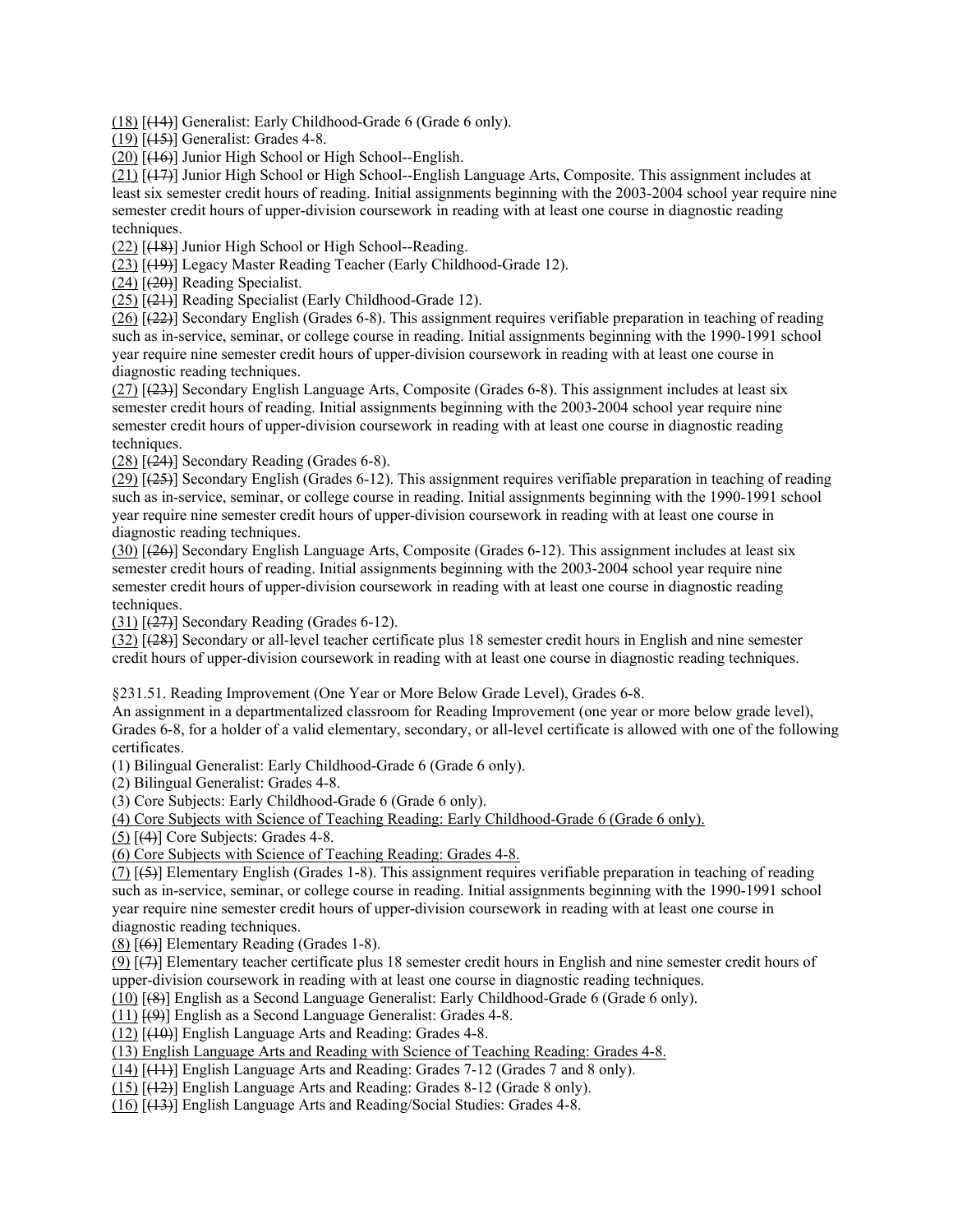(17) English Language Arts and Reading/Social Studies with Science of Teaching Reading: Grades 4-8.

(18) [(14)] Generalist: Early Childhood-Grade 6 (Grade 6 only).

(19) [(15)] Generalist: Grades 4-8.

 reading such as in-service, seminar, or college course in reading. Initial assignments beginning with the 1990-1991 (20) [(16)] Grades 6-12 or Grades 6-8--English. This assignment requires verifiable preparation in the teaching of school year require nine semester credit hours of upper-division coursework in reading with at least one course in diagnostic reading techniques.

(21) [(17)] Grades 6-12 or Grades 6-8--English Language Arts, Composite. This assignment includes at least six semester credit hours of reading. Initial assignments beginning with the 2003-2004 school year require nine semester credit hours of upper-division coursework in reading with at least one course in diagnostic reading techniques.

 $(22)$   $[48]$  Grades 6-12 or Grades 6-8--Reading.

(23) [(19)] Junior High School or High School--English. This assignment requires verifiable preparation in the 1990-1991 school year require nine semester credit hours of upper-division coursework in reading with at least one teaching of reading such as in-service, seminar, or college course in reading. Initial assignments beginning with the course in diagnostic reading techniques.

 $(24)$  [ $(20)$ ] Junior High School or High School--English Language Arts, Composite. This assignment includes at least six semester credit hours of reading. Initial assignments beginning with the 2003-2004 school year require nine semester credit hours of upper-division coursework in reading with at least one course in diagnostic reading techniques.

(25) [(21)] Junior High School or High School--Reading.

(26) [(22)] Legacy Master Reading Teacher (Early Childhood-Grade 12).

 $(27)$   $(23)$ ] Reading Specialist.

(28) [(24)] Reading Specialist (Early Childhood-Grade 12).

 reading such as in-service, seminar, or college course in reading. Initial assignments beginning with the 1990-1991 (29) [(25)] Secondary English (Grades 6-12). This assignment requires verifiable preparation in the teaching of school year require nine semester credit hours of upper-division coursework in reading with at least one course in diagnostic reading techniques.

(30) [(26)] Secondary English Language Arts, Composite (Grades 6-12). This assignment includes at least six semester credit hours of reading. Initial assignments beginning with the 2003-2004 school year require nine semester credit hours of upper-division coursework in reading with at least one course in diagnostic reading techniques.

 $(31)$   $(27)$ ] Secondary Reading (Grades 6-12).

 $(32)$  [ $(28)$ ] Teacher certificate plus 9 semester credit hours of upper-division coursework in reading with at least one course in diagnostic reading techniques.

§231.57. Social Studies, Grade 6.

An assignment in a departmentalized classroom for Social Studies, Grade 6, for a holder of a valid elementary, secondary, or all-level certificate is allowed with one of the following certificates.

(1) Any elementary teacher certificate appropriate for Grade 6.

(2) Bilingual Generalist: Early Childhood-Grade 6.

(3) Bilingual Generalist: Grades 4-8.

(4) Core Subjects: Early Childhood-Grade 6.

(5) Core Subjects with Science of Teaching Reading: Early Childhood-Grade 6.

 $(6)$   $[ (5) ]$  Core Subjects: Grades 4-8.

(7) Core Subjects with Science of Teaching Reading: Grades 4-8.

(8) [(6)] English as a Second Language Generalist: Early Childhood-Grade 6.

(9) [(7)] English as a Second Language Generalist: Grades 4-8.

(10) [(8)] English Language Arts and Reading/Social Studies: Grades 4-8.

(11) English Language Arts and Reading/Social Studies with Science of Teaching Reading: Grades 4-8.

(12) [(9)] Generalist: Early Childhood-Grade 6.

(13) [(10)] Generalist: Grades 4-8.

 $(14)$   $(11)$  Grades 6-12 or Grades 6-8--Economics.

 $(15)$   $(12)$ ] Grades 6-12 or Grades 6-8--Geography.

 $(16)$   $[$ ( $+3$ ) $]$  Grades 6-12 or Grades 6-8--Government.

 $(17)$   $[$ ( $\overline{14}$ ) $]$  Grades 6-12 or Grades 6-8--History.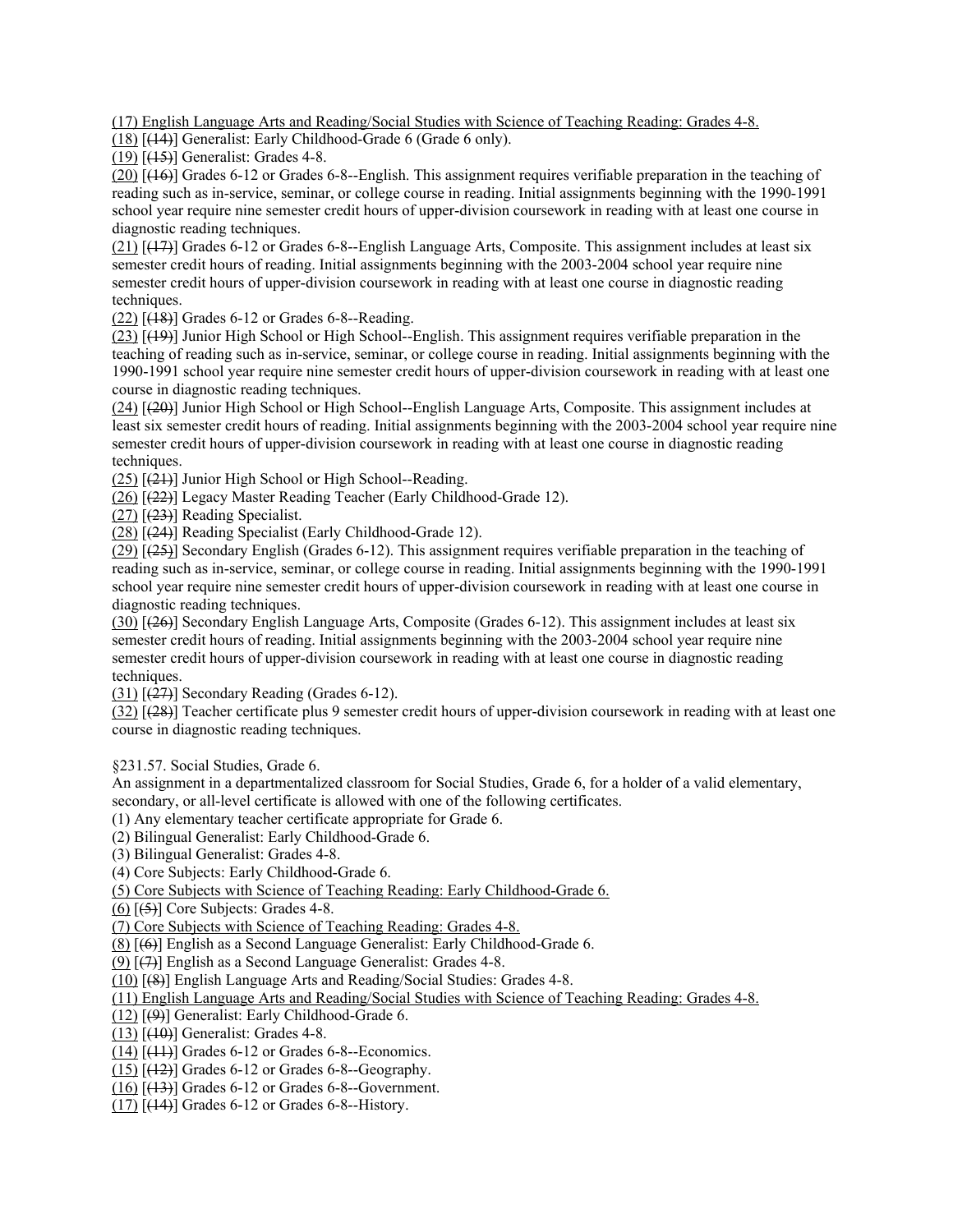- $(18)$   $(15)$ ] Grades 6-12 or Grades 6-8--Psychology.
- $(19)$  [ $(16)$ ] Grades 6-12 or Grades 6-8--Sociology.
- $(20)$   $[ (17) ]$  Grades 6-12 or Grades 6-8--Social Studies.
- (21) [(18)] Grades 6-12 or Grades 6-8--Social Studies, Composite.
- (22) [(19)] Junior High School or High School--Anthropology.
- (23) [(20)] Junior High School or High School--Economics.
- (24) [(21)] Junior High School or High School--Geography.
- (25) [(22)] Junior High School or High School--Government-Political Science.
- (26) [(23)] Junior High School or High School--History.
- (27) [(24)] Junior High School or High School--Psychology.
- (28) [(25)] Junior High School or High School--Sociology.
- (29) [(26)] Junior High School or High School--Social Science, Composite.
- $(30)$   $(27)$ ] Secondary Economics (Grades 6-12).
- (31) [(28)] Secondary Geography (Grades 6-12).
- (32) [(29)] Secondary Government (Grades 6-12).
- $(33)$   $(30)$ ] Secondary History (Grades 6-12).
- (34) [(31)] Secondary Psychology (Grades 6-12).
- (35) [(32)] Secondary Sociology (Grades 6-12).
- (36) [(33)] Secondary Social Studies (Grades 6-12).
- (37) [(34)] Secondary Social Studies, Composite (Grades 6-12).
- (38) [(35)] Secondary or all-level teacher certificate plus 18 semester credit hours in social studies.
- (39) [(36)] Social Studies: Grades 4-8.

§231.59. Social Studies, Grades 7 and 8.

An assignment in a departmentalized classroom for Social Studies, Grades 7 and 8, for a holder of a valid elementary, secondary, or all-level certificate is allowed with one of the following certificates.

- (1) Bilingual Generalist: Grades 4-8.
- (2) Core Subjects: Grades 4-8.
- (3) Core Subjects with Science of Teaching Reading: Grades 4-8.
- $(4)$   $(3)$ ] Elementary History.
- $(5)$  [ $(4)$ ] Elementary History (Grades 1-8).
- $(6)$   $(5)$ ] Elementary Social Studies (Grades 1-8).
- (7) [(6)] Elementary teacher certificate plus 18 semester credit hours in social studies.
- (8) [(7)] English as a Second Language Generalist: Grades 4-8.
- (9) [(8)] English Language Arts and Reading/Social Studies: Grades 4-8.
- (10) English Language Arts and Reading/Social Studies with Science of Teaching Reading: Grades 4-8.
- $(11)$   $[ (9)$ ] Generalist: Grades 4-8.
- $(12)$   $[40]$  Grades 6-12 or Grades 6-8--History.
- $(13)$  [ $(11)$ ] Grades 6-12 or Grades 6-8--Social Studies.
- (14) [(12)] Grades 6-12 or Grades 6-8--Social Studies, Composite.
- $(15)$   $(13)$ ] High School--History.
- (16) [(14)] High School--Social Science, Composite.
- (17) [(15)] History: Grades 7-12.
- $(18)$   $(16)$ ] History: Grades 8-12 (Grade 8 only).
- (19) [(17)] Junior High School or High School--History.
- (20) [(18)] Junior High School or High School--Social Science, Composite.
- $(21)$  [ $(19)$ ] Secondary History (Grades 6-12).
- (22) [(20)] Secondary Social Studies (Grades 6-12).
- (23) [(21)] Secondary Social Studies, Composite (Grades 6-12).
- (24) [(22)] Secondary or all-level teacher certificate plus 18 semester credit hours in social studies.
- $(25)$   $(23)$ ] Social Studies: Grades 4-8.
- $(26)$   $(24)$ ] Social Studies: Grades 7-12.
- $(27)$   $(25)$ ] Social Studies: Grades 8-12 (Grade 8 only).

§231.61. Mathematics, Grades 6-8.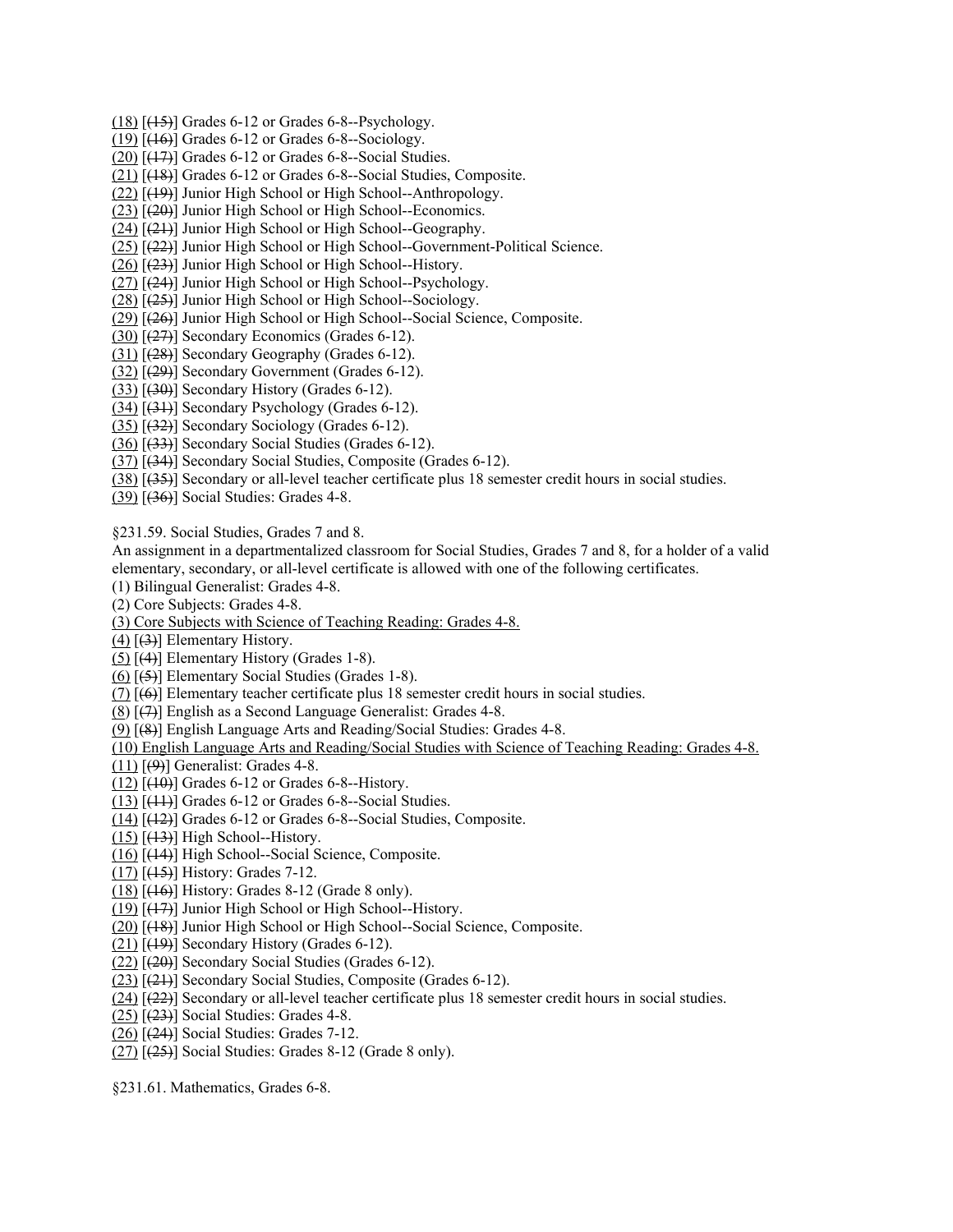An assignment in a departmentalized classroom for Mathematics, Grades 6-8, for a holder of a valid elementary, secondary, or all-level certificate is allowed with one of the following certificates.

- (1) Bilingual Generalist: Early Childhood-Grade 6 (Grade 6 only).
- (2) Bilingual Generalist: Grades 4-8.
- (3) Core Subjects: Early Childhood-Grade 6 (Grade 6 only).
- (4) Core Subjects with Science of Teaching Reading: Early Childhood-Grade 6 (Grade 6 only).
- $(5)$  [ $(4)$ ] Core Subjects: Grades 4-8.
- (6) Core Subjects with Science of Teaching Reading: Grades 4-8.
- $(7)$  [(5)] Elementary Mathematics (Grades 1-8). A teacher holding an Elementary Mathematics (Grades 1-8)
- certificate may teach Algebra I at the middle school level for high school graduation credit.
- $(8)$  [ $(6)$ ] Elementary teacher certificate plus 18 semester credit hours in mathematics.
- (9) [(7)] English as a Second Language Generalist: Early Childhood-Grade 6 (Grade 6 only).
- (10) [(8)] English as a Second Language Generalist: Grades 4-8.
- $(11)$  [ $(9)$ ] Generalist: Early Childhood-Grade 6 (Grade 6 only).
- (12) [(10)] Generalist: Grades 4-8.
- $(13)$  [ $(11)$ ] Grades 6-12 or Grades 6-8--Mathematics.
- (14) [(12)] Junior High School or High School--Mathematics.
- (15) [(13)] Junior High School or High School--Mathematical Science, Composite.
- (16) [(14)] Legacy Master Mathematics Teacher (Grades 4-8).
- (17) [(15)] Legacy Master Mathematics Teacher (Grades 8-12) (Grade 8 only).
- (18) [(16)] Mathematics: Grades 4-8. A teacher holding a Mathematics: Grades 4-8 certificate may teach Algebra I
- at the middle school level for high school graduation credit.
- (19)  $[(17)]$  Mathematics: Grades 7-12 (Grades 7 and 8 only).
- $(20)$   $\overline{[ (18)]}$  Mathematics: Grades 8-12 (Grade 8 only).
- (21) [(19)] Mathematics/Physical Science/Engineering: Grades 6-12.
- (22) [(20)] Mathematics/Physical Science/Engineering: Grades 8-12 (Grade 8 only).
- $(23)$   $[ (21) ]$  Mathematics/Science: Grades 4-8.
- $(24)$   $(22)$ ] Physics/Mathematics: Grades 7-12 (Grades 7 and 8 only).
- (25) [(23)] Physics/Mathematics: Grades 8-12 (Grade 8 only).
- $(26)$   $[ (24) ]$  Secondary Mathematics (Grades 6-12).
- (27) [(25)] Secondary or all-level teacher certificate plus 18 semester credit hours in mathematics.
- §231.63. Science, Grade 6.

 An assignment in a departmentalized classroom for Science, Grade 6, for a holder of a valid elementary, secondary, or all-level certificate is allowed with one of the following certificates.

(1) Any elementary teacher certificate appropriate for Grade 6.

(2) Bilingual Generalist: Early Childhood-Grade 6.

- (3) Bilingual Generalist: Grades 4-8.
- (4) Core Subjects: Early Childhood-Grade 6.
- (5) Core Subjects with Science of Teaching Reading: Early Childhood-Grade 6.
- $(6)$   $[ (5) ]$  Core Subjects: Grades 4-8.
- (7) Core Subjects with Science of Teaching Reading: Grades 4-8.
- (8) [(6)] English as a Second Language Generalist: Early Childhood-Grade 6.
- (9) [(7)] English as a Second Language Generalist: Grades 4-8.
- (10) [(8)] Generalist: Early Childhood-Grade 6.
- $(11)$   $[ (9)$ ] Generalist: Grades 4-8.
- $(12)$   $[40]$  Grades 6-12 or Grades 6-8--Biology.
- $(13)$  [ $(11)$ ] Grades 6-12 or Grades 6-8--Chemistry.
- $(14)$   $(12)$ ] Grades 6-12 or Grades 6-8--Earth Science.
- $(15)$   $[43]$  Grades 6-12 or Grades 6-8--Life/Earth Science.
- $(16)$   $(14)$  Grades 6-12 or Grades 6-8--Physical Science.
- $(17)$   $(15)$ ] Grades 6-12 or Grades 6-8--Physics.
- (18) [(16)] Grades 6-12 or Grades 6-8--Science.
- (19) [(17)] Grades 6-12 or Grades 6-8--Science, Composite.
- (20) [(18)] Junior High School or High School--Biology.
- (21) [(19)] Junior High School or High School--Chemistry.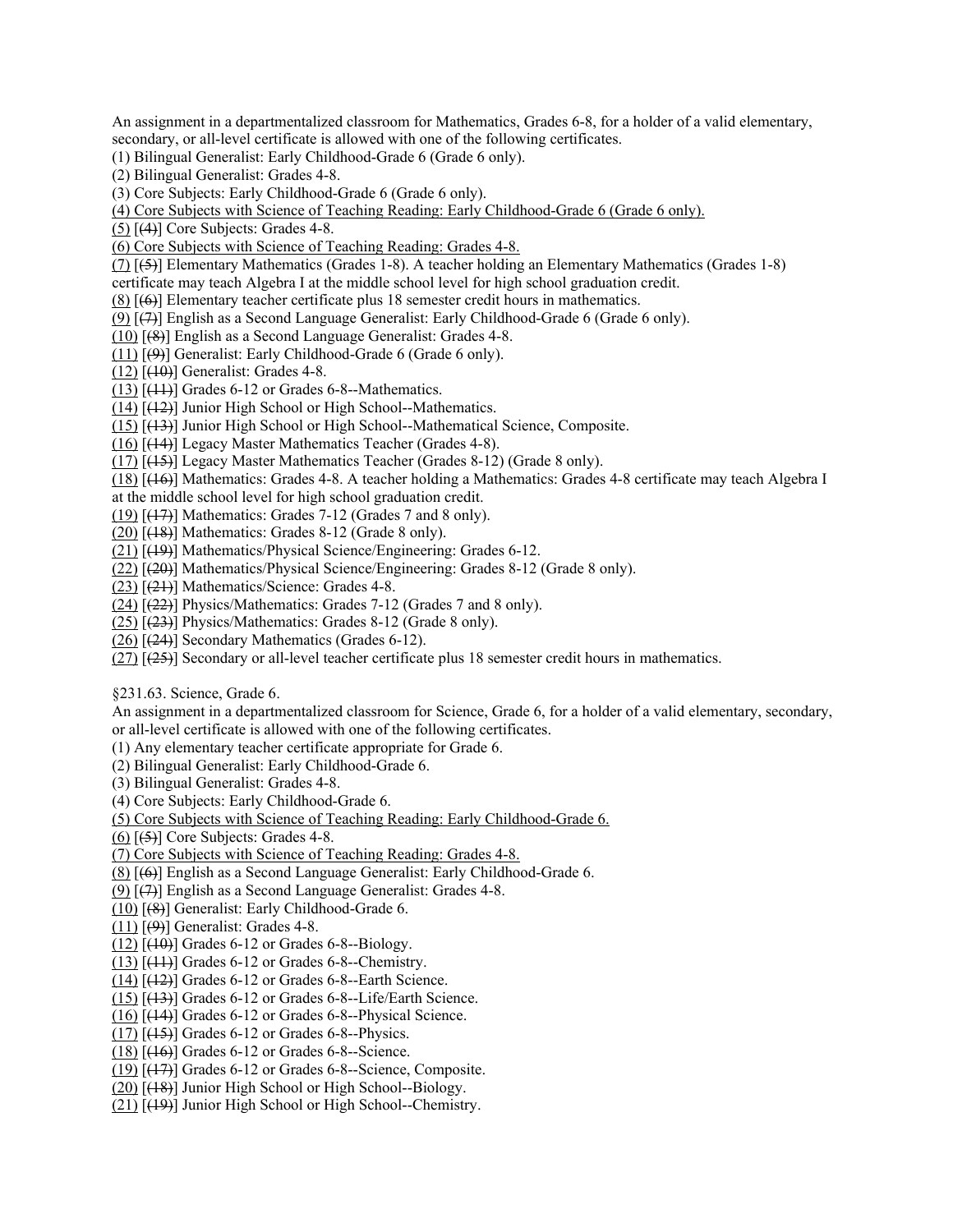- (22) [(20)] Junior High School or High School--Earth Science.
- (23) [(21)] Junior High School or High School--Life/Earth Science.
- (24) [(22)] Junior High School or High School--Life/Earth Middle-School Science.
- (25) [(23)] Junior High School or High School--Physical Science.
- $(26)$   $(24)$ ] Junior High School or High School--Physics.
- (27) [(25)] Junior High School or High School--Science.
- (28) [(26)] Junior High School or High School--Science, Composite.
- (29) [(27)] Legacy Master Science Teacher (Grades 4-8).
- (30) [(28)] Mathematics/Science: Grades 4-8.
- (31) [(29)] Science: Grades 4-8.
- $(32)$   $(30)$ ] Secondary Biology (Grades 6-12).
- (33) [(31)] Secondary Chemistry (Grades 6-12).
- (34) [(32)] Secondary Earth Science (Grades 6-12).
- (35) [(33)] Secondary Life/Earth Science (Grades 6-12).
- (36) [(34)] Secondary Physical Science (Grades 6-12).
- $(37)$   $(35)$ ] Secondary Physics (Grades 6-12).
- $(38)$  [ $(36)$ ] Secondary Science (Grades 6-12).
- (39) [(37)] Secondary Science, Composite (Grades 6-12).

(40) [(38)] Secondary or all-level teacher certificate plus 18 semester credit hours in any combination of sciences.

§231.65. Science, Grades 7 and 8.

An assignment in a departmentalized classroom for Science, Grades 7 and 8, is allowed with one of the following certificates.

- (1) Bilingual Generalist: Grades 4-8.
- (2) Chemistry: Grades 7-12.
- (3) Chemistry: Grades 8-12 (Grade 8 only).
- (4) Core Subjects: Grades 4-8.
- (5) Core Subjects with Science of Teaching Reading: Grades 4-8.
- $(6)$  [ $(5)$ ] Elementary Biology.
- $(7)$  [ $(6)$ ] Elementary Chemistry.
- (8) [(7)] Elementary Earth Science.
- (9) [(8)] Elementary Life/Earth Middle-School Science.
- (10) [(9)] Elementary Physical Science.
- $(11)$  [ $(10)$ ] Elementary Physics.
- $(12)$   $[$ ( $]$  $+1$  $]$  $]$  Elementary Biology (Grades 1-8).
- (13) [(12)] Elementary Chemistry (Grades 1-8).
- (14) [(13)] Elementary Earth Science (Grades 1-8).
- (15) [(14)] Elementary Life/Earth Middle-School Science (Grades 1-8).
- (16) [(15)] Elementary Physical Science (Grades 1-8).
- $(17)$  [ $(16)$ ] Elementary Physics (Grades 1-8).
- (18) [(17)] Elementary teacher certificate plus 18 semester credit hours in any combination of sciences.
- (19) [(18)] English as a Second Language Generalist: Grades 4-8.
- (20) [(19)] Generalist: Grades 4-8.
- $(21)$   $(20)$ ] Grades 6-12 or Grades 6-8--Biology.
- $(22)$   $[$ ( $\overline{21}$ ) $]$  Grades 6-12 or Grades 6-8--Chemistry.
- $(23)$   $(22)$ ] Grades 6-12 or Grades 6-8--Earth Science.
- (24) [(23)] Grades 6-12 or Grades 6-8--Life/Earth Middle-School Science.
- $(25)$   $(24)$ ] Grades 6-12 or Grades 6-8--Physical Science.
- $(26)$   $(25)$ ] Grades 6-12 or Grades 6-8--Physics.
- $(27)$   $[ (26) ]$  Grades 6-12 or Grades 6-8--Science.
- (28) [(27)] Grades 6-12 or Grades 6-8--Science, Composite.
- (29) [(28)] Junior High School or High School--Biology.
- $(30)$   $(29)$ ] Junior High School or High School--Chemistry.
- (31) [(30)] Junior High School or High School--Earth Science.
- (32) [(31)] Junior High School or High School--Life/Earth Middle-School Science.
- (33) [(32)] Junior High School or High School--Physical Science.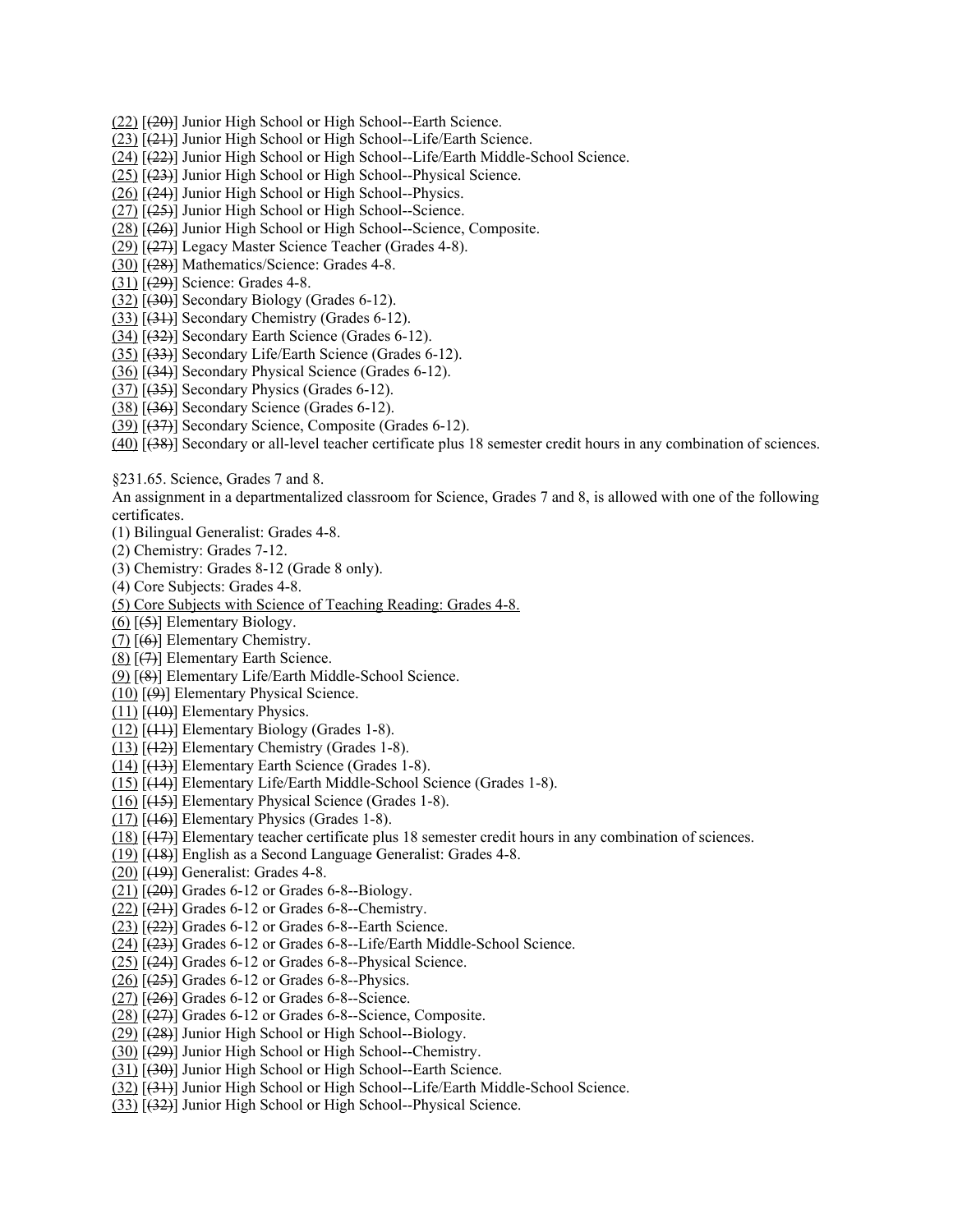- (34) [(33)] Junior High School or High School--Physics.
- (35) [(34)] Junior High School or High School--Science.
- (36) [(35)] Junior High School or High School--Science, Composite.
- (37) [(36)] Life Science: Grades 7-12.
- $(38)$   $(37)$ ] Life Science: Grades 8-12 (Grade 8 only).
- (39) [(38)] Legacy Master Science Teacher (Grades 4-8).
- (40) [(39)] Legacy Master Science Teacher (Grades 8-12) (Grade 8 only). (41) [(40)] Mathematics/Physical Science/Engineering: Grades 6-12.
- 
- (42) [(41)] Mathematics/Physical Science/Engineering: Grades 8-12 (Grade 8 only).
- (43) [(42)] Mathematics/Science: Grades 4-8.
- $(44)$  [ $(43)$ ] Physical Science: Grades 6-12.
- (45) [(44)] Physical Science: Grades 8-12 (Grade 8 only).
- (46) [(45)] Physics/Mathematics: Grades 7-12.
- (47) [(46)] Physics/Mathematics: Grades 8-12 (Grade 8 only).
- (48) [(47)] Science: Grades 4-8.
- (49) [(48)] Science: Grades 7-12.
- (50) [(49)] Science: Grades 8-12 (Grade 8 only).
- $(51)$   $(50)$ ] Secondary Biology (Grades 6-12).
- (52) [(51)] Secondary Chemistry (Grades 6-12).
- (53) [(52)] Secondary Earth Science (Grades 6-12).
- $(54)$   $(53)$ ] Secondary Life/Earth Science (Grades 6-12).
- (55) [(54)] Secondary Physical Science (Grades 6-12).
- $(56)$   $[ (55) ]$  Secondary Physics (Grades 6-12).
- $(57)$   $[ (56) ]$  Secondary Science (Grades 6-12).
- (58) [(57)] Secondary Science, Composite (Grades 6-12).
- (59) [(58)] Secondary or all-level teacher certificate plus 18 semester credit hours in any combination of sciences.

§231.67. Health, Grades 6-8.

An assignment in a departmentalized classroom for Health, Grades 6-8, is allowed with one of the following certificates.

- (1) All-Level Health and Physical Education.
- (2) All-Level Physical Education.
- (3) Bilingual Generalist: Early Childhood-Grade 6 (Grade 6 only).
- (4) Core Subjects: Early Childhood-Grade 6 (Grade 6 only).
- (5) Core Subjects with Science of Teaching Reading: Early Childhood-Grade 6 (Grade 6 only).
- $(6)$   $[ (5) ]$  Elementary Health.
- (7) [(6)] Elementary Health and Physical Education.
- (8)  $\left[\left(7\right)\right]$  Elementary Physical Education.
- $(9)$   $(8)$ ] Elementary Health (Grades 1-8).
- (10) [(9)] Elementary Health and Physical Education (Grades 1-8).

 $(11)$   $[40]$  Elementary Physical Education (Grades 1-8).

[(11) Elementary teacher certificate plus 12 semester credit hours in health, mental health, consumer health, public health, biology, microbiology, anatomy, physiology, kinesiology, foods, nutrition, family relations, disease control and prevention, safety, drug abuse prevention, or coordinated health programs.]

(12) English as a Second Language Generalist: Early Childhood-Grade 6 (Grade 6 only).

(13) Generalist: Early Childhood-Grade 6 (Grade 6 only).

- (14) Grades 6-12 or Grades 6-8--Health.
- (15) Grades 6-12 or Grades 6-8--Physical Education.
- (16) Health: Early Childhood-Grade 12.
- (17) Junior High School or High School--Health.
- (18) Junior High School or High School--Health and Physical Education.
- (19) Junior High School or High School--Physical Education.
- (20) Physical Education: Early Childhood-Grade 12.
- (21) Secondary Health (Grades 6-12).
- (22) Secondary Physical Education (Grades 6-12).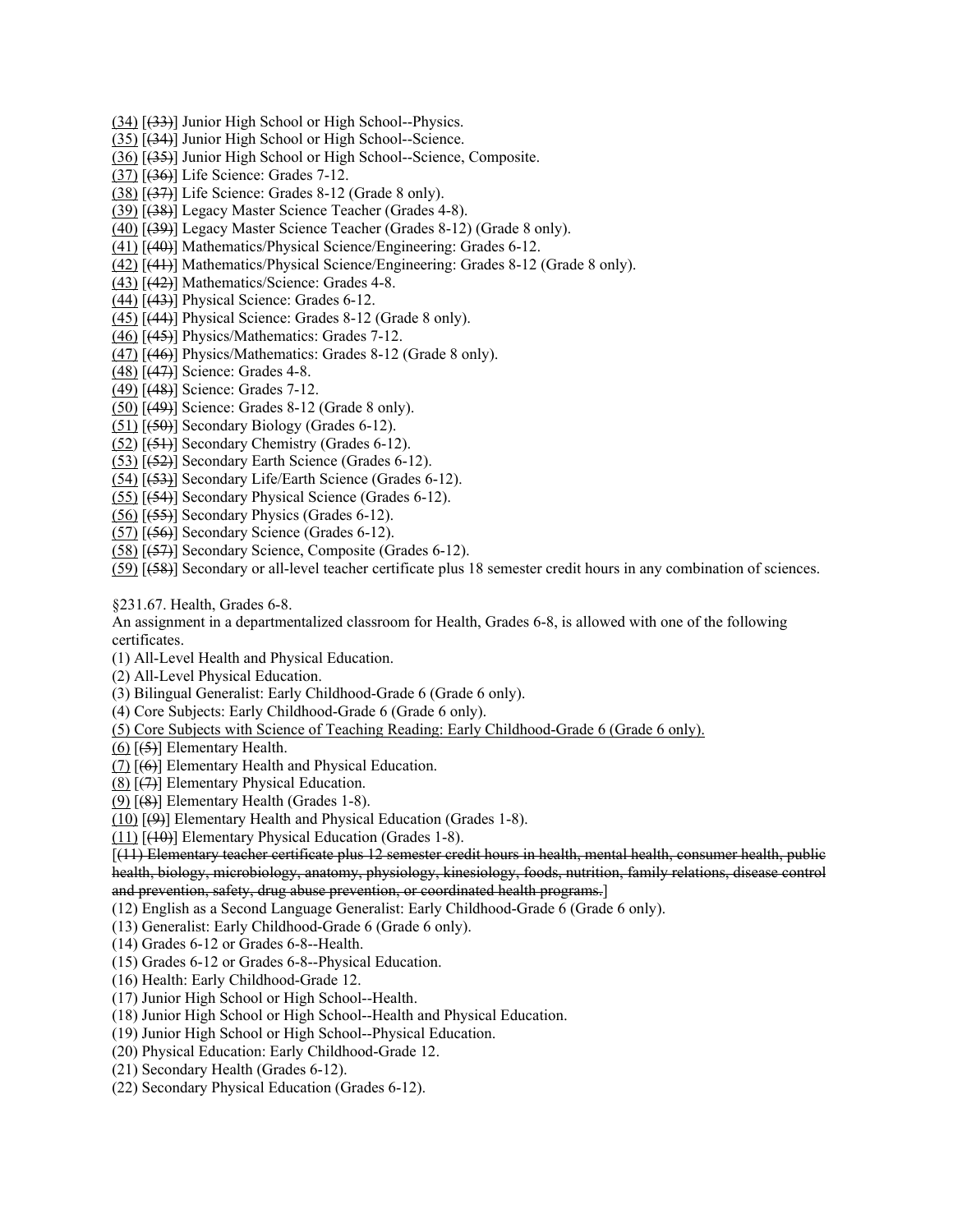[(23) Secondary or all-level teacher certificate plus 12 semester credit hours in health, mental health, consumer health, public health, biology, microbiology, anatomy, physiology, kinesiology, foods, nutrition, family relations, disease control and prevention, safety, drug abuse prevention, or coordinated health programs.]

§231.69. Physical Education, Grades 6-8.

An assignment in a departmentalized classroom for Physical Education, Grades 6-8, is allowed with one of the following certificates.

(1) All-Level Health and Physical Education.

(2) All-Level Physical Education.

(3) Bilingual Generalist: Early Childhood-Grade 6 (Grade 6 only).

(4) Core Subjects: Early Childhood-Grade 6 (Grade 6 only).

(5) Core Subjects with Science of Teaching Reading: Early Childhood-Grade 6 (Grade 6 only).

(6) [(5)] Elementary Health and Physical Education.

(7)  $[ (6) ]$  Elementary Physical Education.

(8) [(7)] Elementary Physical Education (Grades 1-8).

[(8) Elementary teacher certificate plus 12 semester credit hours in physical education, including safety and coordinated school health programs.]

(9) English as a Second Language Generalist: Early Childhood-Grade 6 (Grade 6 only).

(10) Generalist: Early Childhood-Grade 6 (Grade 6 only).

(11) Grades 6-12 or Grades 6-8--Physical Education.

(12) Junior High School or High School--Health and Physical Education.

(13) Junior High School or High School--Physical Education.

(14) Physical Education: Early Childhood-Grade 12.

(15) Secondary Physical Education (Grades 6-12).

[(16) Secondary or all-level teacher certificate plus 12 semester credit hours in physical education, including safety and coordinated school health programs.]

§231.71. Art, Middle School 1-3.

 An assignment in a departmentalized classroom for Art, Middle School 1-3, is allowed with one of the following certificates.

(1) All-Level Art.

(2) Art: Early Childhood-Grade 12.

(3) Bilingual Generalist: Early Childhood-Grade 6 (Grade 6 only).

(4) Core Subjects: Early Childhood-Grade 6 (Grade 6 only).

(5) Core Subjects with Science of Teaching Reading: Early Childhood-Grade 6 (Grade 6 only).

 $(6)$   $(5)$ ] Elementary Art (Grades 1-8).

 $(7)$  [ $(6)$ ] Elementary teacher certificate plus 18 semester credit hours in art.

(8) [(7)] English as a Second Language Generalist: Early Childhood-Grade 6 (Grade 6 only).

 $(9)$  [ $(8)$ ] Generalist: Early Childhood-Grade 6 (Grade 6 only).

 $(10)$   $(9)$ ] Grades 6-12 or Grades 6-8--Art.

 $(11)$   $(10)$ ] Junior High School or High School--Art.

 $(12)$  [ $(11)$ ] Secondary Art (Grades 6-12).

(13) [(12)] Secondary or all-level teacher certificate plus 18 semester credit hours in art.

§231.73. Music, Middle School 1-3.

An assignment in a departmentalized classroom for Music, Middle School 1-3, is allowed with one of the following certificates.

(1) All-Level Music.

(2) Bilingual Generalist: Early Childhood-Grade 6 (Grade 6 only).

(3) Core Subjects: Early Childhood-Grade 6 (Grade 6 only).

(4) Core Subjects with Science of Teaching Reading: Early Childhood-Grade 6 (Grade 6 only).

(5) [(4)] Elementary Music.

- $(6)$   $(5)$ ] Elementary Music (Grades 1-8).
- $(7)$  [ $(6)$ ] Elementary teacher certificate plus 18 semester credit hours in music.
- (8) [(7)] English as a Second Language Generalist: Early Childhood-Grade 6 (Grade 6 only).
- $(9)$  [ $(8)$ ] Generalist: Early Childhood-Grade 6 (Grade 6 only).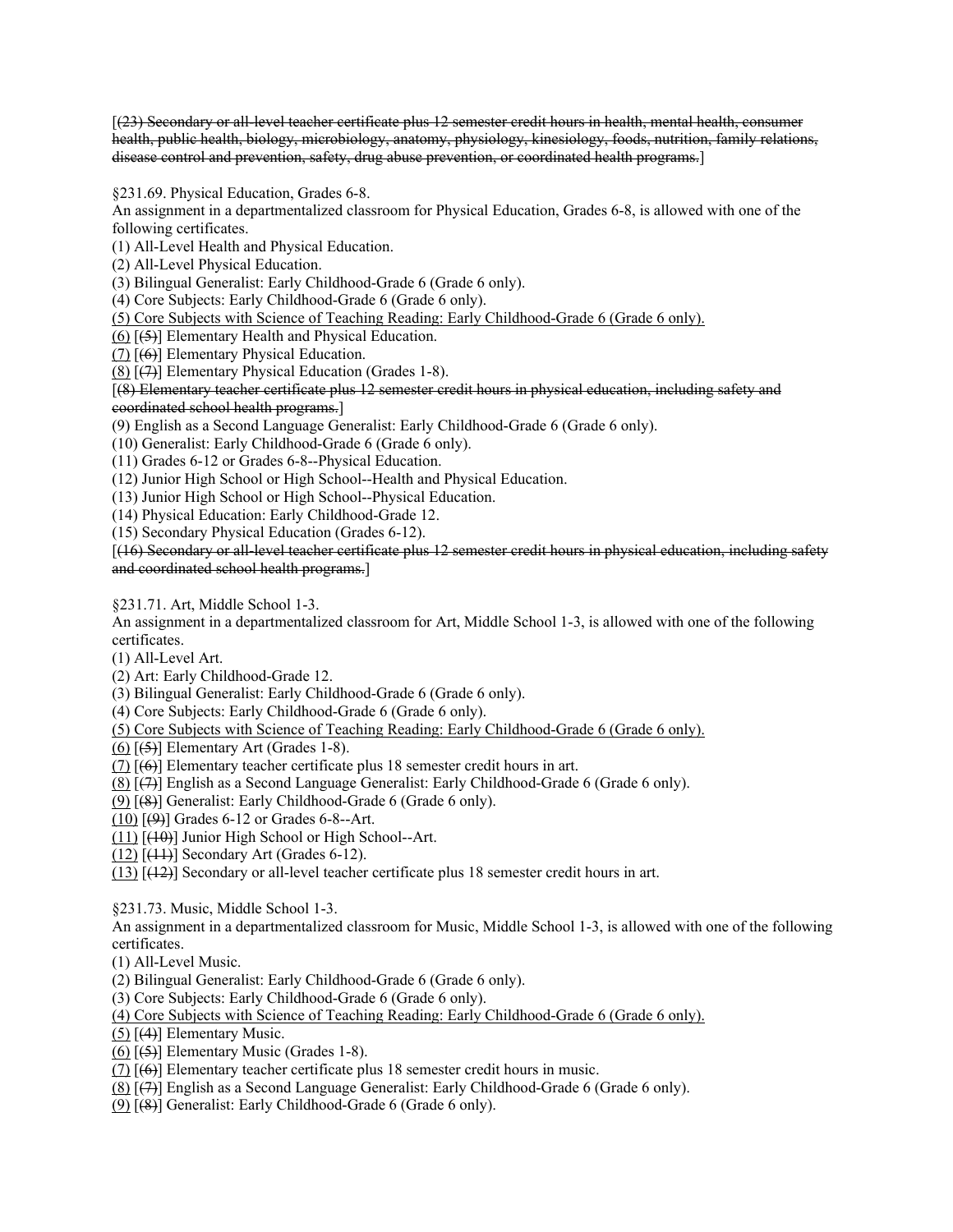$(10)$   $(9)$ ] Grades 6-12 or Grades 6-8--Music.

(11) [(10)] Junior High School or High School--Music.

(12) [(11)] Music: Early Childhood-Grade 12.

 $(13)$   $(12)$ ] Secondary Music (Grades 6-12).

 $(14)$   $(13)$ ] Secondary or all-level teacher certificate plus 18 semester credit hours in music.

§231.79. Career Development, Grades 6-8.

An assignment in a departmentalized classroom for Career Development, College and Career Readiness, or Investigating Careers, Grades 6-8, for a holder of a valid secondary or all-level certificate is allowed with a Technology Applications: Early Childhood-Grade 12 certificate, a Technology Applications: Grades 8-12 certificate, and any vocational or career and technical education classroom teaching certificate specified in §233.13 of this title (relating to Career and Technical Education (Certificates not requiring experience and preparation in a skill area)) or §233.14 of this title (relating to Career and Technical Education (Certificates requiring experience and preparation in a skill area)).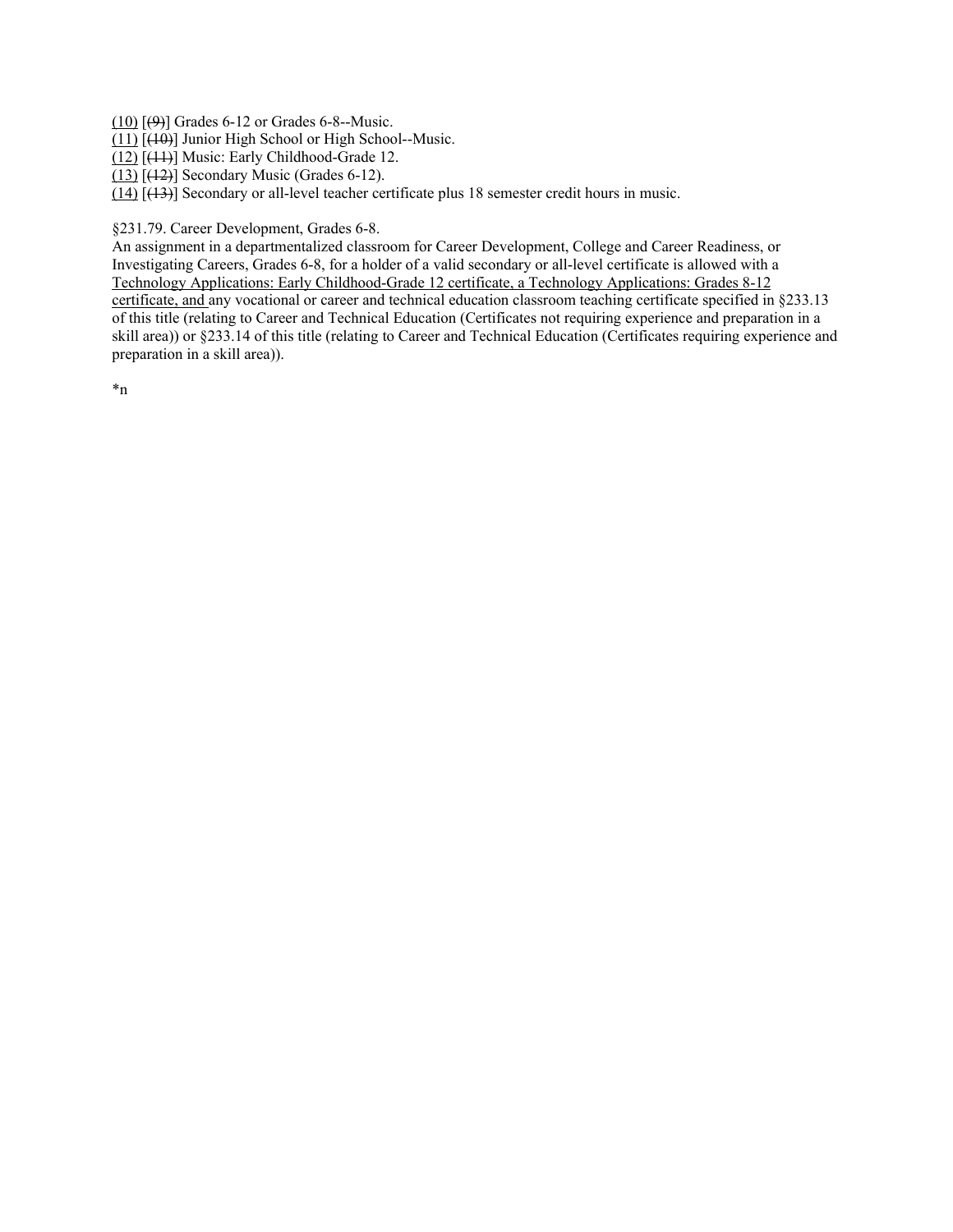CROSS REFERENCE TO STATUTE. The amendments implement Texas Education Code, §§21.003(a), 21.031(a), 21.041(b)(1) and (2), and 21.064.

 $<sub>rule</sub>$ </sub>

§231.131. Writing, Grades 9-12.

An assignment for [Writing,] Research and Technical Writing, Creative Writing, or Practical Writing Skills; Literary Genres; Humanities; Independent Study in English; Visual Media Analysis and Production; or Contemporary Media, Grades 9-12, is allowed with one of the following certificates.

(1) English Language Arts and Reading: Grades 7-12.

(2) English Language Arts and Reading: Grades 8-12.

(3) Grades 6-12 or Grades 9-12--English.

(4) Grades 6-12 or Grades 9-12--English Language Arts, Composite.

(5) Junior High School (Grades 9-10 only) or High School--English.

(6) Junior High School (Grades 9-10 only) or High School--English Language Arts, Composite.

(7) Secondary English (Grades 6-12).

(8) Secondary English Language Arts, Composite (Grades 6-12).

§231.135. Journalism, Grades 9-12.

An assignment for Journalism, Advanced Journalism, Yearbook I-III, Literary Magazine, Newspaper [Production] I-III, Photojournalism, Advanced Broadcast Journalism I-III, or Independent Study in Journalism, is allowed with one of the following certificates.

(1) Grades 6-12 or Grades 9-12--Journalism.

 (2) Grades 6-12 or Grades 9-12--English Language Arts, Composite. This assignment includes at least six semester credit hours in Journalism.

(3) Journalism: Grades 7-12.

(4) Journalism: Grades 8-12.

(5) Junior High School (Grades 9-10 only) or High School--Journalism.

 (6) Junior High School (Grades 9-10 only) or High School--English Language Arts, Composite. This assignment includes at least six semester credit hours in Journalism.

(7) Secondary Journalism (Grades 6-12).

(8) Secondary English Language Arts, Composite (Grades 6-12). This assignment includes at least six semester credit hours in Journalism.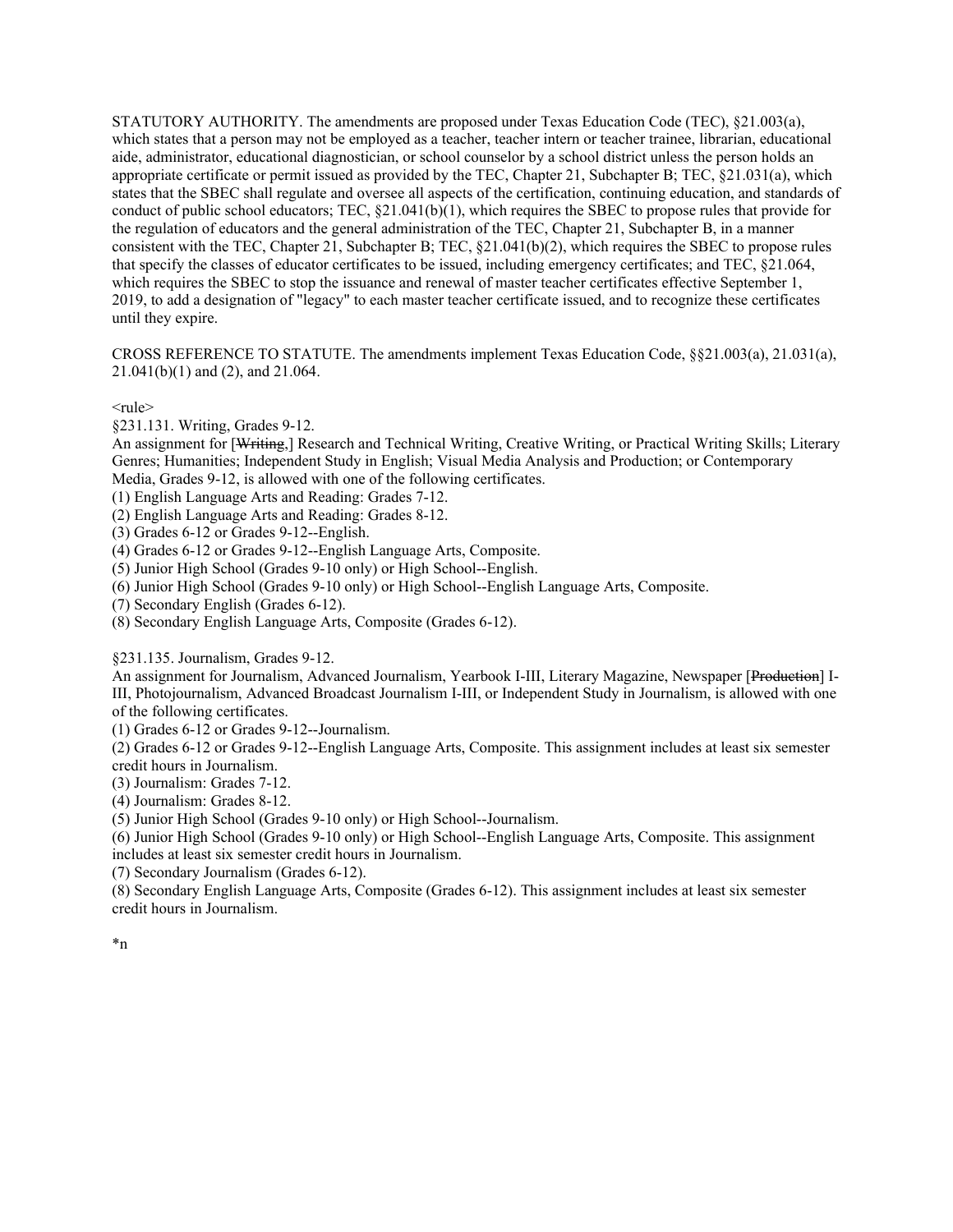CROSS REFERENCE TO STATUTE. The amendment implements Texas Education Code, §§21.003(a), 21.031(a), 21.041(b)(1) and (2), and 21.064.

 $<sub>rule</sub>$ </sub>

§231.153. American Sign Language, Grades 9-12.

(a) An assignment for American Sign Language, Levels I-IV, Grades 9-12, or American Sign Language, Advanced Independent Study is allowed with one of the following certificates.

(1) American Sign Language.

(2) American Sign Language: Early Childhood-Grade 12.

 (b) The Texas Assessment of Sign Communication-American Sign Language (TASC-ASL) is required for an American Sign Language assignment.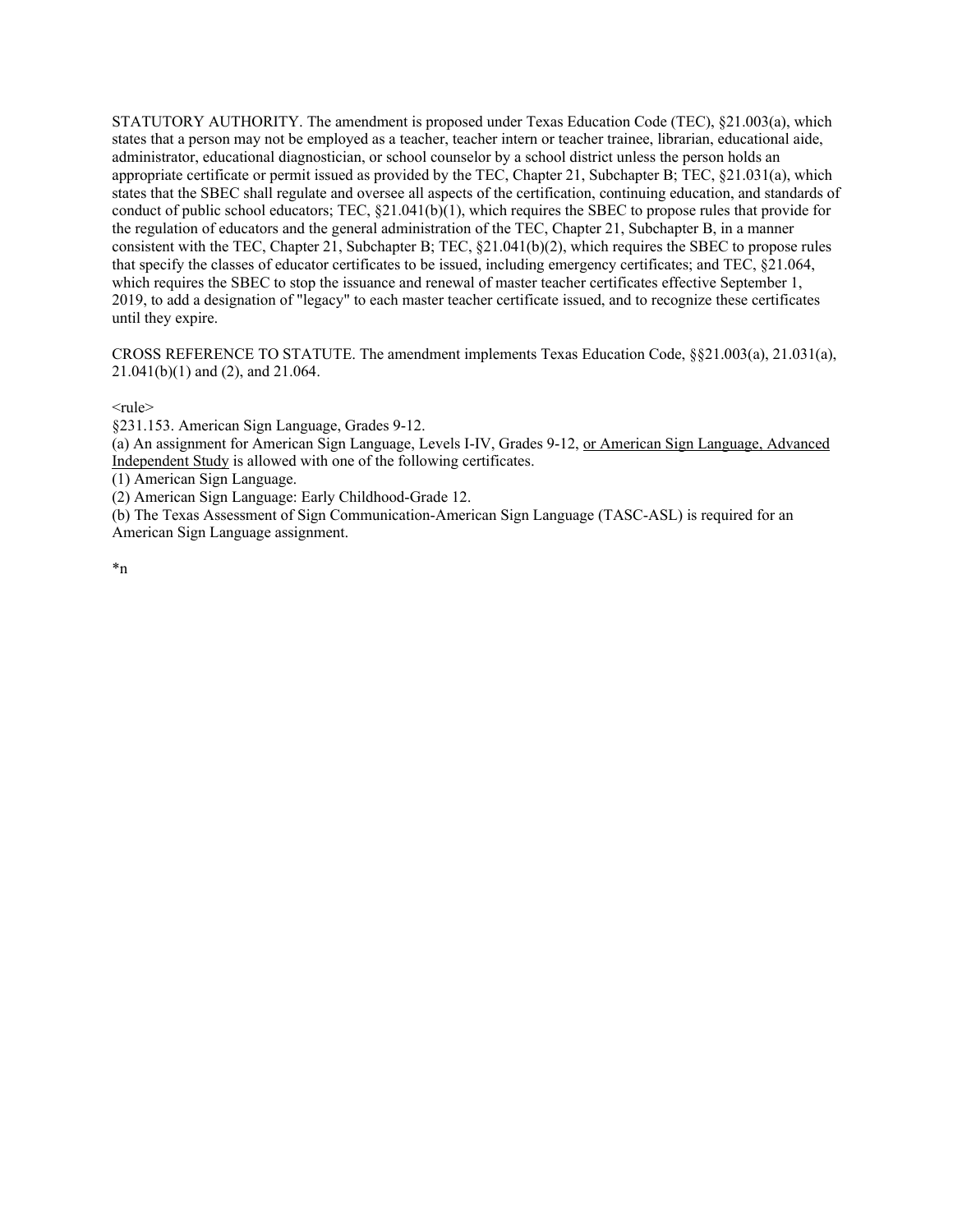CROSS REFERENCE TO STATUTE. The amendment implements Texas Education Code, §§21.003(a), 21.031(a), 21.041(b)(1) and (2), and 21.064.

 $<sub>rule</sub>$ </sub>

Advanced Studies, Grades 9-12, is allowed with one of the following certificates. §231.173. Economics with Emphasis on the Free Enterprise System and Its Benefits, Grades 9-12. An assignment for Economics with Emphasis on the Free Enterprise System and Its Benefits or Economics

(1) Any business certificate.

(2) Grades 6-12 or Grades 9-12--Economics.

(3) Grades 6-12 or Grades 9-12--Social Studies.

(4) Grades 6-12 or Grades 9-12--Social Studies, Composite.

(5) Junior High School (Grades 9-10 only) or High School--Economics.

(6) Junior High School (Grades 9-10 only) or High School--Social Science, Composite.

(7) Secondary Economics (Grades 6-12).

(8) Secondary Social Studies (Grades 6-12).

(9) Secondary Social Studies, Composite (Grades 6-12).

(10) Social Studies: Grades 7-12.

(11) Social Studies: Grades 8-12.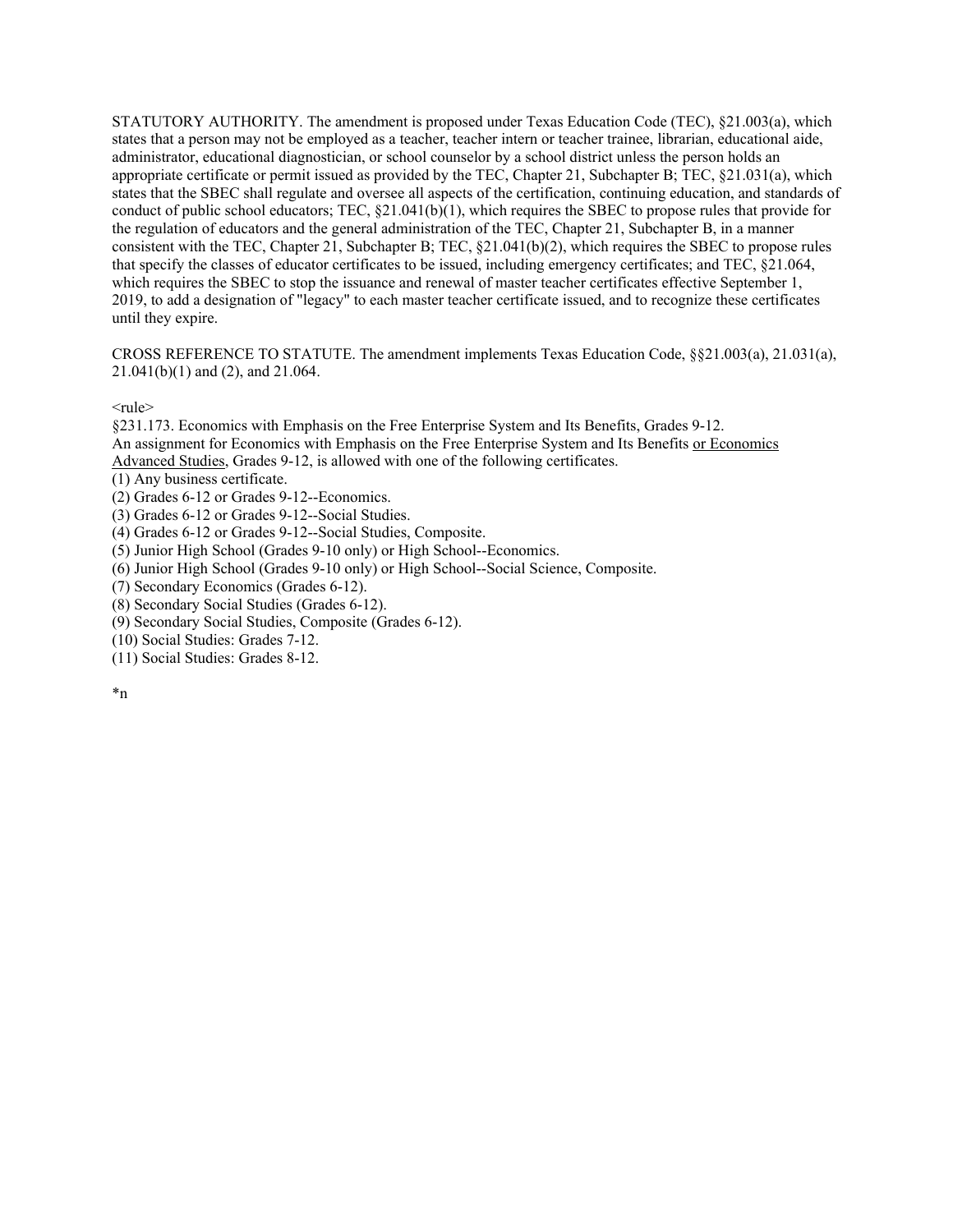CROSS REFERENCE TO STATUTE. The amendment implements Texas Education Code, §§21.003(a), 21.031(a), 21.041(b)(1) and (2), and 21.064.

 $<sub>rule</sub>$ </sub>

§231.271. Career Development, Grades 9-12.

(a) Subject to the requirements in subsection (e) of this section, an assignment for Career Preparation I, Career Preparation II, or Extended Career Preparation, Grades 9-12, is allowed with one of the following certificates. (1) Any vocational or career and technical education (CTE) classroom teaching certificate specified in §233.13 of this title (relating to Career and Technical Education (Certificates not requiring experience and preparation in a skill area)) or §233.14 of this title (relating to Career and Technical Education (Certificates requiring experience and preparation in a skill area)).

 certified teacher assigned to teach this course shall complete Texas Education Agency-approved training found at (2) Any special education certificate so long as, beginning with the 2020-2021 school year, the special education[tea.texas.gov/cte](https://tea.texas.gov/cte) prior to teaching this course.

(3) Technology Applications: Early Childhood-Grade 12.

(4) Technology Applications: Grades 8-12.

(b) An assignment for Project-Based Research, Grades 9-12, is allowed with one of the following certificates.

(1) Any vocational or CTE classroom teaching certificate specified in §233.13 of this title or §233.14 of this title.

(2) Technology Applications: Early Childhood-Grade 12.

(3) Technology Applications: Grades 8-12.

(c) An assignment for Applied Mathematics for Technical Professionals, Grades 9-12, is allowed with one of the following certificates.

(1) Any vocational or CTE classroom teaching certificate specified in §233.13 of this title or §233.14 of this title. This assignment requires a bachelor's degree.

(2) Grades 6-12 or Grades 9-12 Mathematics.

(3) Legacy Master Mathematics Teacher (Grades 8-12).

(4) Mathematics: Grades 7-12.

(5) Mathematics: Grades 8-12.

(6) Mathematics/Physical Science/Engineering: Grades 6-12.

(7) Mathematics/Physical Science/Engineering: Grades 8-12.

(8) Physics/Mathematics: Grades 7-12.

(9) Physics/Mathematics: Grades 8-12.

(10) Secondary Mathematics (Grades 6-12).

(11) Computer Science: Grades 8-12.

(12) Grades 6-12 or Grades 9-12--Computer Information Systems.

(13) Junior High School (Grades 9-10 only) or High School--Computer Information Systems.

(14) Secondary Computer Information Systems (Grades 6-12).

(15) Technology Applications: Early Childhood-Grade 12.

(16) Technology Applications: Grades 8-12.

 about the required training can be found at [tea.texas.gov/cte](https://tea.texas.gov/cte). (d) All teachers assigned to Applied Mathematics for Technical Professionals shall participate in Texas Education Agency-approved training prior to teaching this course effective with the 2019-2020 school year. Specific details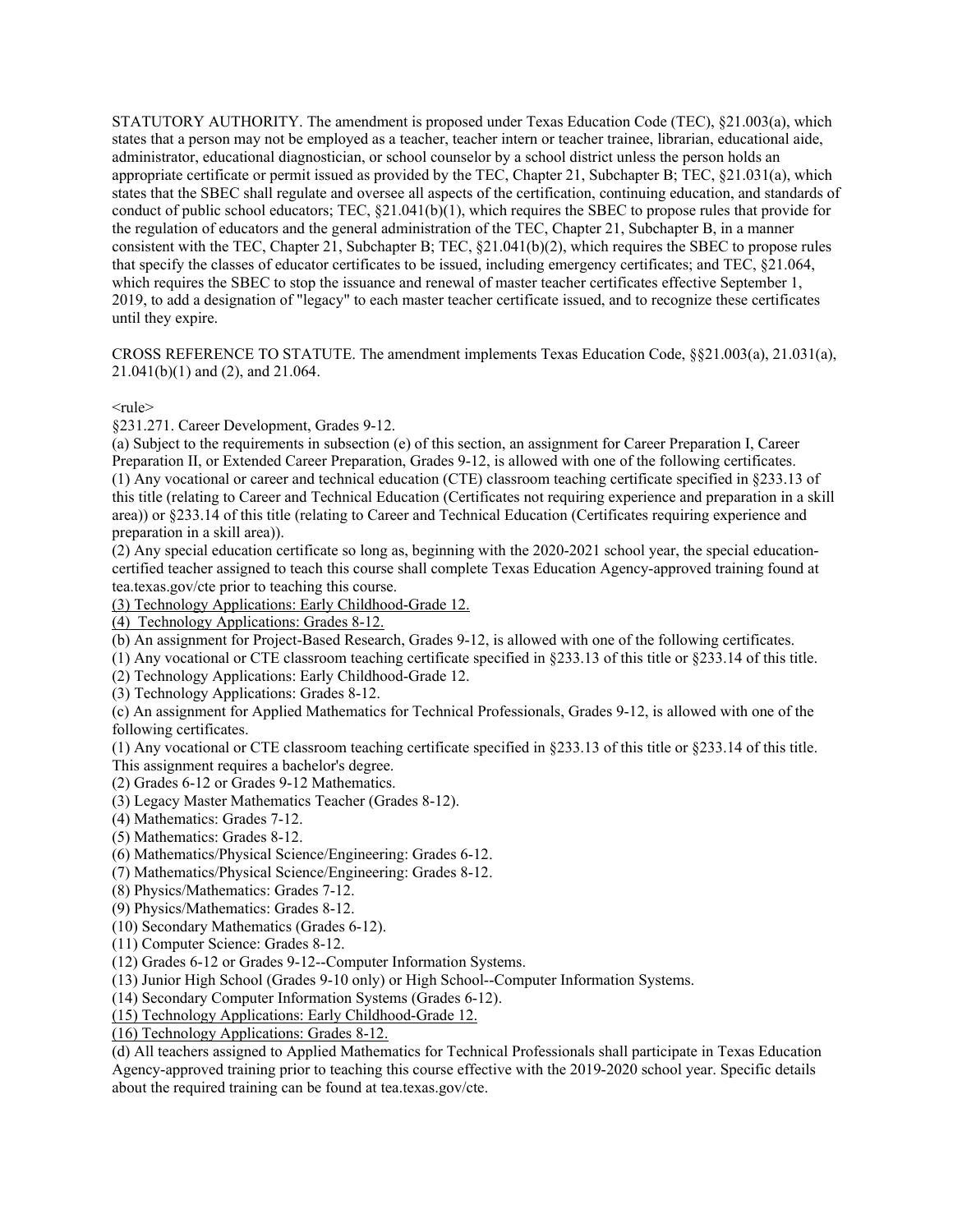(e) The school district is responsible for ensuring that each teacher assigned to Career Preparation I, Career Preparation II, or Extended Career Preparation, Grades 9-12, has completed appropriate training in state and federal requirements regarding work-based learning and safety.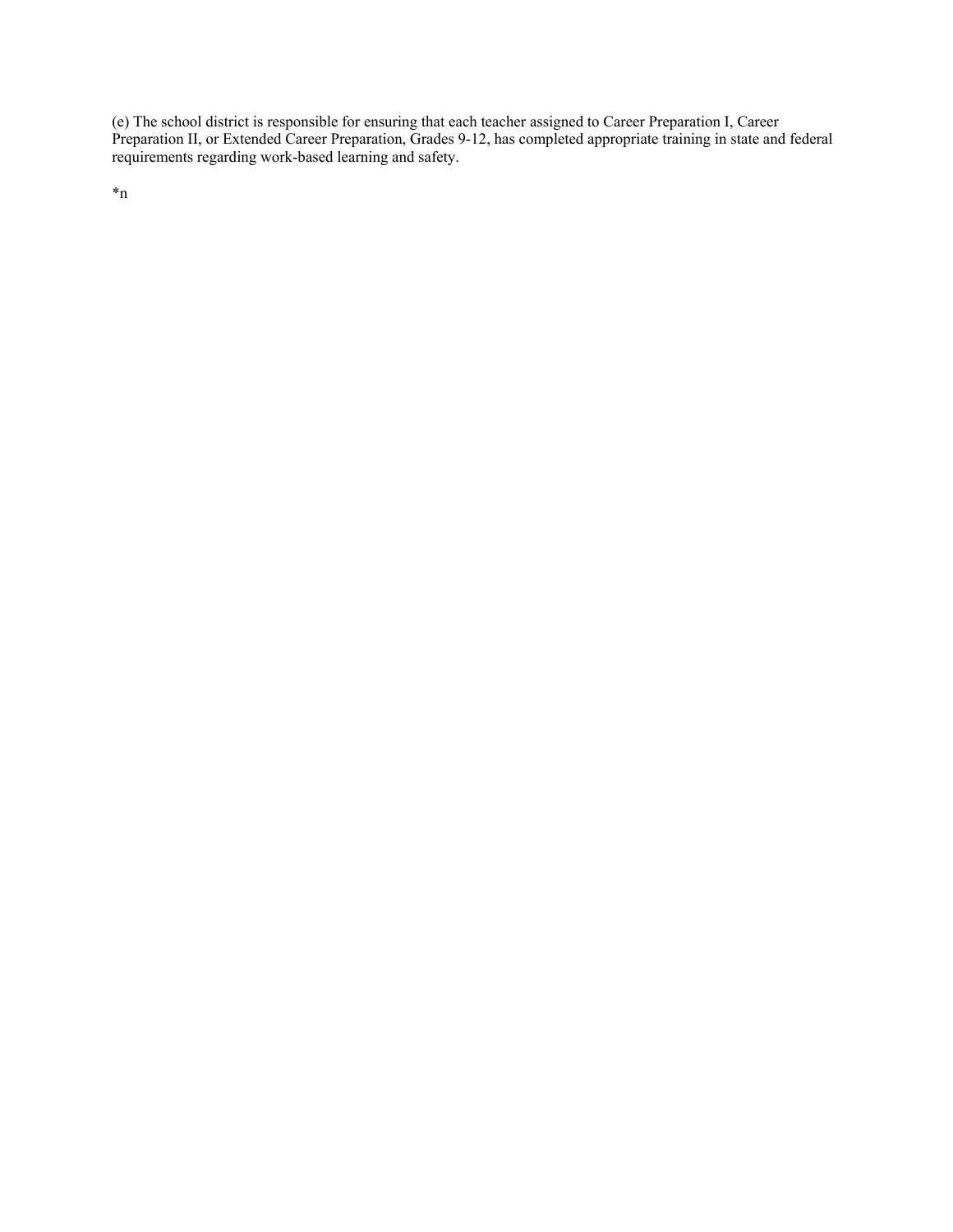education, and standards of conduct of public school educators; TEC, §21.041(b)(1), which requires the SBEC to Subchapter B, in a manner consistent with the TEC, Chapter 21, Subchapter B; TEC, §21.041(b)(2), which requires STATUTORY AUTHORITY. The amendments and new section are proposed under Texas Education Code (TEC), §21.003(a), which states that a person may not be employed as a teacher, teacher intern or teacher trainee, librarian, educational aide, administrator, educational diagnostician, or school counselor by a school district unless the person holds an appropriate certificate or permit issued as provided by the TEC, Chapter 21, Subchapter B; TEC, §21.031(a), which states that the SBEC shall regulate and oversee all aspects of the certification, continuing propose rules that provide for the regulation of educators and the general administration of the TEC, Chapter 21, the SBEC to propose rules that specify the classes of educator certificates to be issued, including emergency certificates; and TEC, §21.064, which requires the SBEC to stop the issuance and renewal of master teacher certificates effective September 1, 2019, to add a designation of "legacy" to each master teacher certificate issued, and to recognize these certificates until they expire.

 §§21.003(a), 21.031(a), 21.041(b)(1) and (2), and 21.064. CROSS REFERENCE TO STATUTE. The amendments and new section implement Texas Education Code,

 $<sub>rule</sub>$ </sub>

§231.281. Agriculture, Food, and Natural Resources, Grades 9-12.

 Landscape Design and Management; Livestock Production; Principles of Agriculture, Food, and Natural Resources; Management; Veterinary Medical Applications; or Wildlife, Fisheries, and Ecology Management, Grades 9-12, is (a) An assignment for Advanced Energy and Natural Resource Technology; Agriculture Laboratory and Field Experience; [Energy and Natural Resource Technology;] Equine Science; Food Processing; Food Technology and Safety; Forestry and Woodland Ecosystems; Greenhouse Operation and Production; Horticultural Science; Professional Standards in Agribusiness; Range Ecology and Management; Small Animal Management; Turf Grass allowed with one of the following certificates.

(1) Agriculture, Food, and Natural Resources: Grades 6-12.

(2) Agricultural Science and Technology: Grades 6-12.

(3) Any vocational agriculture certificate.

(b) Subject to the requirements in subsection (c) of this section, an assignment for Practicum in Agriculture, Food, and Natural Resources or Extended Practicum in Agriculture, Food, and Natural Resources, Grades 9-12, is allowed with one of the following certificates.

(1) Agriculture, Food, and Natural Resources: Grades 6-12.

(2) Agricultural Science and Technology: Grades 6-12.

(3) Any vocational agriculture certificate.

(c) The school district is responsible for ensuring that each teacher assigned to Practicum in Agriculture, Food, and Natural Resources or Extended Practicum in Agriculture, Food, and Natural Resources, Grades 9-12, has completed appropriate training in state and federal requirements regarding work-based learning and safety.

§231.289. Agricultural Equipment Design and Fabrication; Agricultural Structures Design and Fabrication;

Agricultural Mechanics and Metal Technologies; Agricultural Power Systems; Grades 9-12.

An assignment for Agricultural Equipment Design and Fabrication, Agricultural Structures Design and Fabrication, Agricultural Mechanics and Metal Technologies, or Agricultural Power Systems, Grades 9-12, is allowed with one of the following certificates.

(1) Agriculture, Food, and Natural Resources: Grades 6-12.

(2) Agricultural Science and Technology: Grades 6-12.

(3) Any vocational agriculture certificate.

(4) Trade and Industrial Education: Grades 6-12. This assignment requires appropriate work approval.

(5) Trade and Industrial Education: Grades 8-12. This assignment requires appropriate work approval.

(6) Trade and Industrial Workforce Training: Grades 6-12. This assignment requires appropriate work approval.

(7) [(6)] Vocational Trades and Industry. This assignment requires appropriate work approval.

§231.291. Floral Design, Grades 9-12.

An assignment for Floral Design, Grades 9-12, is allowed with one of the following certificates.

(1) Agriculture, Food, and Natural Resources: Grades 6-12.

(2) Agricultural Science and Technology: Grades 6-12.

(3) Any vocational agriculture certificate.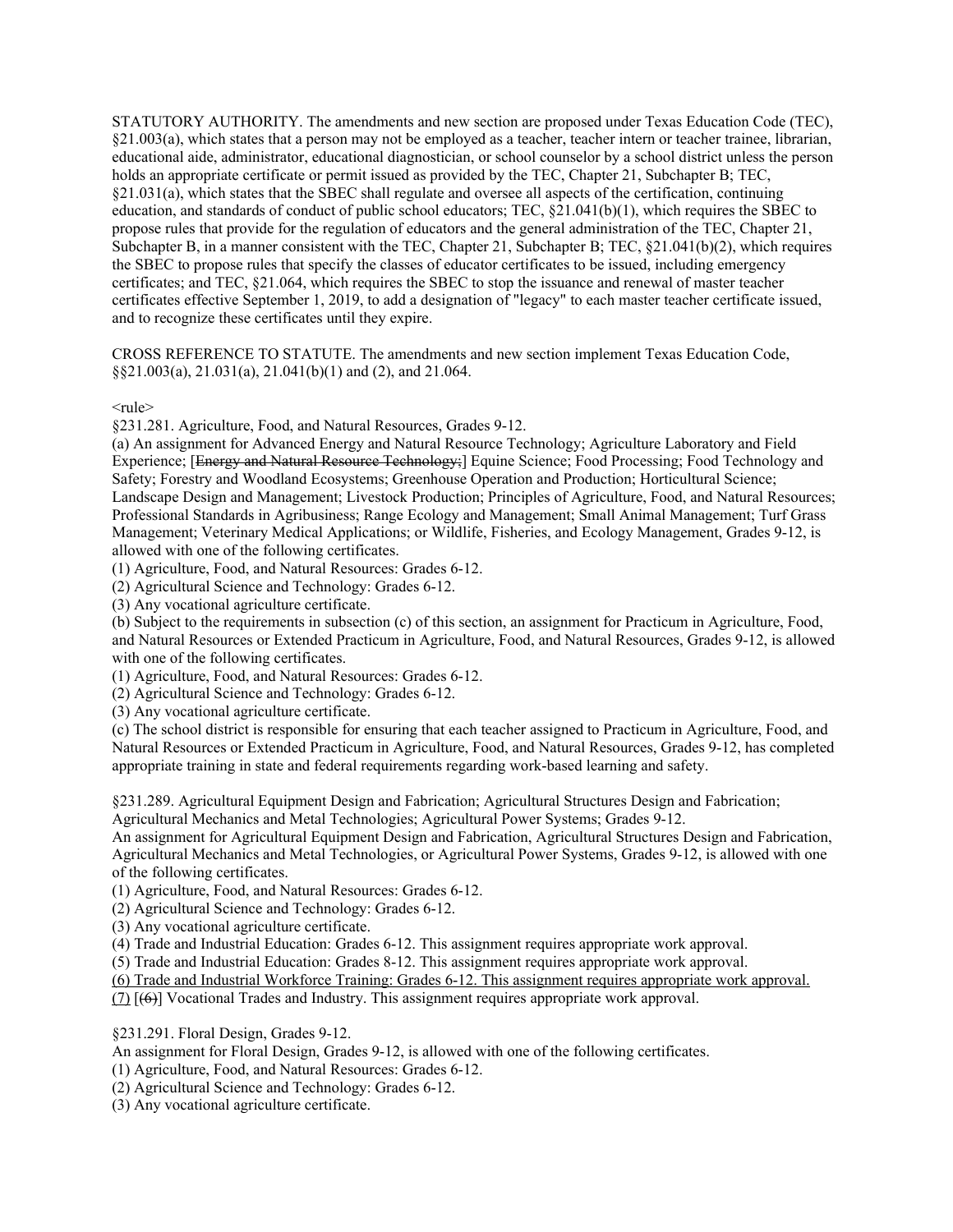(4) Trade and Industrial Education: Grades 6-12. This assignment requires appropriate work approval.

(5) Trade and Industrial Education: Grades 8-12. This assignment requires appropriate work approval.

(6) Trade and Industrial Workforce Training: Grades 6-12. This assignment requires appropriate work approval.

(7) [(6)] Vocational Trades and Industry. This assignment requires appropriate work approval.

 $(8)$   $(7)$ ] All-Level Art.

(9) [(8)] Art: Early Childhood-Grade 12.

 $(10)$   $(9)$ ] Grades 6-12 or Grades 9-12--Art.

 $(11)$   $(10)$ ] Junior High School (Grades 9-10 only) or High School--Art.

 $(12)$  [ $(11)$ ] Secondary Art (Grades 6-12).

§231.293. Energy and Natural Resource Technology, Grades 9-12.

 An assignment for Energy and Natural Resource Technology, Grades 9-12, is allowed with one of the following certificates.

(1) Agriculture, Food, and Natural Resources: Grades 6-12.

(2) Agricultural Science and Technology: Grades 6-12.

(3) Any vocational agriculture certificate.

(4) Life Science: Grades 7-12.

(5) Life Science: Grades 8-12.

(6) Mathematics/Physical Science/Engineering: Grades 6-12.

(7) Mathematics/Physical Science/Engineering: Grades 8-12.

(8) Secondary Industrial Arts (Grades 6-12).

(9) Secondary Industrial Technology (Grades 6-12).

(10) Technology Education: Grades 6-12.

(11) Trade and Industrial Education: Grades 6-12. This assignment requires appropriate work approval.

(12) Trade and Industrial Education: Grades 8-12. This assignment requires appropriate work approval.

(13) Trade and Industrial Workforce Training: Grades 6-12. This assignment requires appropriate work approval.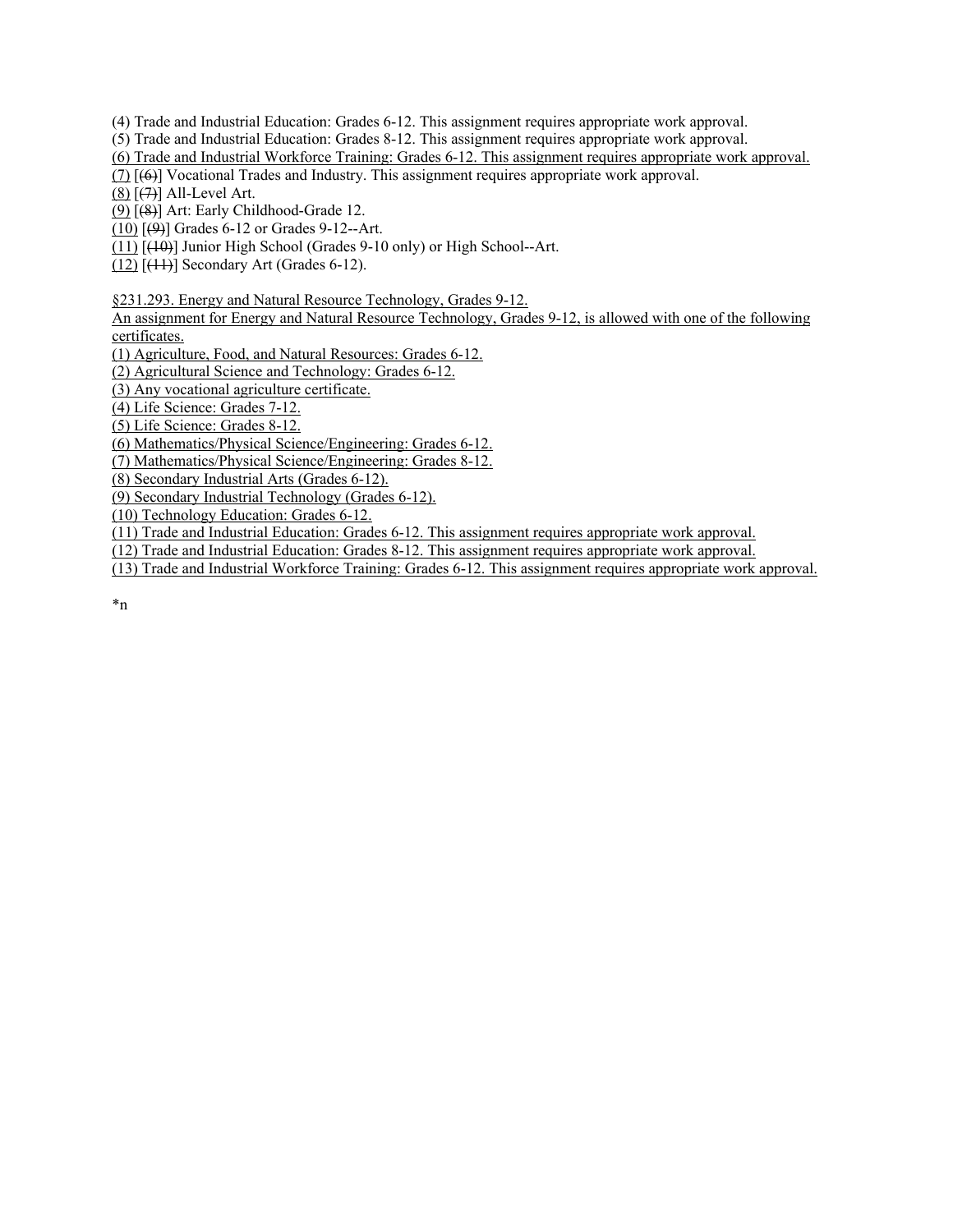CROSS REFERENCE TO STATUTE. The amendments implement Texas Education Code, §§21.003(a), 21.031(a), 21.041(b)(1) and (2), and 21.064.

 $<sub>rule</sub>$ </sub>

§231.301. Principles of Architecture; Principles of Construction, Grades 9-12.

An assignment for Principles of Architecture or Principles of Construction, Grades 9-12, is allowed with one of the following certificates.

(1) Agriculture, Food, and Natural Resources: Grades 6-12.

(2) Agricultural Science and Technology: Grades 6-12.

(3) Any home economics or homemaking certificate.

(4) Family and Consumer Sciences, Composite: Grades 6-12.

(5) Mathematics/Physical Science/Engineering: Grades 6-12.

(6) Mathematics/Physical Science/Engineering: Grades 8-12.

(7) Secondary Industrial Arts (Grades 6-12).

(8) Secondary Industrial Technology (Grades 6-12).

(9) Technology Education: Grades 6-12.

(10) Trade and Industrial Education: Grades 6-12. This assignment requires appropriate work approval.

(11) Trade and Industrial Education: Grades 8-12. This assignment requires appropriate work approval.

(12) Trade and Industrial Workforce Training: Grades 6-12. This assignment requires appropriate work approval.

(13) [(12)] Vocational Trades and Industry. This assignment requires appropriate work approval.

§231.303. Interior Design, Grades 9-12.

 (a) An assignment for Interior Design I or Interior Design II, Grades 9-12, is allowed with one of the following certificates.

(1) Any home economics or homemaking certificate.

(2) Family and Consumer Sciences, Composite: Grades 6-12.

(3) Trade and Industrial Education: Grades 6-12. This assignment requires appropriate work approval.

(4) Trade and Industrial Education: Grades 8-12. This assignment requires appropriate work approval.

(5) Trade and Industrial Workforce Training: Grades 6-12. This assignment requires appropriate work approval.

(6) [(5)] Vocational Trades and Industry. This assignment requires appropriate work approval.

 (b) Subject to the requirements in subsection (c) of this section, an assignment for Practicum in Interior Design or Extended Practicum in Interior Design, Grades 9-12, is allowed with one of the following certificates.

(1) Any home economics or homemaking certificate.

(2) Family and Consumer Sciences, Composite: Grades 6-12.

(3) Trade and Industrial Education: Grades 6-12. This assignment requires appropriate work approval.

(4) Trade and Industrial Education: Grades 8-12. This assignment requires appropriate work approval.

(5) Trade and Industrial Workforce Training: Grades 6-12. This assignment requires appropriate work approval.

(6) [(5)] Vocational Trades and Industry. This assignment requires appropriate work approval.

(c) The school district is responsible for ensuring that each teacher assigned to Practicum in Interior Design or Extended Practicum in Interior Design, Grades 9-12, has completed appropriate training in state and federal requirements regarding work-based learning and safety.

§231.305. Architectural Design, Grades 9-12.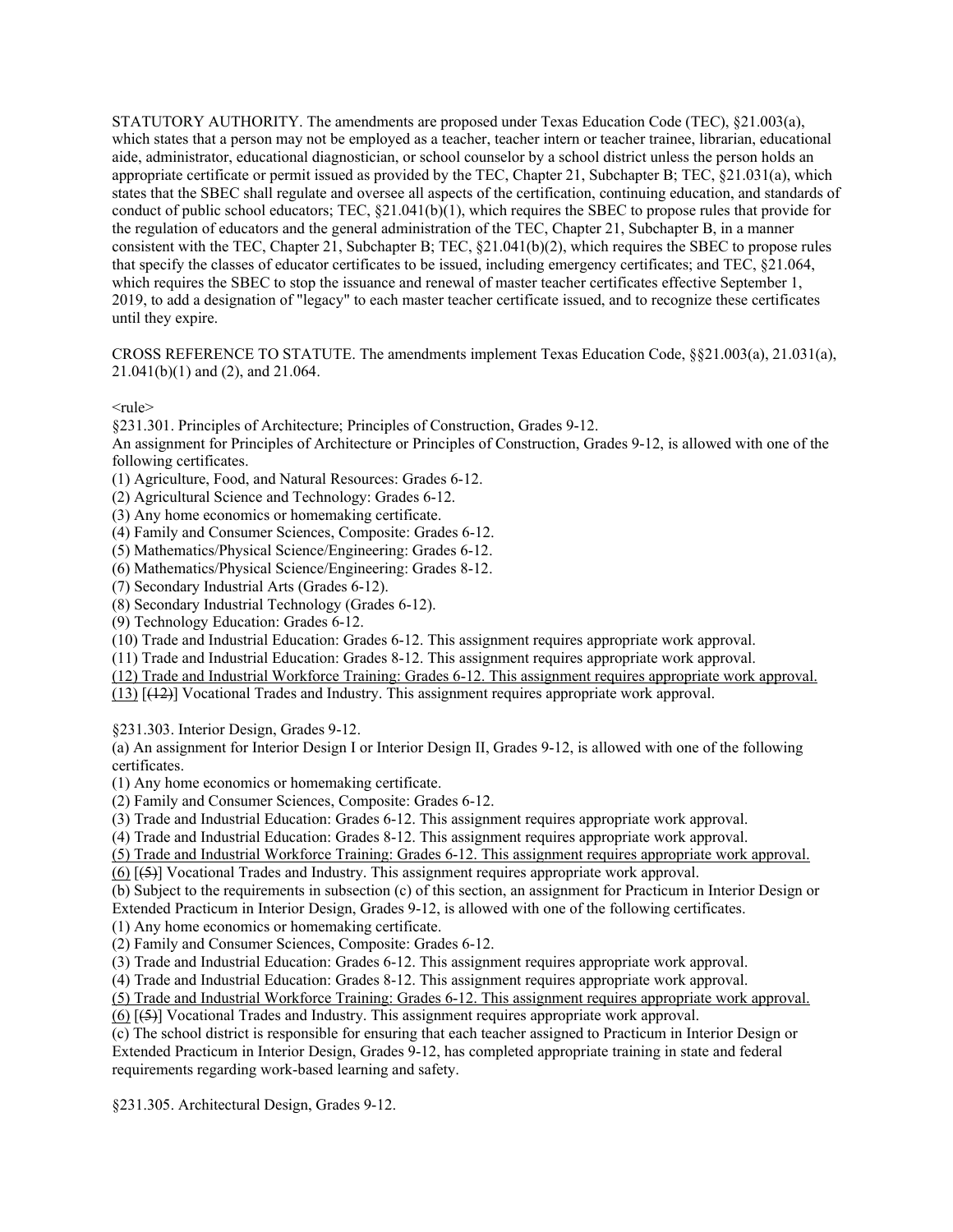(a) An assignment for Architectural Design I or Architectural Design II, Grades 9-12, is allowed with one of the following certificates.

(1) Mathematics/Physical Science/Engineering: Grades 6-12.

(2) Mathematics/Physical Science/Engineering: Grades 8-12.

(3) Secondary Industrial Arts (Grades 6-12).

(4) Secondary Industrial Technology (Grades 6-12).

(5) Technology Education: Grades 6-12.

(6) Trade and Industrial Education: Grades 6-12. This assignment requires appropriate work approval.

(7) Trade and Industrial Education: Grades 8-12. This assignment requires appropriate work approval.

(8) Trade and Industrial Workforce Training: Grades 6-12. This assignment requires appropriate work approval.

(9) [(8)] Vocational Trades and Industry. This assignment requires appropriate work approval.

(b) Subject to the requirements in subsection (c) of this section, an assignment for Practicum in Architectural Design or Extended Practicum in Architectural Design, Grades 9-12, is allowed with one of the following certificates.

(1) Mathematics/Physical Science/Engineering: Grades 6-12.

(2) Mathematics/Physical Science/Engineering: Grades 8-12.

(3) Secondary Industrial Arts (Grades 6-12).

(4) Secondary Industrial Technology (Grades 6-12).

(5) Technology Education: Grades 6-12.

(6) Trade and Industrial Education: Grades 6-12. This assignment requires appropriate work approval.

(7) Trade and Industrial Education: Grades 8-12. This assignment requires appropriate work approval.

(8) Trade and Industrial Workforce Training: Grades 6-12. This assignment requires appropriate work approval.

(9) [(8)] Vocational Trades and Industry. This assignment requires appropriate work approval.

 $(10)$   $[\Theta]$  Any home economics or homemaking certificate.

 $(11)$   $\overline{(40)}$ ] Family and Consumer Sciences, Composite: Grades 6-12.

(c) The school district is responsible for ensuring that each teacher assigned to Practicum in Architectural Design or Extended Practicum in Architectural Design, Grades 9-12, has completed appropriate training in state and federal requirements regarding work-based learning and safety.

§231.307. Construction Management; Construction Technology, Grades 9-12.

 (a) An assignment for Construction Management I, Construction Management II, Construction Technology I, or Construction Technology II, Grades 9-12, is allowed with one of the following certificates.

(1) Agriculture, Food, and Natural Resources: Grades 6-12.

(2) Agricultural Science and Technology: Grades 6-12.

(3) Any vocational agriculture certificate.

(4) Mathematics/Physical Science/Engineering: Grades 6-12.

(5) Mathematics/Physical Science/Engineering: Grades 8-12.

(6) Secondary Industrial Arts (Grades 6-12).

(7) Secondary Industrial Technology (Grades 6-12).

(8) Technology Education: Grades 6-12.

(9) Trade and Industrial Education: Grades 6-12. This assignment requires appropriate work approval.

(10) Trade and Industrial Education: Grades 8-12. This assignment requires appropriate work approval.

(11) Trade and Industrial Workforce Training: Grades 6-12. This assignment requires appropriate work approval.

(12) [(11)] Vocational Trades and Industry. This assignment requires appropriate work approval.

 Management, Practicum in Construction Technology, Extended Practicum in Construction Management, or Extended Practicum in Construction Technology, Grades 9-12, is allowed with one of the following certificates. (b) Subject to the requirements in subsection (c) of this section, an assignment for Practicum in Construction

(1) Agriculture, Food, and Natural Resources: Grades 6-12.

(2) Agricultural Science and Technology: Grades 6-12.

(3) Any vocational agriculture certificate.

(4) Mathematics/Physical Science/Engineering: Grades 6-12.

(5) Mathematics/Physical Science/Engineering: Grades 8-12.

(6) Secondary Industrial Arts (Grades 6-12).

(7) Secondary Industrial Technology (Grades 6-12).

(8) Technology Education: Grades 6-12.

(9) Trade and Industrial Education: Grades 6-12. This assignment requires appropriate work approval.

(10) Trade and Industrial Education: Grades 8-12. This assignment requires appropriate work approval.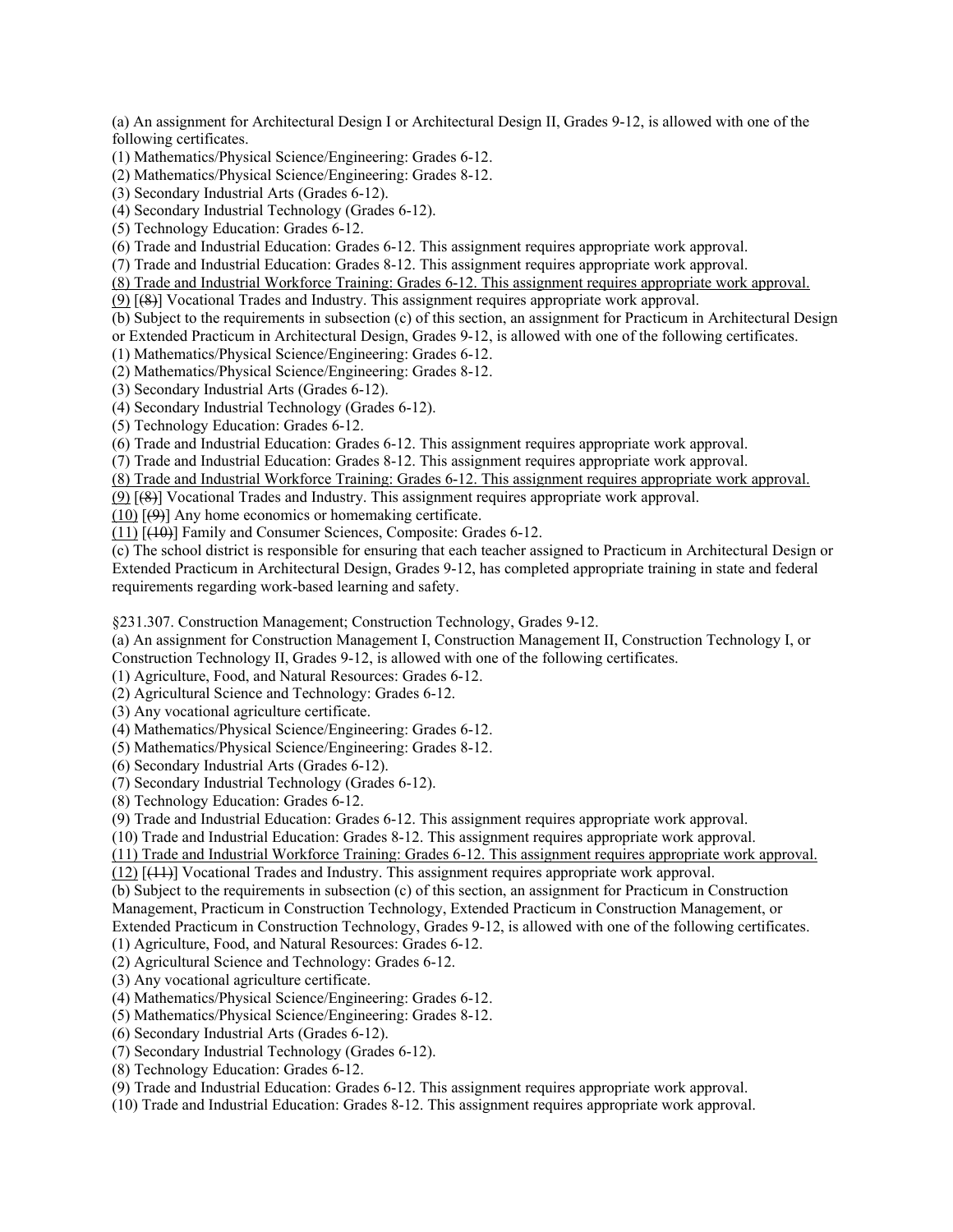(11) Trade and Industrial Workforce Training: Grades 6-12. This assignment requires appropriate work approval.

(12) [(11)] Vocational Trades and Industry. This assignment requires appropriate work approval.

 Management, Practicum in Construction Technology, Extended Practicum in Construction Management, or (c) The school district is responsible for ensuring that each teacher assigned to Practicum in Construction Extended Practicum in Construction Technology, Grades 9-12, has completed appropriate training in state and federal requirements regarding work-based learning and safety.

§231.309. Building Maintenance Technology, Grades 9-12.

An assignment for Building Maintenance Technology I or Building Maintenance Technology II, Grades 9-12, is allowed with one of the following certificates.

(1) Agriculture, Food, and Natural Resources: Grades 6-12.

(2) Agricultural Science and Technology: Grades 6-12.

(3) Any vocational agriculture certificate.

(4) Secondary Industrial Arts (Grades 6-12).

(5) Secondary Industrial Technology (Grades 6-12).

(6) Technology Education: Grades 6-12.

(7) Trade and Industrial Education: Grades 6-12. This assignment requires appropriate work approval.

(8) Trade and Industrial Education: Grades 8-12. This assignment requires appropriate work approval.

(9) Trade and Industrial Workforce Training: Grades 6-12. This assignment requires appropriate work approval.

(10) [(9)] Vocational Trades and Industry. This assignment requires appropriate work approval.

§231.311. Mill and Cabinetmaking Technology, Grades 9-12.

An assignment for Mill and Cabinetmaking Technology, Grades 9-12, is allowed with one of the following certificates.

(1) Secondary Industrial Arts (Grades 6-12).

(2) Secondary Industrial Technology (Grades 6-12).

(3) Technology Education: Grades 6-12.

(4) Trade and Industrial Education: Grades 6-12. This assignment requires appropriate work approval.

(5) Trade and Industrial Education: Grades 8-12. This assignment requires appropriate work approval.

(6) Trade and Industrial Workforce Training: Grades 6-12. This assignment requires appropriate work approval.

(7) [(6)] Vocational Trades and Industry. This assignment requires appropriate work approval.

§231.313. Electrical Technology; Heating, Ventilation, and Air Conditioning (HVAC) and Refrigeration Technology; Masonry Technology; and Plumbing Technology, Grades 9-12.

 (HVAC) and Refrigeration I; Heating, Ventilation, and Air Conditioning (HVAC) and Refrigeration II; Masonry Technology I; Masonry Technology II; Plumbing Technology I; or Plumbing Technology II, Grades 9-12, is (a) An assignment for Electrical Technology I; Electrical Technology II; Heating, Ventilation, and Air Conditioning allowed with one of the following certificates.

(1) Trade and Industrial Education: Grades 6-12. This assignment requires appropriate work approval.

(2) Trade and Industrial Education: Grades 8-12. This assignment requires appropriate work approval.

(3) Trade and Industrial Workforce Training: Grades 6-12. This assignment requires appropriate work approval.

(4) [(3)] Vocational Trades and Industry. This assignment requires appropriate work approval.

 (b) Subject to the requirements in subsection (c) of this section, an assignment for Practicum in Masonry Technology or Extended Practicum in Masonry Technology, Grades 9-12, is allowed with one of the following certificates.

(1) Trade and Industrial Education: Grades 6-12. This assignment requires appropriate work approval.

(2) Trade and Industrial Education: Grades 8-12. This assignment requires appropriate work approval.

(3) Trade and Industrial Workforce Training: Grades 6-12. This assignment requires appropriate work approval.

(4) [(3)] Vocational Trades and Industry. This assignment requires appropriate work approval.

(c) The school district is responsible for ensuring that each teacher assigned to Practicum in Masonry Technology or Extended Practicum in Masonry Technology, Grades 9-12, has completed appropriate training in state and federal requirements regarding work-based learning and safety.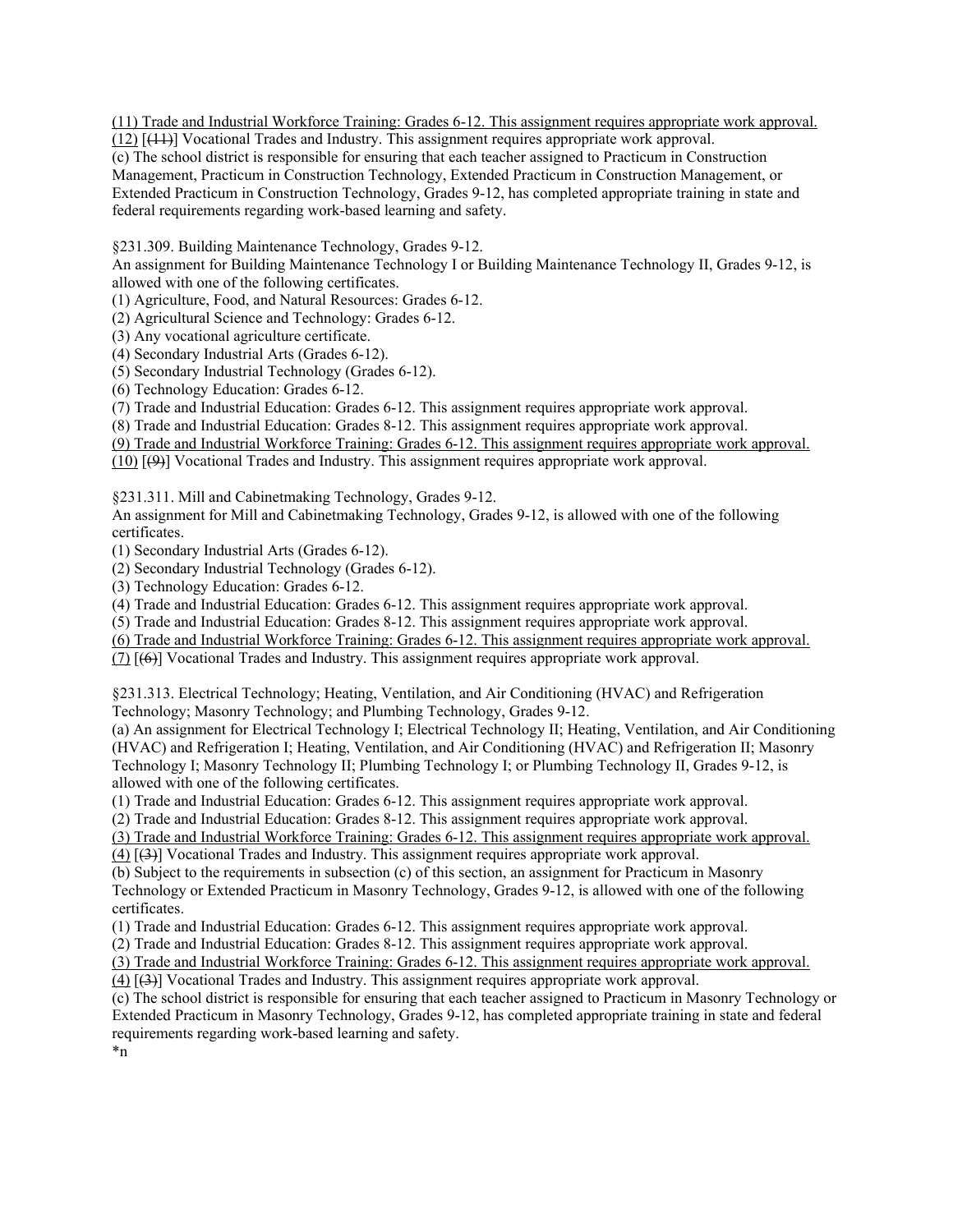CROSS REFERENCE TO STATUTE. The amendments implement Texas Education Code, §§21.003(a), 21.031(a), 21.041(b)(1) and (2), and 21.064.

 $<sub>rule</sub>$ </sub>

§231.333. Principles of Arts, Audio/Video Technology, and Communications, Grades 9-12.

An assignment for Principles of Arts, Audio/Video Technology, and Communications, Grades 9-12, is allowed with one of the following certificates.

(1) Any business or office education certificate.

- (2) Business and Finance: Grades 6-12.
- (3) Business Education: Grades 6-12.

(4) Secondary Industrial Arts (Grades 6-12).

(5) Secondary Industrial Technology (Grades 6-12).

(6) Technology Applications: Early Childhood-Grade 12.

(7) Technology Applications: Grades 8-12.

(8) Technology Education: Grades 6-12.

(9) Trade and Industrial Education: Grades 6-12. This assignment requires appropriate work approval.

(10) Trade and Industrial Education: Grades 8-12. This assignment requires appropriate work approval.

(11) Trade and Industrial Workforce Training: Grades 6-12. This assignment requires appropriate work approval.

(12) [(11)] Vocational Trades and Industry. This assignment requires appropriate work approval.

 $(13)$  [ $(12)$ ] Any home economics or homemaking certificate.

(14) [(13)] Family and Consumer Sciences, Composite: Grades 6-12.

§231.335. Animation, Grades 9-12.

 (a) An assignment for Animation I, Animation I Lab, Animation II, or Animation II Lab, Digital Art and Animation, 3-D Modeling and Animation, Grades 9-12, is allowed with one of the following certificates.

(1) Any business or office education certificate.

(2) Business and Finance: Grades 6-12.

(3) Business Education: Grades 6-12.

(4) Secondary Industrial Arts (Grades 6-12).

(5) Secondary Industrial Technology (Grades 6-12).

(6) Technology Applications: Early Childhood-Grade 12.

(7) Technology Applications: Grades 8-12.

(8) Technology Education: Grades 6-12.

(9) Trade and Industrial Education: Grades 6-12. This assignment requires appropriate work approval.

(10) Trade and Industrial Education: Grades 8-12. This assignment requires appropriate work approval.

(11) Trade and Industrial Workforce Training: Grades 6-12. This assignment requires appropriate work approval.

(12) [(11)] Vocational Trades and Industry. This assignment requires appropriate work approval.

(b) Subject to the requirements in subsection (c) of this section, an assignment for Practicum in Animation or

Extended Practicum in Animation, Grades 9-12, is allowed with one of the following certificates.

(1) Any business or office education certificate.

(2) Business and Finance: Grades 6-12.

(3) Business Education: Grades 6-12.

(4) Secondary Industrial Arts (Grades 6-12).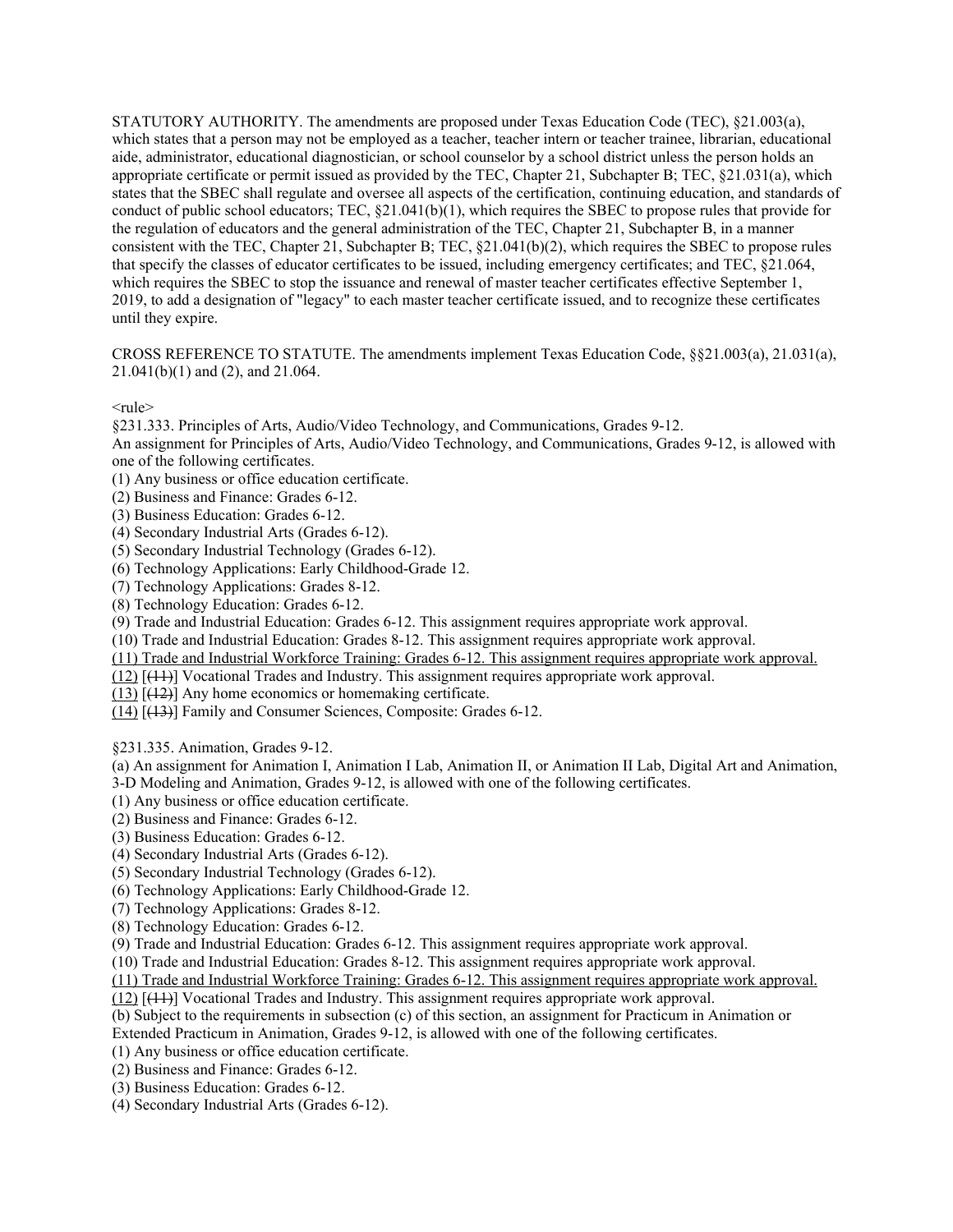(5) Secondary Industrial Technology (Grades 6-12).

(6) Technology Applications: Early Childhood-Grade 12.

(7) Technology Applications: Grades 8-12.

(8) Technology Education: Grades 6-12.

(9) Trade and Industrial Education: Grades 6-12. This assignment requires appropriate work approval.

(10) Trade and Industrial Education: Grades 8-12. This assignment requires appropriate work approval.

(11) Trade and Industrial Workforce Training: Grades 6-12. This assignment requires appropriate work approval.

(12) [(11)] Vocational Trades and Industry. This assignment requires appropriate work approval.

(c) The school district is responsible for ensuring that each teacher assigned to Practicum in Animation or Extended Practicum in Animation, Grades 9-12, has completed appropriate training in state and federal requirements regarding work-based learning and safety.

§231.337. Audio/Video Production; Graphic Design and Illustration, Grades 9-12.

 Illustration I; Graphic Design and Illustration I Lab; Graphic Design and Illustration II; Graphic Design and Illustration II Lab; Video Game Design; Web Game Development; Digital Design and Media Production; or Digital (a) An assignment for Audio/Video Production I; Audio/Video Production I Lab; Audio/Video Production II; Audio/Video Production II Lab; Digital Audio Technology I; Digital Audio Technology II; Graphic Design and Communications in the 21st Century, Grades 9-12, is allowed with one of the following certificates.

(1) Secondary Industrial Arts (Grades 6-12).

(2) Secondary Industrial Technology (Grades 6-12).

(3) Technology Applications: Early Childhood-Grade 12.

(4) Technology Applications: Grades 8-12.

(5) Technology Education: Grades 6-12.

(6) Trade and Industrial Education: Grades 6-12. This assignment requires appropriate work approval.

(7) Trade and Industrial Education: Grades 8-12. This assignment requires appropriate work approval.

(8) Trade and Industrial Workforce Training: Grades 6-12. This assignment requires appropriate work approval.

(9) [(8)] Vocational Trades and Industry. This assignment requires appropriate work approval.

 Production, Practicum in Graphic Design and Illustration, Extended Practicum in Audio/Video Production, or (b) Subject to the requirements in subsection (c) of this section, an assignment for Practicum in Audio/Video Extended Practicum in Graphic Design and Illustration, Grades 9-12, is allowed with one of the following certificates.

(1) Secondary Industrial Arts (Grades 6-12).

(2) Secondary Industrial Technology (Grades 6-12).

(3) Technology Applications: Early Childhood-Grade 12.

(4) Technology Applications: Grades 8-12.

(5) Technology Education: Grades 6-12.

(6) Trade and Industrial Education: Grades 6-12. This assignment requires appropriate work approval.

(7) Trade and Industrial Education: Grades 8-12. This assignment requires appropriate work approval.

(8) Trade and Industrial Workforce Training: Grades 6-12. This assignment requires appropriate work approval.

(9) [(8)] Vocational Trades and Industry. This assignment requires appropriate work approval.

(c) The school district is responsible for ensuring that each teacher assigned to Practicum in Audio/Video

Production, Practicum in Graphic Design and Illustration, Extended Practicum in Audio/Video Production, or

Extended Practicum in Graphic Design and Illustration, Grades 9-12, has completed appropriate training in state and federal requirements regarding work-based learning and safety.

§231.339. Photography, Grades 9-12.

 (a) An assignment for Commercial Photography I, Commercial Photography I Lab, Commercial Photography II, or Commercial Photography II Lab, Grades 9-12, is allowed with one of the following certificates.

(1) Art (Early Childhood-Grade 12).

(2) Art: Junior High School (Grades 9-10 only), High School, Secondary.

(3) Art (Grades 6-12, Grades 9-12, or All-Level).

(4) Secondary Industrial Arts (Grades 6-12).

(5) Secondary Industrial Technology (Grades 6-12).

(6) Technology Education: Grades 6-12.

(7) Technology Applications: Early Childhood-Grade 12.

(8) Technology Applications: Grades 8-12.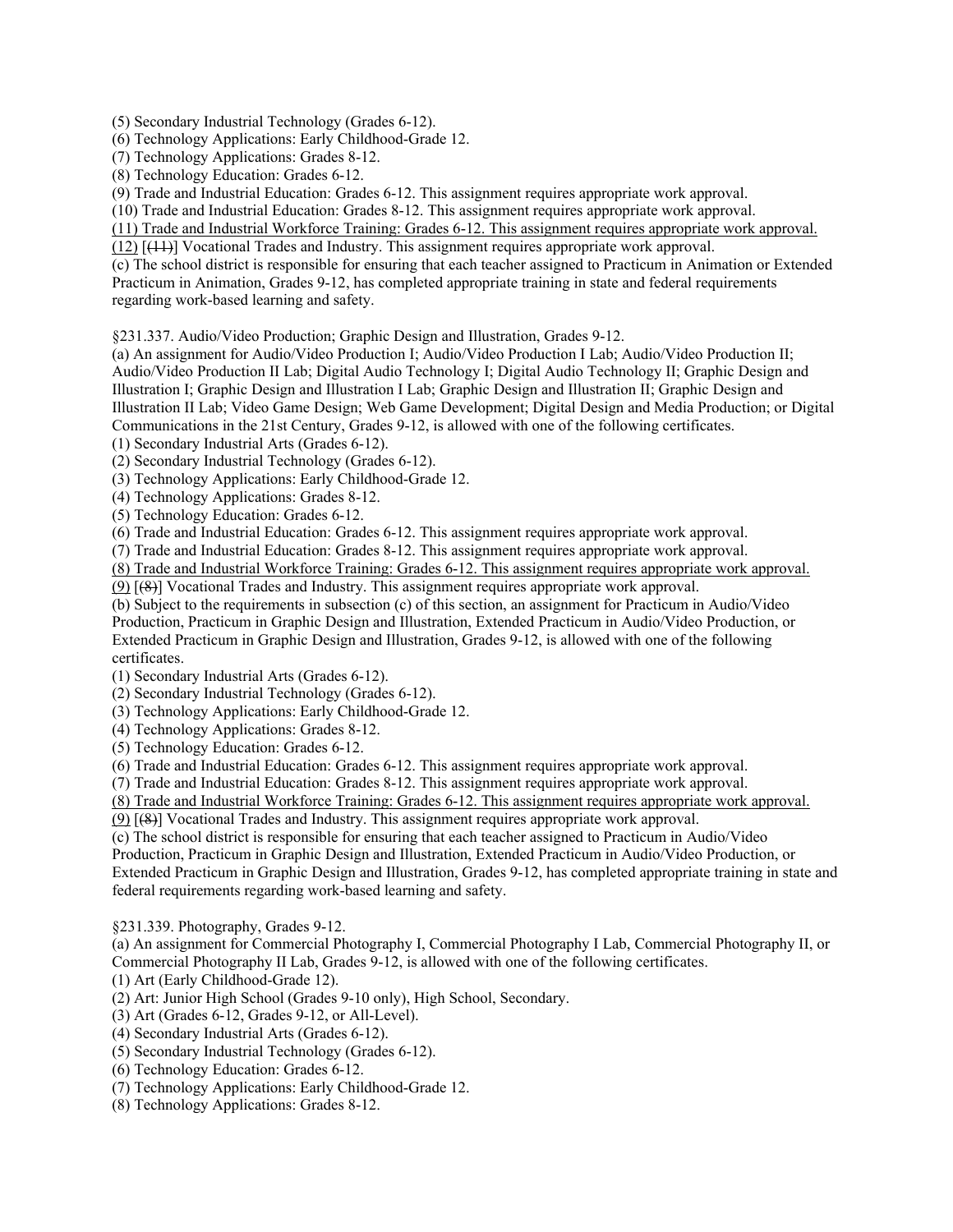(9) Trade and Industrial Education: Grades 6-12. This assignment requires appropriate work approval.

(10) Trade and Industrial Education: Grades 8-12. This assignment requires appropriate work approval.

(11) Trade and Industrial Workforce Training: Grades 6-12. This assignment requires appropriate work approval.

(12) [(11)] Vocational Trades and Industry. This assignment requires appropriate work approval.

 Photography or Extended Practicum in Commercial Photography, Grades 9-12, is allowed with one of the following (b) Subject to the requirements in subsection (c) of this section, an assignment for Practicum in Commercial certificates.

(1) Secondary Industrial Arts (Grades 6-12).

(2) Secondary Industrial Technology (Grades 6-12).

(3) Technology Education: Grades 6-12.

(4) Trade and Industrial Education: Grades 6-12. This assignment requires appropriate work approval.

(5) Trade and Industrial Education: Grades 8-12. This assignment requires appropriate work approval.

(6) Trade and Industrial Workforce Training: Grades 6-12. This assignment requires appropriate work approval.

(7) [(6)] Vocational Trades and Industry. This assignment requires appropriate work approval.

 $(8)$  [ $(7)$ ] Technology Applications: Early Childhood-Grade 12.

(9) [(8)] Technology Applications: Grades 8-12.

(c) The school district is responsible for ensuring that each teacher assigned to Practicum in Commercial Photography or Extended Practicum in Commercial Photography, Grades 9-12, has completed appropriate training in state and federal requirements regarding work-based learning and safety.

§231.341. Printing and Imaging Technology, Grades 9-12.

 Imaging Technology II, or Printing and Imaging Technology II Lab, Grades 9-12, is allowed with one of the (a) An assignment for Printing and Imaging Technology I, Printing and Imaging Technology I Lab, Printing and following certificates.

(1) Trade and Industrial Education: Grades 6-12. This assignment requires appropriate work approval.

(2) Trade and Industrial Education: Grades 8-12. This assignment requires appropriate work approval.

(3) Trade and Industrial Workforce Training: Grades 6-12. This assignment requires appropriate work approval.

(4) [(3)] Vocational Trades and Industry. This assignment requires appropriate work approval.

 $(5)$  [ $(4)$ ] Technology Applications: Early Childhood-Grade 12.

(6) [(5)] Technology Applications: Grades 8-12.

(7) [(6)] Technology Education: Grades 6-12.

(8) [(7)] Secondary Industrial Arts: Grades 8-12.

(9) [(8)] Secondary Industrial Technology: Grades 6-12.

(b) Subject to the requirements in subsection (c) of this section, an assignment for Practicum in Printing and Imaging Technology or Extended Practicum in Printing and Imaging Technology, Grades 9-12, is allowed with one of the following certificates.

(1) Trade and Industrial Education: Grades 6-12. This assignment requires appropriate work approval.

(2) Trade and Industrial Education: Grades 8-12. This assignment requires appropriate work approval.

(3) Trade and Industrial Workforce Training: Grades 6-12. This assignment requires appropriate work approval.

(4) [(3)] Vocational Trades and Industry. This assignment requires appropriate work approval.

(5) [(4)] Technology Applications: Early Childhood-Grade 12.

(6) [(5)] Technology Applications: Grades 8-12.

(7) [(6)] Technology Education: Grades 6-12.

(8) [(7)] Secondary Industrial Arts: Grades 8-12.

(9) [(8)] Secondary Industrial Technology: Grades 6-12.

 training in state and federal requirements regarding work-based learning and safety. (c) The school district is responsible for ensuring that each teacher assigned to Practicum in Printing and Imaging Technology or Extended Practicum in Printing and Imaging Technology, Grades 9-12, has completed appropriate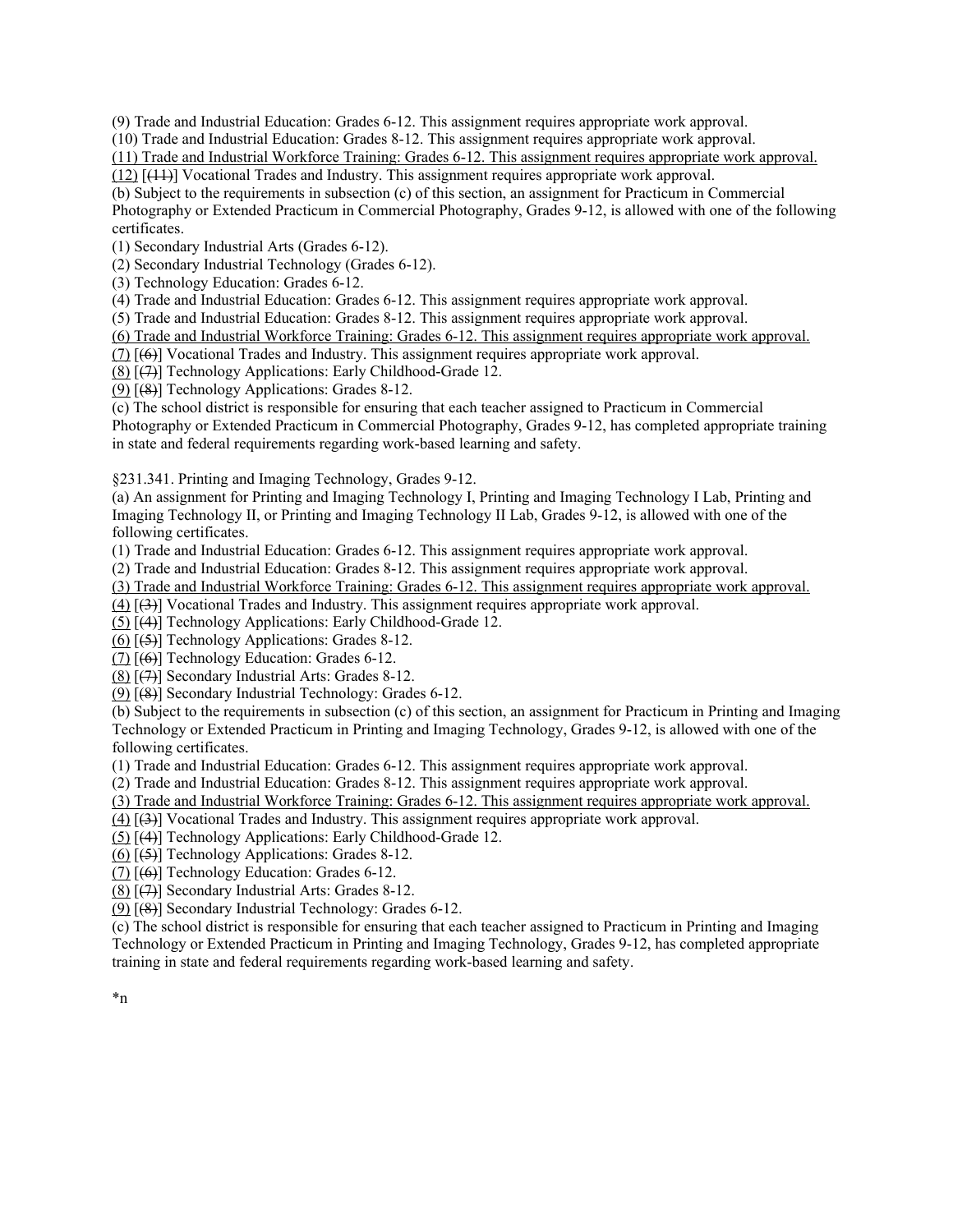CROSS REFERENCE TO STATUTE. The amendment implements Texas Education Code, §§21.003(a), 21.031(a), 21.041(b)(1) and (2), and 21.064.

## $<sub>rule</sub>$ </sub>

§231.381. Education and Training, Grades 9-12.

 (a) An assignment for Instructional Practices or Principles of Education and Training, Grades 9-12, is allowed with any valid classroom teacher or administrator certificate.

Training, [or] Extended Practicum in Education and Training, Practicum in Early Learning, or Extended Practicum (b) Subject to the requirements in subsection (c) of this section, an assignment for Practicum in Education and in Early Learning , Grades 9-12, is allowed with any valid classroom teacher or administrator certificate.

Learning, Grades 9-12, has completed appropriate training in state and federal requirements regarding work-based (c) The school district is responsible for ensuring that each teacher assigned to Practicum in Education and Training <sub>1</sub> [or] Extended Practicum in Education and Training, Practicum in Early Learning, or Extended Practicum in Early learning and safety.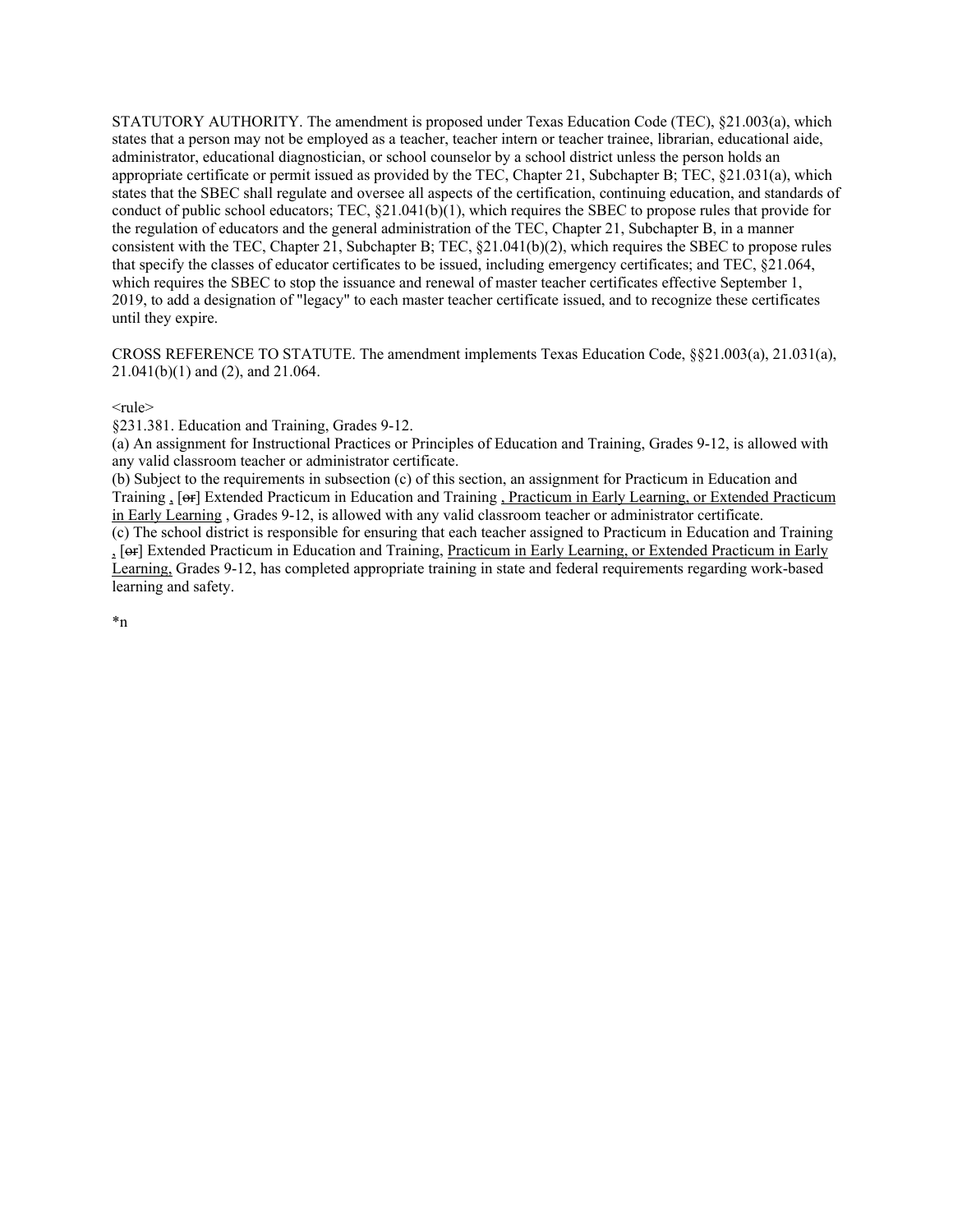CROSS REFERENCE TO STATUTE. The amendments implement Texas Education Code, §§21.003(a), 21.031(a), 21.041(b)(1) and (2), and 21.064.

 $<sub>rule</sub>$ </sub>

§231.401. Government and Public Administration, Grades 9-12.

(a) An assignment for Foreign Service and Diplomacy, Planning and Governance, Political Science I and II, Principles of Government and Public Administration, or Public Management and Administration, Grades 9-12, is allowed with one of the following.

(1) Grades 6-12 or Grades 9-12--Government.

(2) Grades 6-12 or Grades 9-12--Social Studies.

(3) Junior High School (Grades 9-10 only) or High School--Government-Political Science.

(4) Junior High School (Grades 9-10 only) or High School--Social Science, Composite.

(5) Secondary Government (Grades 6-12).

(6) Secondary Political Science (Grades 6-12).

(7) Secondary Social Science, Composite (Grades 6-12).

(8) Secondary Social Studies, Composite (Grades 6-12).

(9) Social Studies: Grades 7-12.

(10) Social Studies: Grades 8-12.

(11) Trade and Industrial Education: Grades 6-12. This assignment requires appropriate work approval.

(12) Trade and Industrial Education: Grades 8-12. This assignment requires appropriate work approval.

(13) Trade and Industrial Workforce Training: Grades 6-12. This assignment requires appropriate work approval.

(14) [(13)] Vocational Trades and Industry. This assignment requires appropriate work approval.

(b) Subject to the requirements in subsection (c) of this section, an assignment for Practicum in Local, State, and Federal Government or Extended Practicum in Local, State, and Federal Government, Grades 9-12, is allowed with one of the following certificates.

(1) Grades 6-12 or Grades 9-12--Government.

(2) Grades 6-12 or Grades 9-12--Social Studies.

(3) Junior High School (Grades 9-10 only) or High School--Government-Political Science.

(4) Junior High School (Grades 9-10 only) or High School--Social Science, Composite.

(5) Secondary Government (Grades 6-12).

(6) Secondary Political Science (Grades 6-12).

(7) Secondary Social Science, Composite (Grades 6-12).

(8) Secondary Social Studies, Composite (Grades 6-12).

(9) Social Studies: Grades 7-12.

(10) Social Studies: Grades 8-12.

(11) Trade and Industrial Education: Grades 6-12. This assignment requires appropriate work approval.

(12) Trade and Industrial Education: Grades 8-12. This assignment requires appropriate work approval.

(13) Trade and Industrial Workforce Training: Grades 6-12. This assignment requires appropriate work approval.

(14) [(13)] Vocational Trades and Industry. This assignment requires appropriate work approval.

(c) The school district is responsible for ensuring that each teacher assigned to Practicum in Local, State, and Federal Government or Extended Practicum in Local, State, and Federal Government, Grades 9-12, has completed appropriate training in state and federal requirements regarding work-based learning and safety.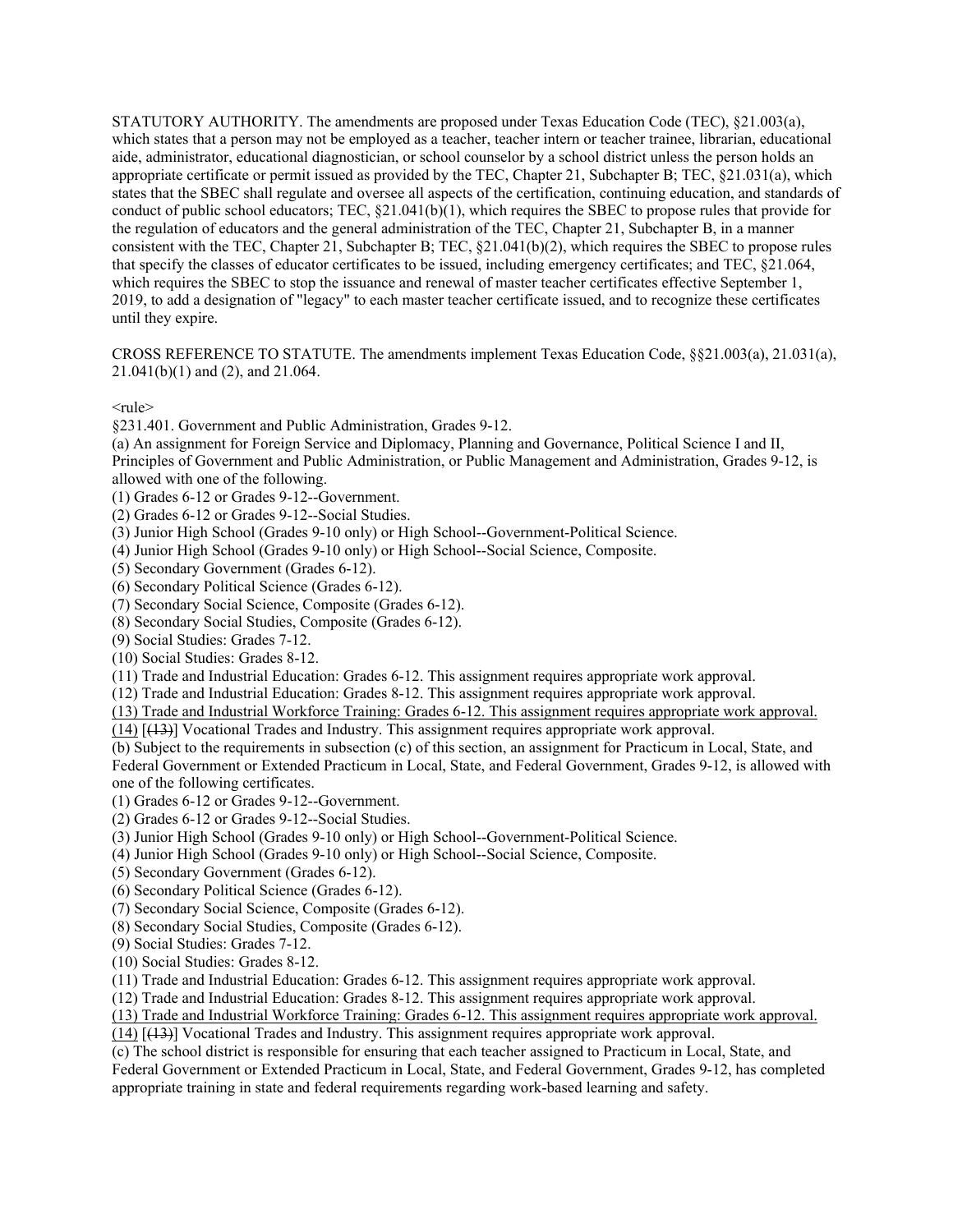§231.403. Revenue, Taxation, and Regulation, Grades 9-12.

An assignment for Revenue, Taxation, and Regulation, Grades 9-12, is allowed with one of the following certificates.

(1) Any business or office education certificate.

(2) Business and Finance: Grades 6-12.

(3) Business Education: Grades 6-12.

(4) Grades 6-12 or Grades 9-12--Social Studies.

(5) Junior High School (Grades 9-10 only) or High School--Social Science, Composite.

(6) Secondary Social Science, Composite (Grades 6-12).

(7) Secondary Social Studies, Composite (Grades 6-12).

(8) Social Studies: Grades 7-12.

(9) Social Studies: Grades 8-12.

(10) Trade and Industrial Education: Grades 6-12. This assignment requires appropriate work approval.

(11) Trade and Industrial Education: Grades 8-12. This assignment requires appropriate work approval.

(12) Trade and Industrial Workforce Training: Grades 6-12. This assignment requires appropriate work approval.

(13) [(12)] Vocational Trades and Industry. This assignment requires appropriate work approval.

§231.405. National Security, Grades 9-12.

An assignment for National Security, Grades 9-12, is allowed with one of the following certificates.

(1) Trade and Industrial Education: Grades 6-12. This assignment requires appropriate work approval.

(2) Trade and Industrial Education: Grades 8-12. This assignment requires appropriate work approval.

(3) Trade and Industrial Workforce Training: Grades 6-12. This assignment requires appropriate work approval.

(4) [(3)] Vocational Trades and Industry. This assignment requires appropriate work approval.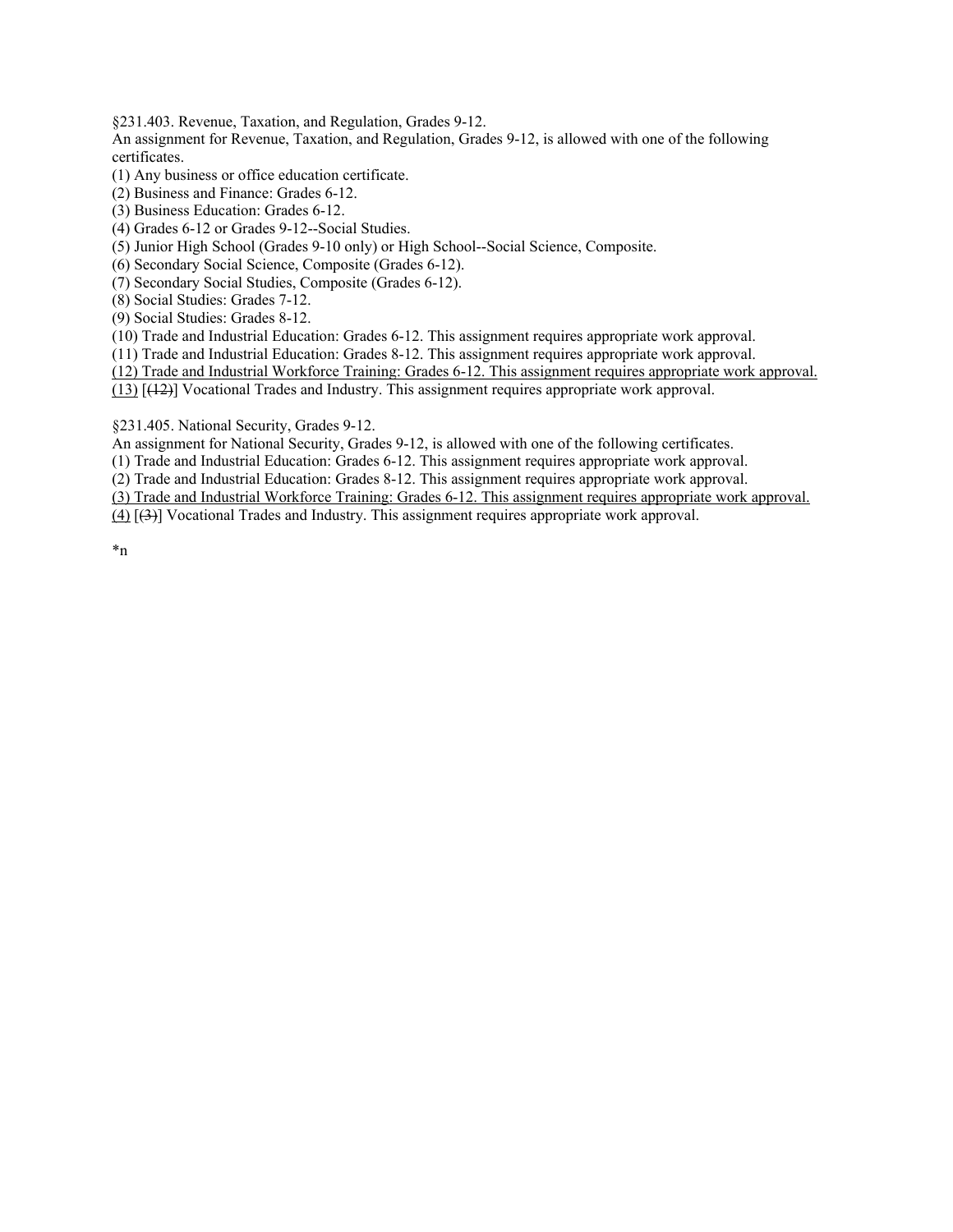CROSS REFERENCE TO STATUTE. The amendments implement Texas Education Code, §§21.003(a), 21.031(a), 21.041(b)(1) and (2), and 21.064.

 $<sub>rule</sub>$ </sub>

§231.421. Health Science, Grades 9-12.

 Health Science, or World Health Research, Grades 9-12, is allowed with one of the following certificates. (a) An assignment for Health Science Theory, Health Science Clinical, Pharmacology, Pharmacy II, Principles of

(1) Health Science: Grades 6-12.

(2) Health Science Technology Education: Grades 8-12.

(3) Vocational Health Occupations.

(4) Vocational Health Science Technology.

(b) An assignment for Medical Terminology or Medical Assistant, Grades 9-12, is allowed with one of the following certificates.

(1) Secondary Biology (Grades 6-12).

(2) Secondary Science (Grades 6-12).

(3) Secondary Science, Composite (Grades 6-12).

(4) Health Science: Grades 6-12.

(5) Health Science Technology Education: Grades 8-12.

(6) Life Science: Grades 7-12.

(7) Life Science: Grades 8-12.

(8) Legacy Master Science Teacher (Grades 8-12).

(9) Science: Grades 7-12.

(10) Science: Grades 8-12.

(11) Vocational Health Occupations.

(12) Vocational Health Science Technology.

(c) Subject to the requirements in subsection (d) of this section, an assignment for Practicum in Health Science or Extended Practicum in Health Science, Grades 9-12, is allowed with one of the following certificates.

(1) Health Science: Grades 6-12.

(2) Health Science Technology Education: Grades 8-12.

(3) Vocational Health Occupations.

(4) Vocational Health Science Technology.

(d) The school district is responsible for ensuring that each teacher assigned to Practicum in Health Science or Extended Practicum in Health Science, Grades 9-12, has completed appropriate training in state and federal requirements regarding work-based learning and safety.

§231.423. Anatomy and Physiology, Medical Microbiology, [and] Pathophysiology, and Respiratory Therapy I, Grades 9-12.

(a) An assignment for Anatomy and Physiology, Medical Microbiology, [ $\leftrightarrow$ ] Pathophysiology, or Respiratory Therapy I, Grades 9-12, is allowed with one of the following certificates.

(1) Secondary Biology (Grades 6-12).

(2) Secondary Science (Grades 6-12).

(3) Secondary Science, Composite (Grades 6-12).

(4) Health Science: Grades 6-12. This assignment requires a bachelor's degree.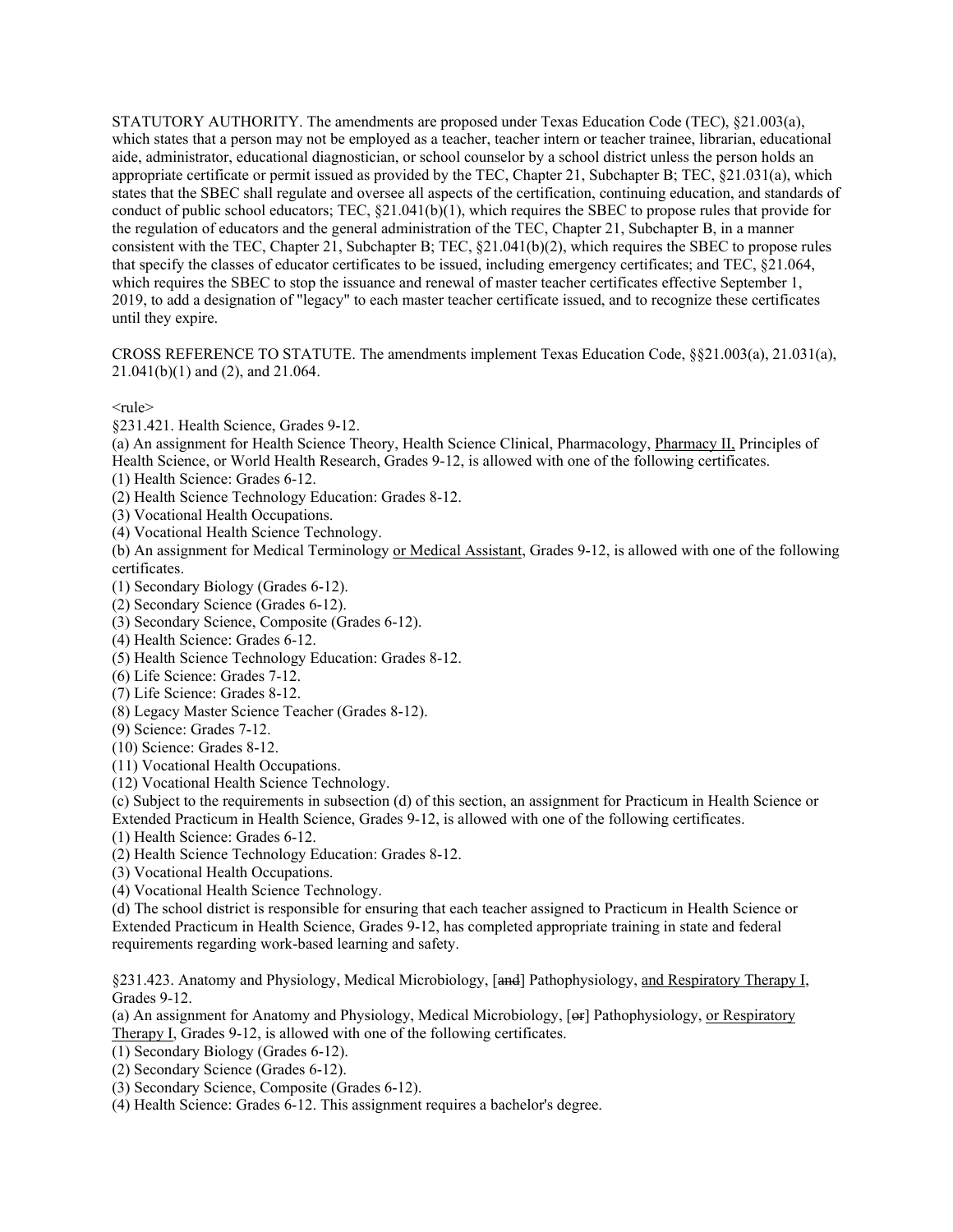(5) Health Science Technology Education: Grades 8-12. This assignment requires a bachelor's degree.

(6) Life Science: Grades 7-12.

(7) Life Science: Grades 8-12.

(8) Legacy Master Science Teacher (Grades 8-12).

(9) Science: Grades 7-12.

(10) Science: Grades 8-12.

(11) Vocational Health Occupations. This assignment requires a bachelor's degree.

(12) Vocational Health Science Technology. This assignment requires a bachelor's degree.

(b) All teachers assigned to this course shall participate in Texas Education Agency-approved training prior to teaching this course effective with the 2019-2020 school year. Specific details about the required training can be found at [tea.texas.gov/cte](https://tea.texas.gov/cte).

§231.425. Mathematics for Medical Professionals; Medical Coding and Billing, Grades 9-12. [<del>, Grades 9-12.</del>] (a) An assignment for Mathematics for Medical Professionals or Medical Coding and Billing, Grades 9-12, is allowed with one of the following certificates.

(1) Health Science: Grades 6-12. This assignment requires a bachelor's degree.

(2) Health Science Technology Education: Grades 8-12. This assignment requires a bachelor's degree.

(3) Vocational Health Occupations. This assignment requires a bachelor's degree.

(4) Vocational Health Science Technology. This assignment requires a bachelor's degree.

(5) Legacy Master Mathematics Teacher (Grades 8-12).

(6) Mathematics: Grades 7-12.

(7) Mathematics: Grades 8-12.

(8) Mathematics/Physical Science/Engineering: Grades 6-12.

(9) Mathematics/Physical Science/Engineering: Grades 8-12.

(10) Physics/Mathematics: Grades 7-12.

(11) Physics/Mathematics: Grades 8-12.

(12) Secondary Mathematics.

(b) All teachers assigned to this course shall participate in Texas Education Agency-approved training prior to teaching this course effective with the 2019-2020 school year. Specific details about the required training can be found at [tea.texas.gov/cte](https://tea.texas.gov/cte).

§231.427. Health Informatics, Grades 9-12.

An assignment for Health Informatics, Grades 9-12, is allowed with one of the following certificates.

(1) Health Science: Grades 6-12.

(2) Health Science Technology Education: Grades 8-12.

(3) Vocational Health Occupations.

(4) Vocational Health Science Technology.

[(5) Any business or office education certificate.]

[(6) Business and Finance: Grades 6-12.]

[(7) Business Education: Grades 6-12.]

[(8) Marketing: Grades 6-12.]

[(9) Marketing Education: Grades 8-12.]

§231.429. Healthcare Administration and Management; Leadership and Management in Nursing, Grades 9-12.

9-12, is allowed with one of the following certificates. An assignment for Healthcare Administration and Management or Leadership and Management in Nursing, Grades

(1) Health Science: Grades 6-12.

(2) Health Science Technology Education: Grades 8-12.

(3) Vocational Health Occupations.

(4) Vocational Health Science Technology.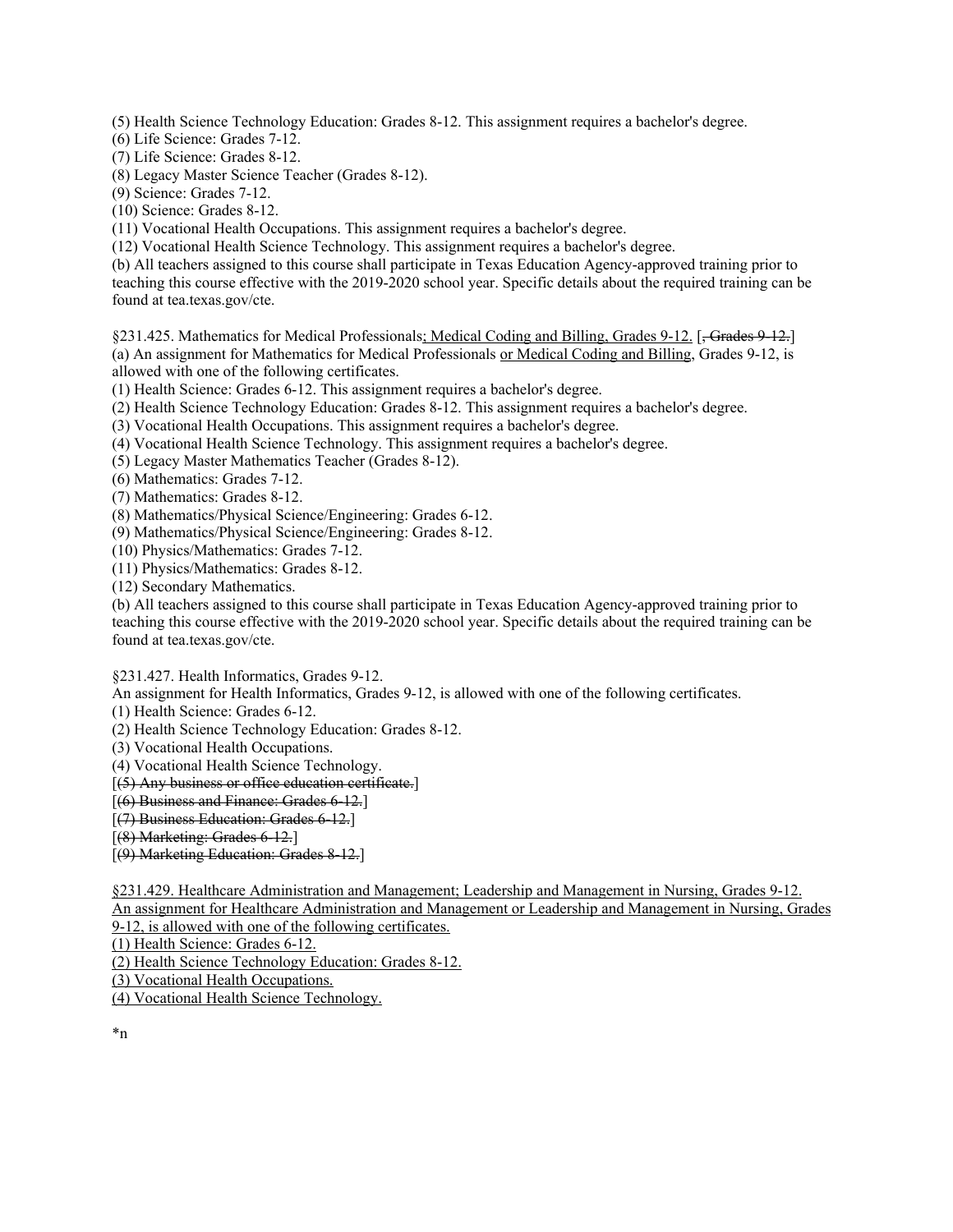CROSS REFERENCE TO STATUTE. The amendments implement Texas Education Code, §§21.003(a), 21.031(a), 21.041(b)(1) and (2), and 21.064.

 $<sub>rule</sub>$ </sub>

§231.441. Hospitality and Tourism, Grades 9-12.

(a) An assignment for Hospitality Services, Hotel Management, Principles of Hospitality and Tourism, or Travel and Tourism Management, Grades 9-12, is allowed with one of the following certificates.

(1) Any home economics or homemaking certificate.

(2) Any marketing or distributive education certificate.

(3) Family and Consumer Sciences, Composite: Grades 6-12.

(4) Hospitality, Nutrition, and Food Sciences: Grades 8-12.

(5) Marketing: Grades 6-12.

(6) Marketing Education: Grades 8-12.

(7) Trade and Industrial Education: Grades 6-12. This assignment requires appropriate work approval.

(8) Trade and Industrial Education: Grades 8-12. This assignment requires appropriate work approval.

(9) Trade and Industrial Workforce Training: Grades 6-12. This assignment requires appropriate work approval.

(10) [(9)] Vocational Trades and Industry. This assignment requires appropriate work approval.

 or Extended Practicum in Hospitality Services, Grades 9-12, is allowed with one of the following certificates. (b) Subject to the requirements in subsection (c) of this section, an assignment for Practicum in Hospitality Services

(1) Any home economics or homemaking certificate.

(2) Any marketing or distributive education certificate.

(3) Family and Consumer Sciences, Composite: Grades 6-12.

(4) Hospitality, Nutrition, and Food Sciences: Grades 8-12.

(5) Marketing: Grades 6-12.

(6) Marketing Education: Grades 8-12.

(7) Trade and Industrial Education: Grades 6-12. This assignment requires appropriate work approval.

(8) Trade and Industrial Education: Grades 8-12. This assignment requires appropriate work approval.

(9) Trade and Industrial Workforce Training: Grades 6-12. This assignment requires appropriate work approval.

(10) [(9)] Vocational Trades and Industry. This assignment requires appropriate work approval.

(c) The school district is responsible for ensuring that each teacher assigned to Practicum in Hospitality Services or Extended Practicum in Hospitality Services, Grades 9-12, has completed appropriate training in state and federal requirements regarding work-based learning and safety.

§231.443. Culinary Arts, Grades 9-12.

(a) An assignment for Introduction to Culinary Arts, Culinary Arts, or Advanced Culinary Arts, Grades 9-12, is allowed with one of the following certificates.

(1) Any home economics or homemaking certificate.

(2) Family and Consumer Sciences, Composite: Grades 6-12.

(3) Hospitality, Nutrition, and Food Sciences: Grades 8-12.

(4) Trade and Industrial Education: Grades 6-12. This assignment requires appropriate work approval.

(5) Trade and Industrial Education: Grades 8-12. This assignment requires appropriate work approval.

(6) Trade and Industrial Workforce Training: Grades 6-12. This assignment requires appropriate work approval.

(7) [(6)] Vocational Trades and Industry. This assignment requires appropriate work approval.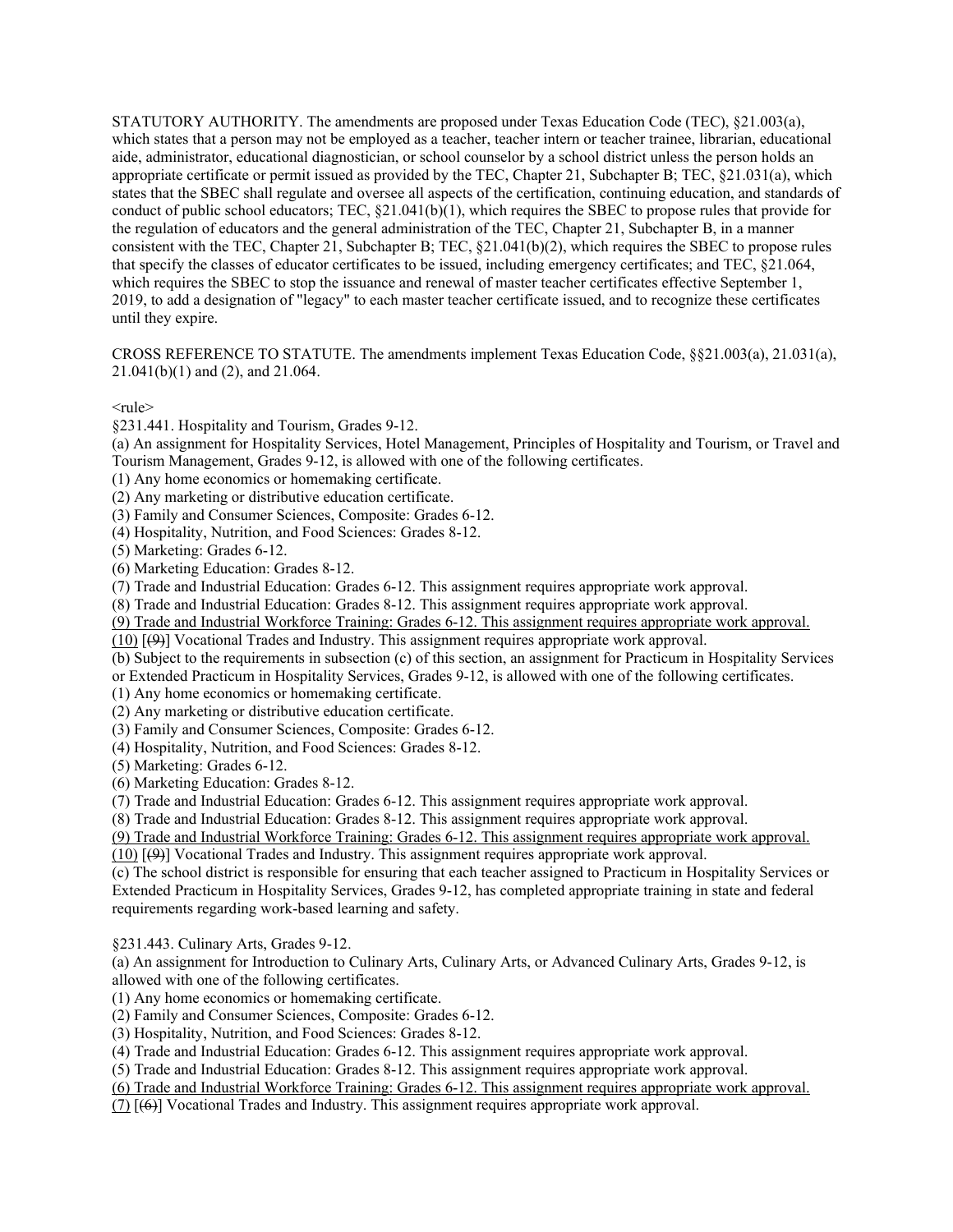Extended Practicum in Culinary Arts, Grades 9-12, is allowed with one of the following certificates. (b) Subject to the requirements in subsection (c) of this section, an assignment for Practicum in Culinary Arts or

(1) Any home economics or homemaking certificate.

(2) Family and Consumer Sciences, Composite: Grades 6-12.

(3) Hospitality, Nutrition, and Food Sciences: Grades 8-12.

(4) Trade and Industrial Education: Grades 6-12. This assignment requires appropriate work approval.

(5) Trade and Industrial Education: Grades 8-12. This assignment requires appropriate work approval.

(6) Trade and Industrial Workforce Training: Grades 6-12. This assignment requires appropriate work approval.

(7) [(6)] Vocational Trades and Industry. This assignment requires appropriate work approval.

(c) The school district is responsible for ensuring that each teacher assigned to Practicum in Culinary Arts or Extended Practicum in Culinary Arts, Grades 9-12, has completed appropriate training in state and federal requirements regarding work-based learning and safety.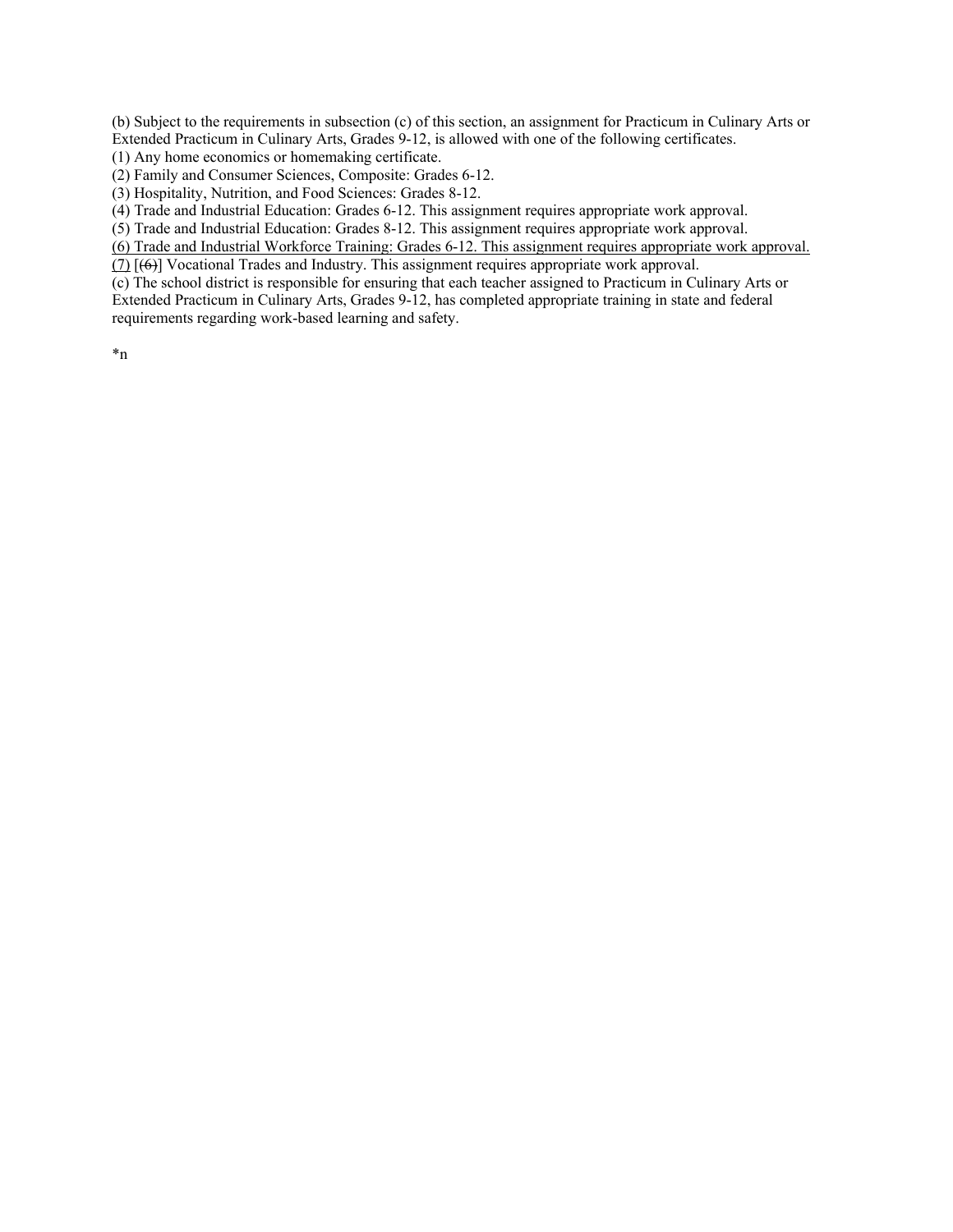CROSS REFERENCE TO STATUTE. The amendment implements Texas Education Code, §§21.003(a), 21.031(a), 21.041(b)(1) and (2), and 21.064.

 $<sub>rule</sub>$ </sub>

§231.469. Cosmetology, Grades 9-12.

Design and Color Theory, Grades 9-12, is allowed with one of the following certificates plus a valid Cosmetology An assignment for Introduction to Cosmetology, Cosmetology I, Cosmetology II, or Principles of Cosmetology Operator license or Class A Barber Operator license. [a valid license as a cosmetology instructor issued by the Texas Department of Licensing and Regulation.

(1) Trade and Industrial Education: Grades 6-12. This assignment requires appropriate work approval.

(2) Trade and Industrial Education: Grades 8-12. This assignment requires appropriate work approval.

(3) Trade and Industrial Workforce Training: Grades 6-12. This assignment requires appropriate work approval.

(4) [(3)] Vocational Trades and Industry. This assignment requires appropriate work approval.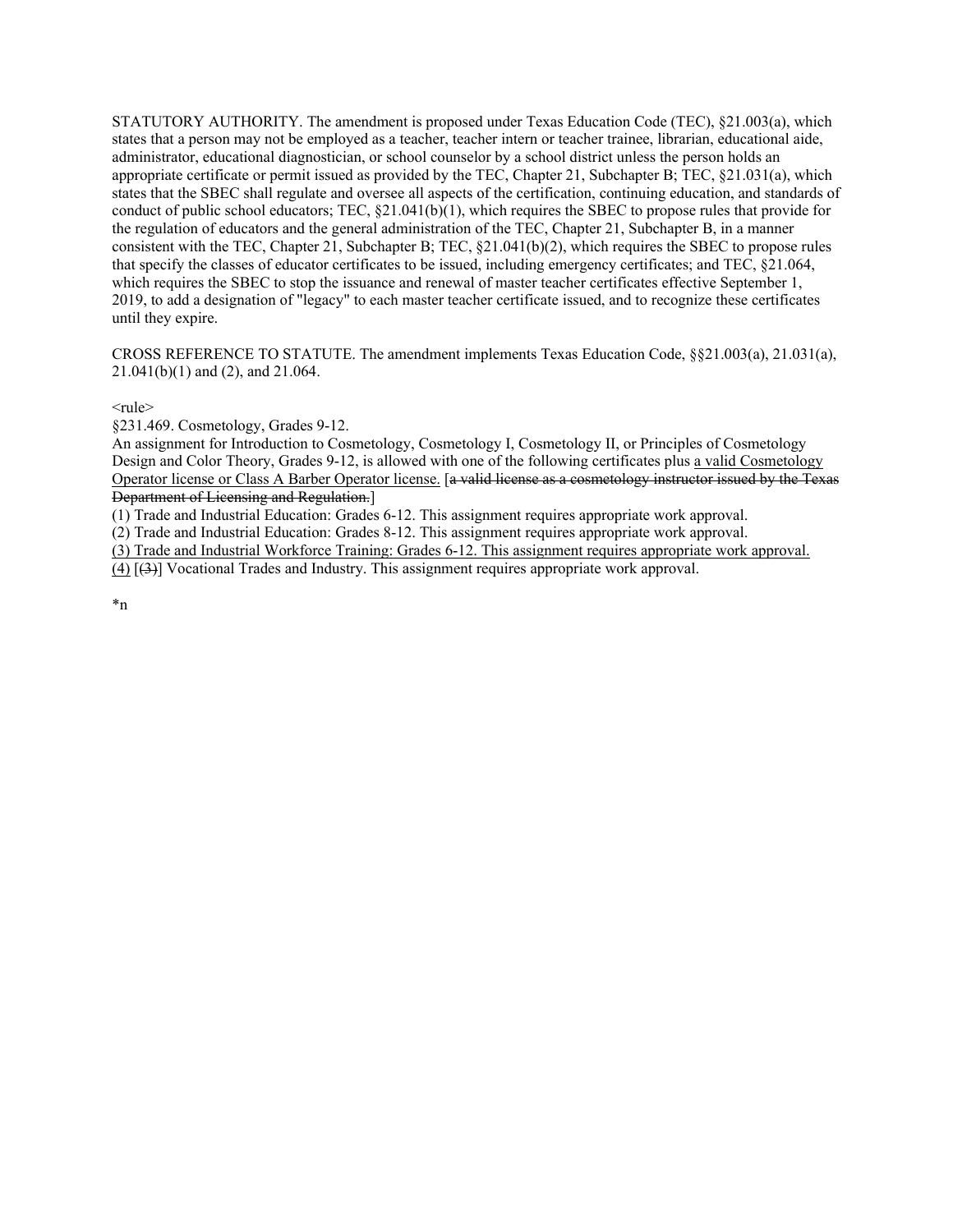CROSS REFERENCE TO STATUTE. The amendments implement Texas Education Code, §§21.003(a), 21.031(a), 21.041(b)(1) and (2), and 21.064.

 $<sub>rule</sub>$ </sub>

§231.481. Information Technology, Grades 9-12.

An assignment for Principles of Information Technology, Networking, or Networking Lab, Grades 9-12, is allowed with one of the following certificates.

(1) Any business or office education certificate.

- (2) Business and Finance: Grades 6-12.
- (3) Business Education: Grades 6-12.

(4) Secondary Industrial Arts (Grades 6-12).

(5) Secondary Industrial Technology (Grades 6-12).

(6) Technology Applications: Early Childhood-Grade 12.

(7) Technology Applications: Grades 8-12.

(8) Technology Education: Grades 6-12.

(9) Trade and Industrial Education: Grades 6-12. This assignment requires appropriate work approval.

(10) Trade and Industrial Education: Grades 8-12. This assignment requires appropriate work approval.

(11) Trade and Industrial Workforce Training: Grades 6-12. This assignment requires appropriate work approval.

(12) [(11)] Vocational Trades and Industry. This assignment requires appropriate work approval.

§231.483. Digital Media, Grades 9-12.

An assignment for Digital Media, Grades 9-12, is allowed with one of the following certificates.

(1) Any business or office education certificate.

(2) Business and Finance: Grades 6-12.

(3) Business Education: Grades 6-12.

(4) Secondary Industrial Arts (Grades 6-12).

(5) Secondary Industrial Technology (Grades 6-12).

(6) Technology Education: Grades 6-12.

(7) Technology Applications: Early Childhood-Grade 12.

(8) Technology Applications: Grades 8-12.

(9) Trade and Industrial Education: Grades 6-12. This assignment requires appropriate work approval.

(10) Trade and Industrial Education: Grades 8-12. This assignment requires appropriate work approval.

(11) Trade and Industrial Workforce Training: Grades 6-12. This assignment requires appropriate work approval.

(12) [(11)] Vocational Trades and Industry. This assignment requires appropriate work approval.

§231.485. Web Communications, Web Design, Grades 9-12.

 An assignment for Web Communications or Web Design, Grades 9-12, is allowed with one of the following certificates.

(1) Secondary Industrial Arts (Grades 6-12).

(2) Secondary Industrial Technology (Grades 6-12).

(3) Technology Applications: Early Childhood-Grade 12.

(4) Technology Applications: Grades 8-12.

(5) Technology Education: Grades 6-12.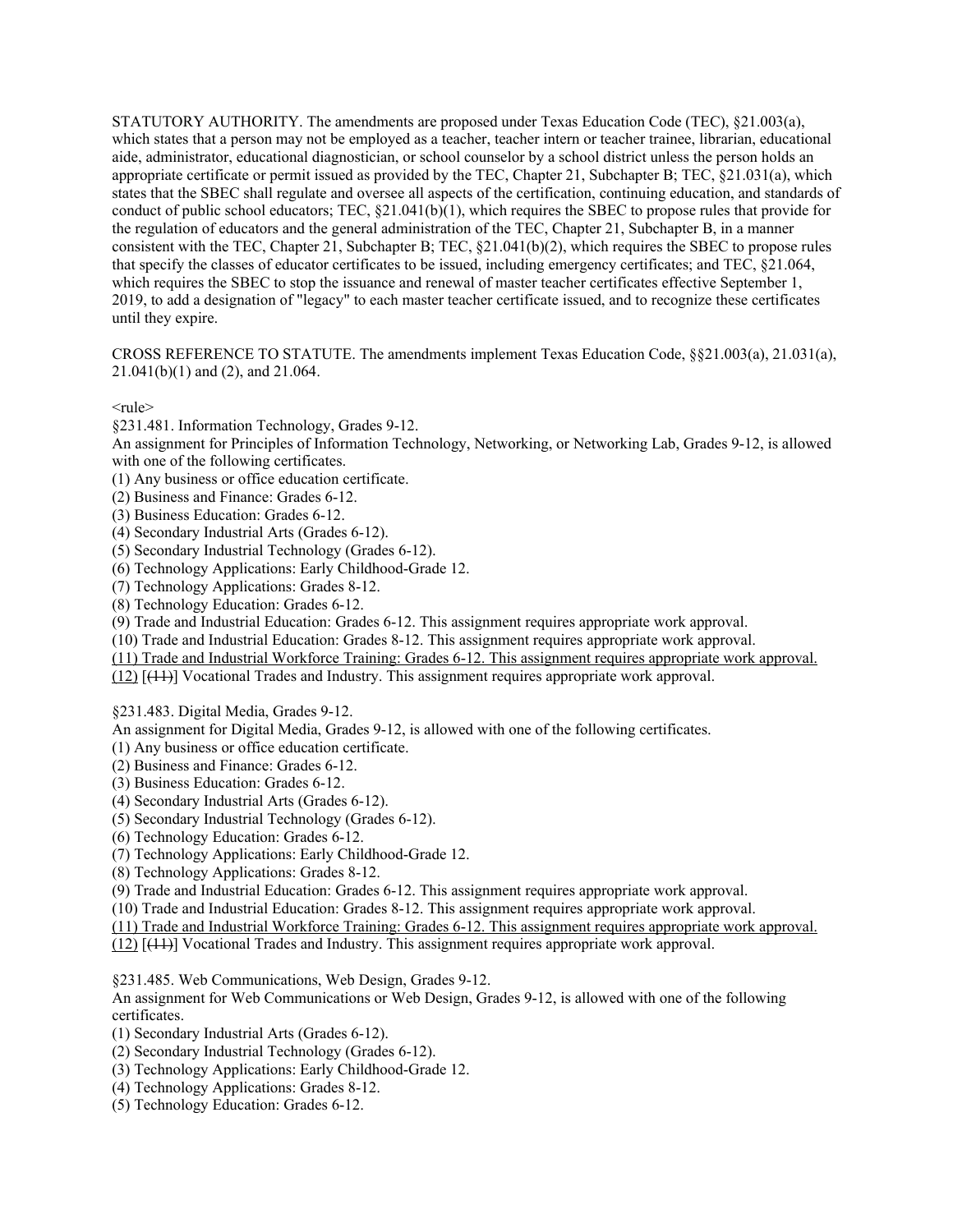(6) Trade and Industrial Education: Grades 6-12. This assignment requires appropriate work approval.

(7) Trade and Industrial Education: Grades 8-12. This assignment requires appropriate work approval.

(8) Trade and Industrial Workforce Training: Grades 6-12. This assignment requires appropriate work approval.

(9) [(8)] Vocational Trades and Industry. This assignment requires appropriate work approval.

 $(10)$   $[ (9) ]$  Any business or office education certificate.

 $(11)$   $(10)$ ] Business and Finance: Grades 6-12.

 $(12)$  [ $(11)$ ] Business Education: Grades 6-12.

§231.487. Computer Maintenance, Grades 9-12.

An assignment for Computer Maintenance or Computer Maintenance Lab, Grades 9-12, is allowed with one of the following certificates.

(1) Secondary Industrial Arts (Grades 6-12).

(2) Secondary Industrial Technology (Grades 6-12).

(3) Technology Education: Grades 6-12.

(4) Trade and Industrial Education: Grades 6-12. This assignment requires appropriate work approval.

(5) Trade and Industrial Education: Grades 8-12. This assignment requires appropriate work approval.

(6) Trade and Industrial Workforce Training: Grades 6-12. This assignment requires appropriate work approval.

(7) [(6)] Vocational Trades and Industry. This assignment requires appropriate work approval.

 $(8)$  [ $(7)$ ] Technology Applications: Early Childhood-Grade 12.

(9) [(8)] Technology Applications: Grades 8-12.

§231.489. Computer Technician; Information Technology, Grades 9-12.

(a) Subject to the requirements in subsection (b) of this section, an assignment for Computer Technician Practicum, Extended Computer Technician Practicum, Practicum in Information Technology, or Extended Practicum in Information Technology, Grades 9-12, is allowed with one of the following certificates.

(1) Secondary Industrial Arts (Grades 6-12).

(2) Secondary Industrial Technology (Grades 6-12).

(3) Technology Education: Grades 6-12.

(4) Technology Applications: Early Childhood-Grade 12.

(5) Technology Applications: Grades 8-12.

(6) Trade and Industrial Education: Grades 6-12. This assignment requires appropriate work approval.

(7) Trade and Industrial Education: Grades 8-12. This assignment requires appropriate work approval.

(8) Trade and Industrial Workforce Training: Grades 6-12. This assignment requires appropriate work approval.

(9) [(8)] Vocational Trades and Industry. This assignment requires appropriate work approval.

(b) The school district is responsible for ensuring that each teacher assigned to Computer Technician Practicum, Extended Computer Technician Practicum, Practicum in Information Technology, or Extended Practicum in Information Technology, Grades 9-12, has completed appropriate training in state and federal requirements regarding work-based learning and safety.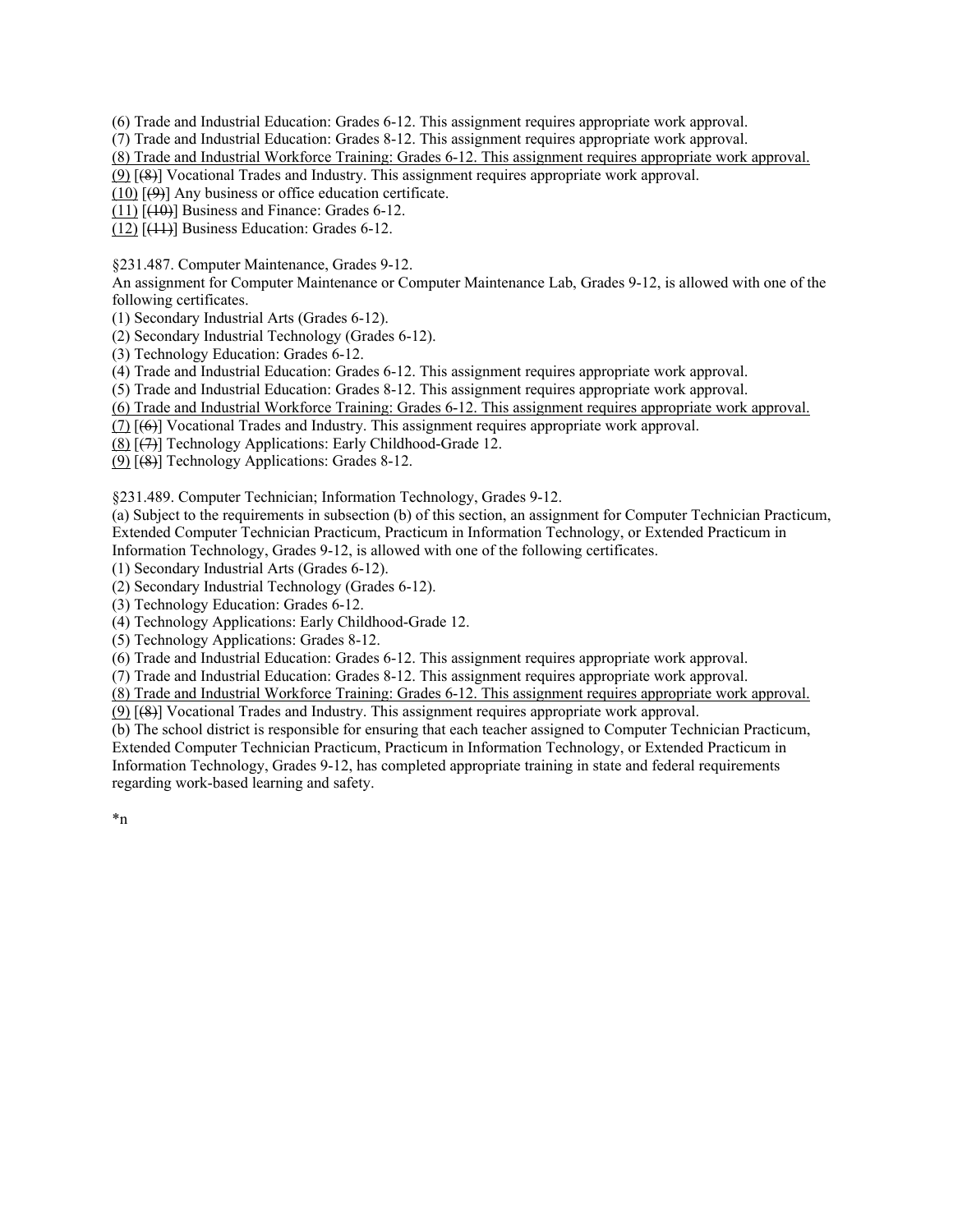CROSS REFERENCE TO STATUTE. The amendments implement Texas Education Code, §§21.003(a), 21.031(a), 21.041(b)(1) and (2), and 21.064.

 $<sub>rule</sub>$ </sub>

§231.501. Law, Public Safety, Corrections, and Security, Grades 9-12.

 Safety, Corrections, and Security, Grades 9-12, is allowed with a valid license appropriate for the assignment plus (a) An assignment for Correctional Services; Court Systems and Practices; Criminal Investigations; Federal Law Enforcement and Protective Services; Firefighter I and II; Law Enforcement I and II; or Principles of Law, Public one of the following certificates.

(1) Trade and Industrial Education: Grades 6-12. This assignment requires appropriate work approval.

(2) Trade and Industrial Education: Grades 8-12. This assignment requires appropriate work approval.

(3) Trade and Industrial Workforce Training: Grades 6-12. This assignment requires appropriate work approval.

(4) [(3)] Vocational Trades and Industry. This assignment requires appropriate work approval.

 Corrections, and Security or Extended Practicum in Law, Public Safety, Corrections, and Security, Grades 9-12, is (b) Subject to the requirements in subsection (c) of this section, an assignment for Practicum in Law, Public Safety, allowed with a current license appropriate for the assignment plus one of the following certificates.

(1) Trade and Industrial Education: Grades 6-12. This assignment requires appropriate work approval.

(2) Trade and Industrial Education: Grades 8-12. This assignment requires appropriate work approval.

(3) Trade and Industrial Workforce Training: Grades 6-12. This assignment requires appropriate work approval.  $(4)$   $(3)$ ] Vocational Trades and Industry. This assignment requires appropriate work approval.

 Corrections, and Security or Extended Practicum in Law, Public Safety, Corrections, and Security, Grades 9-12, has (c) The school district is responsible for ensuring that each teacher assigned to Practicum in Law, Public Safety, completed appropriate training in state and federal requirements regarding work-based learning and safety.

§231.503. Forensic Science, Grades 9-12.

(a) Subject to the requirements in subsection (b) of this section, an assignment for Forensic Science, Grades 9-12, is allowed with one of the following certificates.

(1) Chemistry: Grades 7-12.

(2) Chemistry: Grades 8-12.

(3) Health Science: Grades 6-12. This assignment requires a bachelor's degree.

(4) Health Science Technology Education: Grades 8-12. This assignment requires a bachelor's degree.

(5) Life Science: Grades 7-12.

(6) Life Science: Grades 8-12.

(7) Legacy Master Science Teacher (Grades 8-12). (8) Science: Grades 7-12.

(9) Science: Grades 8-12.

(10) Secondary Biology (Grades 6-12).

(11) Secondary Chemistry (Grades 6-12).

(12) Secondary Science (Grades 6-12).

(13) Secondary Science, Composite (Grades 6-12).

(14) Trade and Industrial Education: Grades 6-12. This assignment requires a bachelor's degree and appropriate work approval.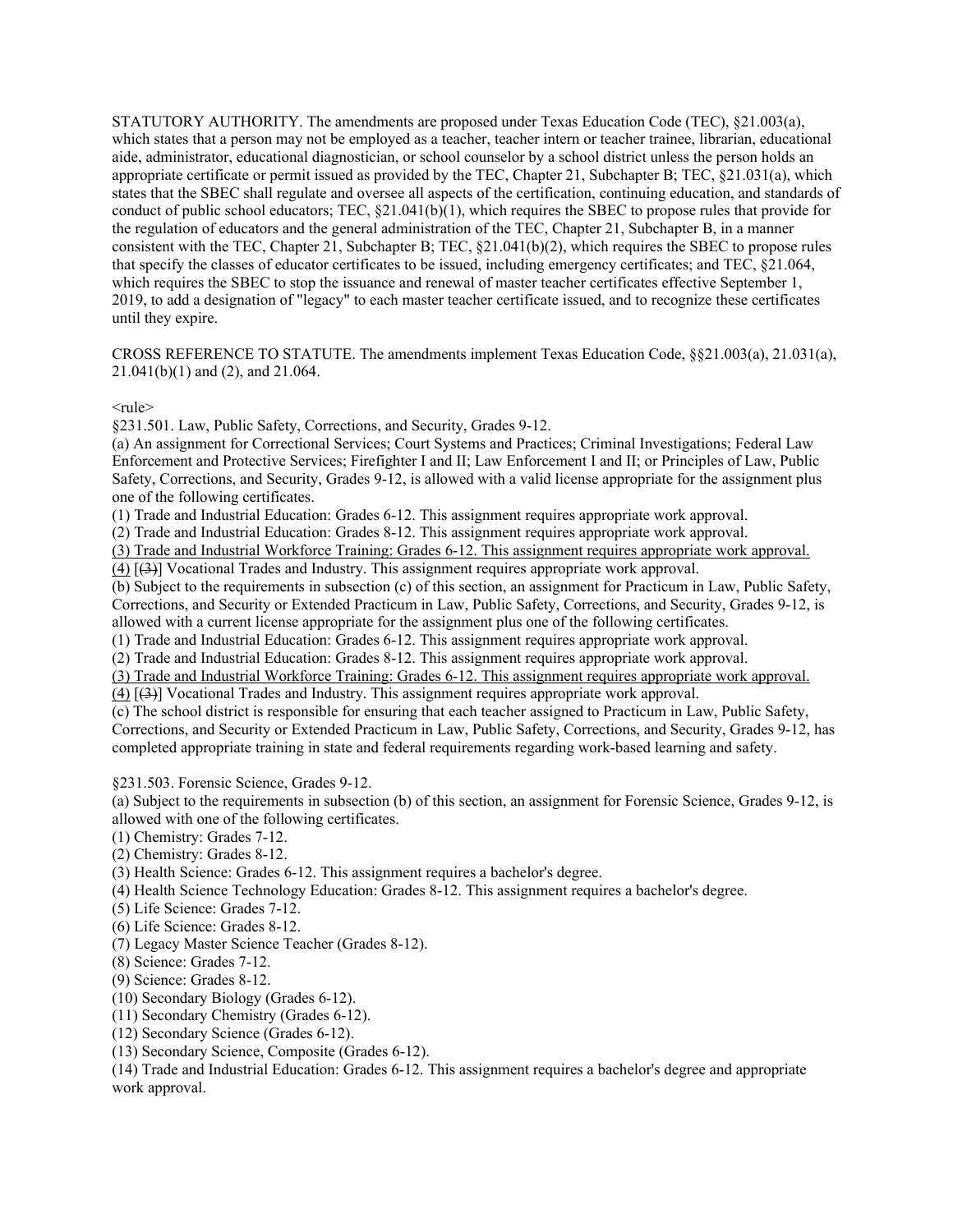(15) Trade and Industrial Education: Grades 8-12. This assignment requires a bachelor's degree and appropriate work approval.

(16) Trade and Industrial Workforce Training: Grades 6-12. This assignment requires appropriate work approval. (17) [(16)] Vocational Health Occupations. This assignment requires a bachelor's degree.

(18) [(17)] Vocational Health Science Technology. This assignment requires a bachelor's degree.

(19) [(18)] Vocational Trades and Industry. This assignment requires a bachelor's degree and appropriate work approval.

(b) All teachers assigned to this course shall participate in Texas Education Agency-approved training prior to teaching this course effective with the 2019-2020 school year. Specific details about the required training can be found at [tea.texas.gov/cte](https://tea.texas.gov/cte).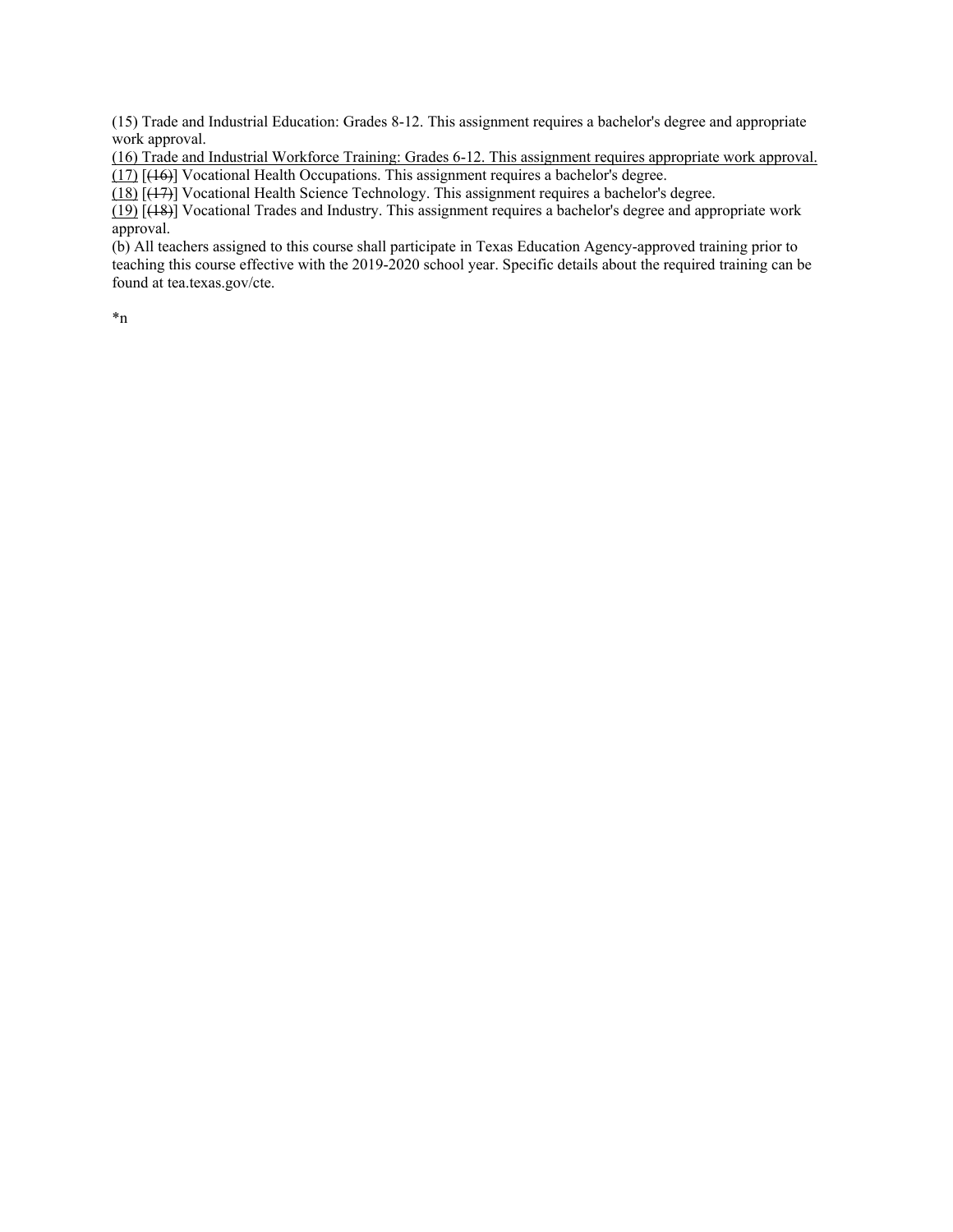CROSS REFERENCE TO STATUTE. The amendments implement Texas Education Code, §§21.003(a), 21.031(a), 21.041(b)(1) and (2), and 21.064.

 $<sub>rule</sub>$ </sub>

§231.521. Manufacturing, Grades 9-12.

 (a) An assignment for Diversified Manufacturing I, Diversified Manufacturing II, Manufacturing Engineering Technology I, Metal Fabrication and Machining I, Metal Fabrication and Machining II, Precision Metal Manufacturing I, Precision Metal Manufacturing II, Precision Metal Manufacturing II Lab, Principles of Manufacturing, Grades 9-12, is allowed using one of the following certificates.

(1) Mathematics/Physical Science/Engineering: Grades 6-12.

(2) Mathematics/Physical Science/Engineering: Grades 8-12.

(3) Secondary Industrial Arts (Grades 6-12).

(4) Secondary Industrial Technology (Grades 6-12).

(5) Technology Education: Grades 6-12.

(6) Trade and Industrial Education: Grades 6-12. This assignment requires appropriate work approval.

(7) Trade and Industrial Education: Grades 8-12. This assignment requires appropriate work approval.

(8) Trade and Industrial Workforce Training: Grades 6-12. This assignment requires appropriate work approval.

(9) [(8)] Vocational Trades and Industry. This assignment requires appropriate work approval.

(b) Subject to the requirements in subsection (c) of this section, an assignment for Practicum in Manufacturing or Extended Practicum in Manufacturing, Grades 9-12, is allowed with one of the following certificates.

(1) Mathematics/Physical Science/Engineering: Grades 6-12.

(2) Mathematics/Physical Science/Engineering: Grades 8-12.

(3) Secondary Industrial Arts (Grades 6-12).

(4) Secondary Industrial Technology (Grades 6-12).

(5) Technology Education: Grades 6-12.

(6) Trade and Industrial Education: Grades 6-12. This assignment requires appropriate work approval.

(7) Trade and Industrial Education: Grades 8-12. This assignment requires appropriate work approval.

(8) Trade and Industrial Workforce Training: Grades 6-12. This assignment requires appropriate work approval.

(9) [(8)] Vocational Trades and Industry. This assignment requires appropriate work approval.

(10) [(9)] Agriculture, Food, and Natural Resources: Grades 6-12.

 $(11)$   $[$ ( $\downarrow$ 0)] Agricultural Science and Technology: Grades 6-12.

 $(12)$  [ $(11)$ ] Any vocational agriculture certificate.

(c) The school district is responsible for ensuring that each teacher assigned to Practicum in Manufacturing or Extended Practicum in Manufacturing, Grades 9-12, has completed appropriate training in state and federal requirements regarding work-based learning and safety.

§231.523. Welding, Grades 9-12.

An assignment for Introduction to Welding, Welding I, Welding II, or Welding II Lab, Grades 9-12, is allowed with one of the following certificates.

(1) Agriculture, Food, and Natural Resources: Grades 6-12.

(2) Agricultural Science and Technology: Grades 6-12.

(3) Any vocational agriculture certificate.

(4) Secondary Industrial Arts (Grades 6-12).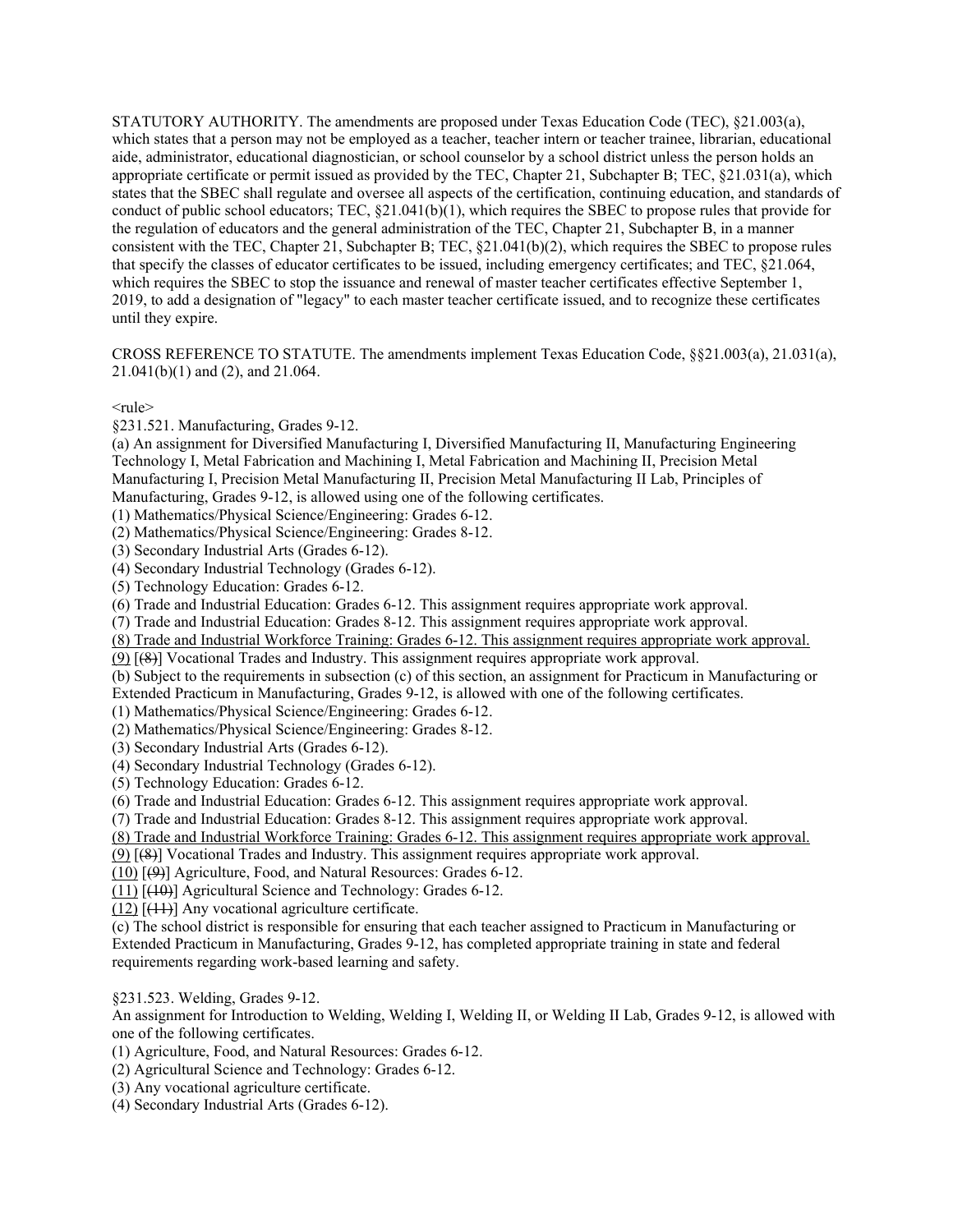(5) Secondary Industrial Technology (Grades 6-12).

(6) Technology Education: Grades 6-12.

(7) Trade and Industrial Education: Grades 6-12. This assignment requires appropriate work approval.

(8) Trade and Industrial Education: Grades 8-12. This assignment requires appropriate work approval.

(9) Trade and Industrial Workforce Training: Grades 6-12. This assignment requires appropriate work approval.

(10) [(9)] Vocational Trades and Industry. This assignment requires appropriate work approval.

§231.525. Manufacturing Engineering Technology II, Grades 9-12.

(a) An assignment for Manufacturing Engineering Technology II, Grades 9-12, is allowed with one of the following certificates.

(1) Grades 6-12 or Grades 9-12 Mathematics.

(2) Legacy Master Mathematics Teacher (Grades 8-12).

(3) Mathematics: Grades 7-12.

(4) Mathematics: Grades 8-12.

(5) Mathematics/Physical Science/Engineering: Grades 6-12.

(6) Mathematics/Physical Science/Engineering: Grades 8-12.

(7) Physics/Mathematics: Grades 7-12.

(8) Physics/Mathematics: Grades 8-12.

(9) Secondary Industrial Arts (Grades 6-12).

(10) Secondary Industrial Arts Technology (Grades 6-12).

(11) Secondary Mathematics.

(12) Technology Education: Grades 6-12.

(13) Trade and Industrial Education: Grades 6-12. This assignment requires a bachelor's degree and appropriate work approval.

(14) Trade and Industrial Education: Grades 8-12. This assignment requires a bachelor's degree and appropriate work approval.

(15) Trade and Industrial Workforce Training: Grades 6-12. This assignment requires appropriate work approval. (16) [(15)] Vocational Trades and Industry. This assignment requires a bachelor's degree and appropriate work approval.

(b) All teachers assigned to this course shall participate in Texas Education Agency-approved training prior to teaching the course effective with the 2019-2020 school year. Specific details about the required training can be found at [tea.texas.gov/cte](https://tea.texas.gov/cte).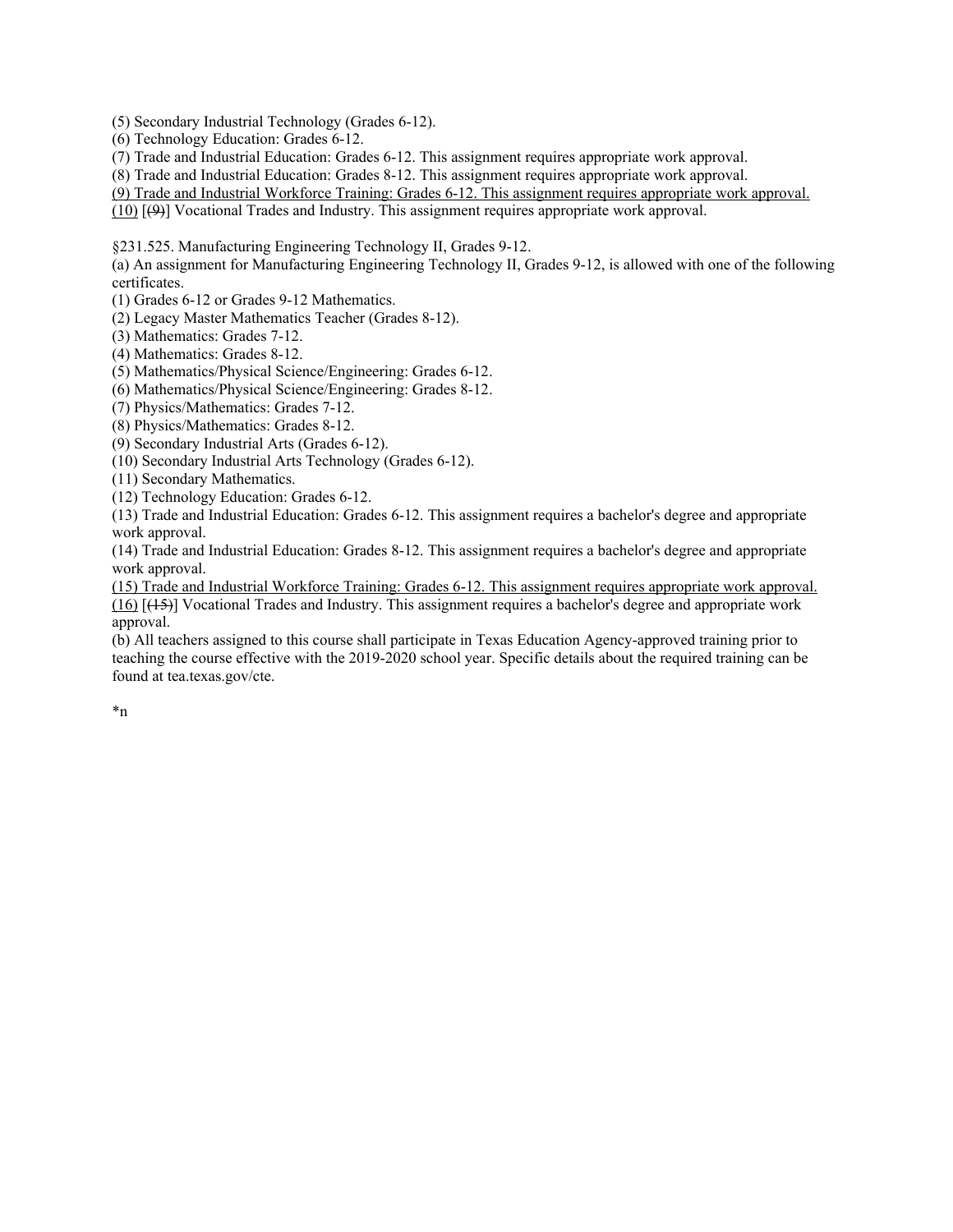CROSS REFERENCE TO STATUTE. The amendment implements Texas Education Code, §§21.003(a), 21.031(a), 21.041(b)(1) and (2), and 21.064.

 $<sub>rule</sub>$ </sub>

§231.543. Advertising, Grades 9-12.

An assignment for Advertising, Grades 9-12, is allowed with one of the following certificates.

(1) Any marketing or distributive education certificate.

(2) Marketing: Grades 6-12.

(3) Marketing Education: Grades 8-12.

(4) Trade and Industrial Education: Grades 6-12. This assignment requires appropriate work approval.

(5) Trade and Industrial Education: Grades 8-12. This assignment requires appropriate work approval.

(6) Trade and Industrial Workforce Training: Grades 6-12. This assignment requires appropriate work approval.

(7) [(6)] Vocational Trades and Industry. This assignment requires appropriate work approval.

 $(8)$   $(7)$ ] Any business or office education certificate.

(9) [(8)] Business and Finance: Grades 6-12.

(10)  $[\Theta]$  Business Education: Grades 6-12.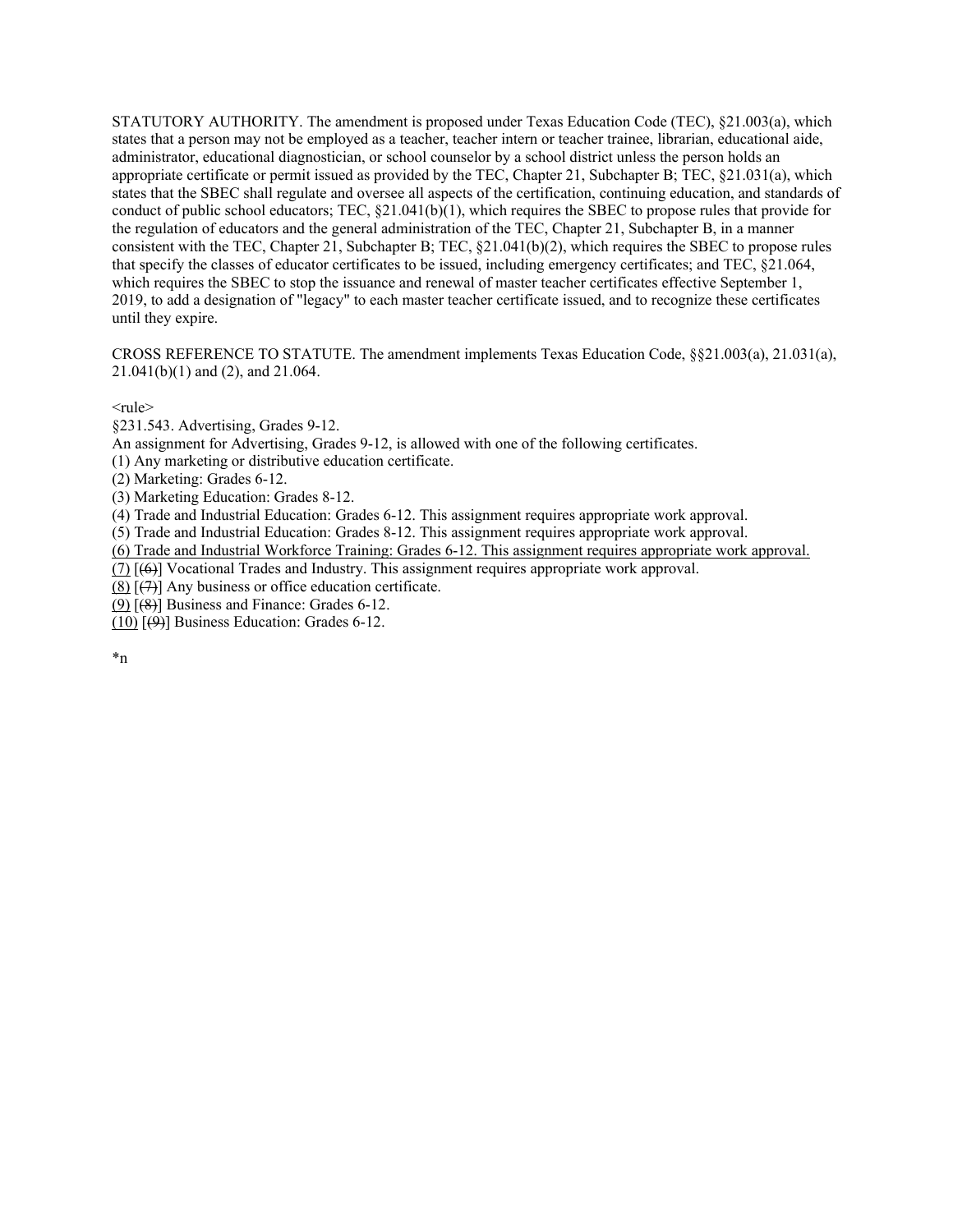CROSS REFERENCE TO STATUTE. The amendments implement Texas Education Code, §§21.003(a), 21.031(a), 21.041(b)(1) and (2), and 21.064.

 $<sub>rule</sub>$ </sub>

§231.561. Principles of Applied Engineering, Grades 9-12.

An assignment for Principles of Applied Engineering, Grades 9-12, is allowed with one of the following certificates.

- (1) Agriculture, Food, and Natural Resources: Grades 6-12.
- (2) Agricultural Science and Technology: Grades 6-12.
- (3) Any vocational agriculture certificate.
- (4) Health Science: Grades 6-12.
- (5) Health Science Technology Education: Grades 8-12.
- (6) Mathematics/Physical Science/Engineering: Grades 6-12.
- (7) Mathematics/Physical Science/Engineering: Grades 8-12.
- [(8) Science, Technology, Engineering, and Mathematics: Grades 6-12.]
- (8) [(9)] Secondary Industrial Arts (Grades 6-12).
- (9)  $[40]$  Secondary Industrial Technology (Grades 6-12).
- (10) [(11)] Technology Education: Grades 6-12.
- (11) [(12)] Trade and Industrial Education: Grades 6-12. This assignment requires appropriate work approval.
- (12) [(13)] Trade and Industrial Education: Grades 8-12. This assignment requires appropriate work approval.
- (13) Trade and Industrial Workforce Training: Grades 6-12. This assignment requires appropriate work approval.
- (14) Vocational Health Occupations.
- (15) Vocational Health Science Technology.
- (16) Vocational Trades and Industry. This assignment requires appropriate work approval.

§231.563. Principles of Biosciences, Grades 9-12.

An assignment for Principles of Biosciences, Grades 9-12, is allowed with one of the following certificates.

- (1) Agriculture, Food, and Natural Resources: Grades 6-12.
- (2) Agricultural Science and Technology: Grades 6-12.
- (3) Any vocational agriculture certificate.
- (4) Health Science: Grades 6-12.
- (5) Health Science Technology Education: Grades 8-12.
- (6) Mathematics/Physical Science/Engineering: Grades 6-12.
- (7) Mathematics/Physical Science/Engineering: Grades 8-12.
- [(8) Science, Technology, Engineering, and Mathematics: Grades 6-12.]
- $(8)$  [ $(9)$ ] Secondary Industrial Technology (Grades 6-12).
- $(9)$  [ $(10)$ ] Secondary Industrial Arts (Grades 6-12).
- $(10)$   $[$ ( $]$  $+1$  $]$  $]$  Technology Education: Grades 6-12.
- (11) Trade and Industrial Education: Grades 6-12. This assignment requires appropriate work approval.
- (12) Trade and Industrial Education: Grades 8-12. This assignment requires appropriate work approval.
- (13) Trade and Industrial Workforce Training: Grades 6-12. This assignment requires appropriate work approval.
- $(14)$  [ $(12)$ ] Vocational Health Occupations.
- (15) [(13)] Vocational Health Science Technology.
- §231.565. Biotechnology I; Biotechnology II, Grades 9-12.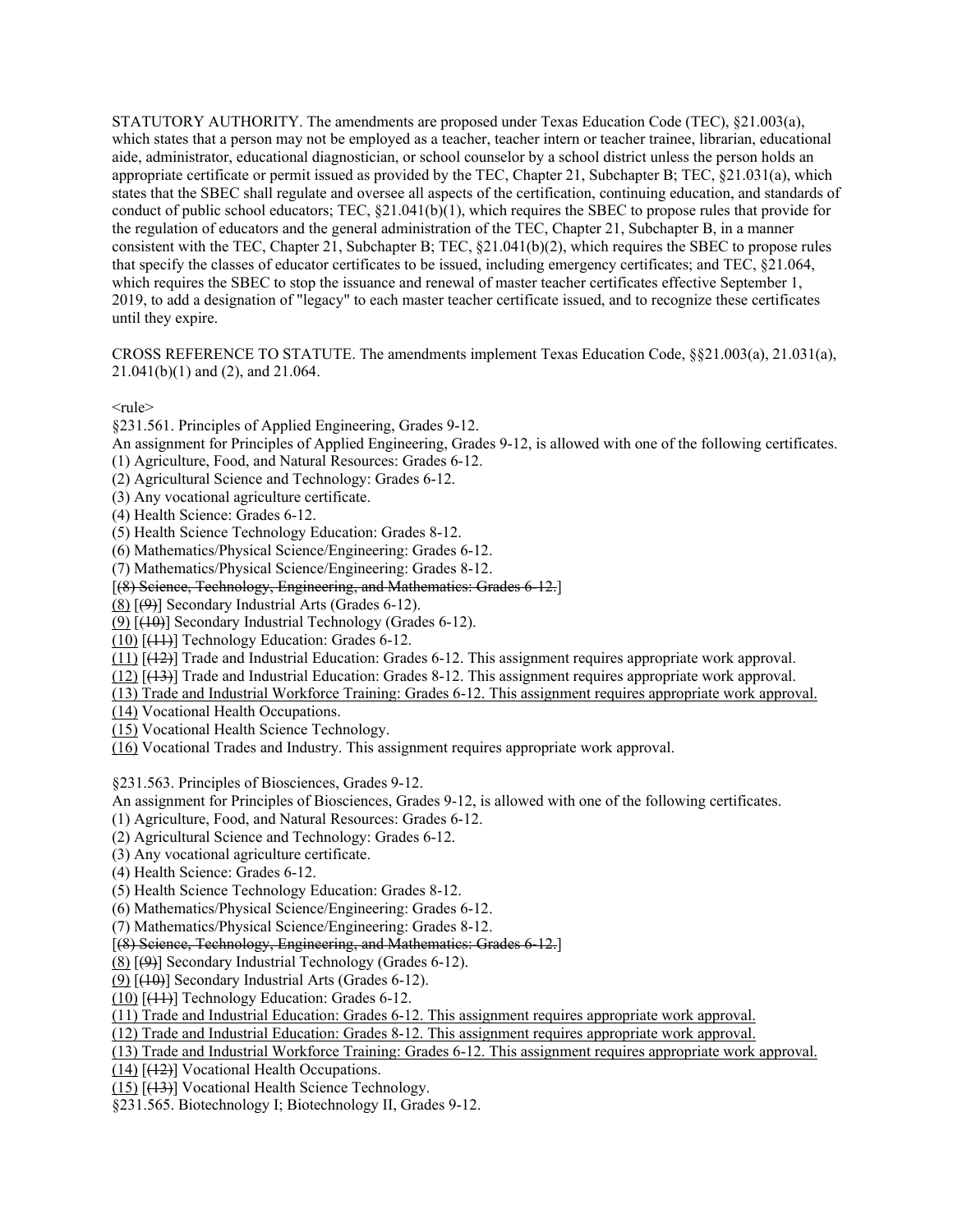(a) Subject to the requirements in subsection (b) of this section, an assignment for Biotechnology I or Biotechnology

II, Grades 9-12, is allowed with one of the following certificates.

(1) Agriculture, Food, and Natural Resources: Grades 6-12.

(2) Agricultural Science and Technology: Grades 6-12.

(3) Any vocational agriculture certificate.

(4) Health Science: Grades 6-12. This assignment requires a bachelor's degree.

(5) Health Science Technology Education: Grades 8-12. This assignment requires a bachelor's degree.

(6) Life Science: Grades 7-12.

(7) Life Science: Grades 8-12.

(8) Legacy Master Science Teacher (Grades 8-12). (9) Science: Grades 7-12.

(10) Science: Grades 8-12.

[(11) Science, Technology, Engineering, and Mathematics: Grades 6-12.]

 $(11)$   $[$ ( $+2$ )</sub> $]$  Secondary Biology (Grades 6-12).

 $(12)$   $[$ ( $+3$ ) $]$  Secondary Science (Grades 6-12).

(13) [(14)] Secondary Science, Composite (Grades 6-12).

(14) Trade and Industrial Education: Grades 6-12. This assignment requires appropriate work approval.

(15) Trade and Industrial Education: Grades 8-12. This assignment requires appropriate work approval.

(16) Trade and Industrial Workforce Training: Grades 6-12. This assignment requires appropriate work approval.

(17) [(15)] Vocational Health Occupations. This assignment requires a bachelor's degree.

(18) [(16)] Vocational Health Science Technology. This assignment requires a bachelor's degree.

(b) All teachers assigned to this course shall participate in Texas Education Agency-approved training prior to teaching this course effective with the 2019-2020 school year. Specific details about the required training can be found at [tea.texas.gov/cte](https://tea.texas.gov/cte).

§231.567. Engineering Design and Presentation, Grades 9-12.

(a) An assignment for Engineering Design and Presentation I or Engineering Design and Presentation II, Grades 9-

12, is allowed with one of the following certificates.

(1) Mathematics/Physical Science/Engineering: Grades 6-12.

(2) Mathematics/Physical Science/Engineering: Grades 8-12.

[(3) Science, Technology, Engineering, and Mathematics: Grades 6-12.]

(3) [(4)] Secondary Industrial Arts (Grades 6-12).

 $(4)$  [ $(5)$ ] Secondary Industrial Technology (Grades 6-12).

 $(5)$   $[66]$  Technology Education: Grades 6-12.

 $(6)$   $(\overline{7})$  Trade and Industrial Education: Grades 6-12. This assignment requires appropriate work approval.

 $(7)$   $(8)$  Trade and Industrial Education: Grades 8-12. This assignment requires appropriate work approval.

(8) Trade and Industrial Workforce Training: Grades 6-12. This assignment requires appropriate work approval.

(9) Vocational Trades and Industry. This assignment requires appropriate work approval.

(b) Subject to the requirements in subsection (c) of this section, an assignment for Practicum in Science,

 Mathematics, Grades 9-12, is allowed with one of the following certificates. Technology, Engineering, and Mathematics or Extended Practicum in Science, Technology, Engineering, and

(1) Agriculture, Food, and Natural Resources: Grades 6-12.

(2) Agricultural Science and Technology: Grades 6-12.

(3) Any vocational agriculture certificate.

(4) Health Science: Grades 6-12. This assignment requires a bachelor's degree.

(5) Health Science Technology Education: Grades 8-12. This assignment requires a bachelor's degree.

(6) Life Science: Grades 7-12.

(7) Life Science: Grades 8-12.

(7) Life Science: Grades 8-12. (8) Mathematics/Physical Science/Engineering: Grades 6-12.

(9) Mathematics/Physical Science/Engineering: Grades 8-12.

[(10) Science, Technology, Engineering, and Mathematics: Grades 6-12.]

(10) [(11)] Secondary Industrial Arts (Grades 6-12).

(11) [(12)] Secondary Industrial Technology (Grades 6-12).

(12) [(13)] Technology Education: Grades 6-12.

(13) [(14)] Trade and Industrial Education: Grades 6-12. This assignment requires appropriate work approval.

(14) [(15)] Trade and Industrial Education: Grades 8-12. This assignment requires appropriate work approval.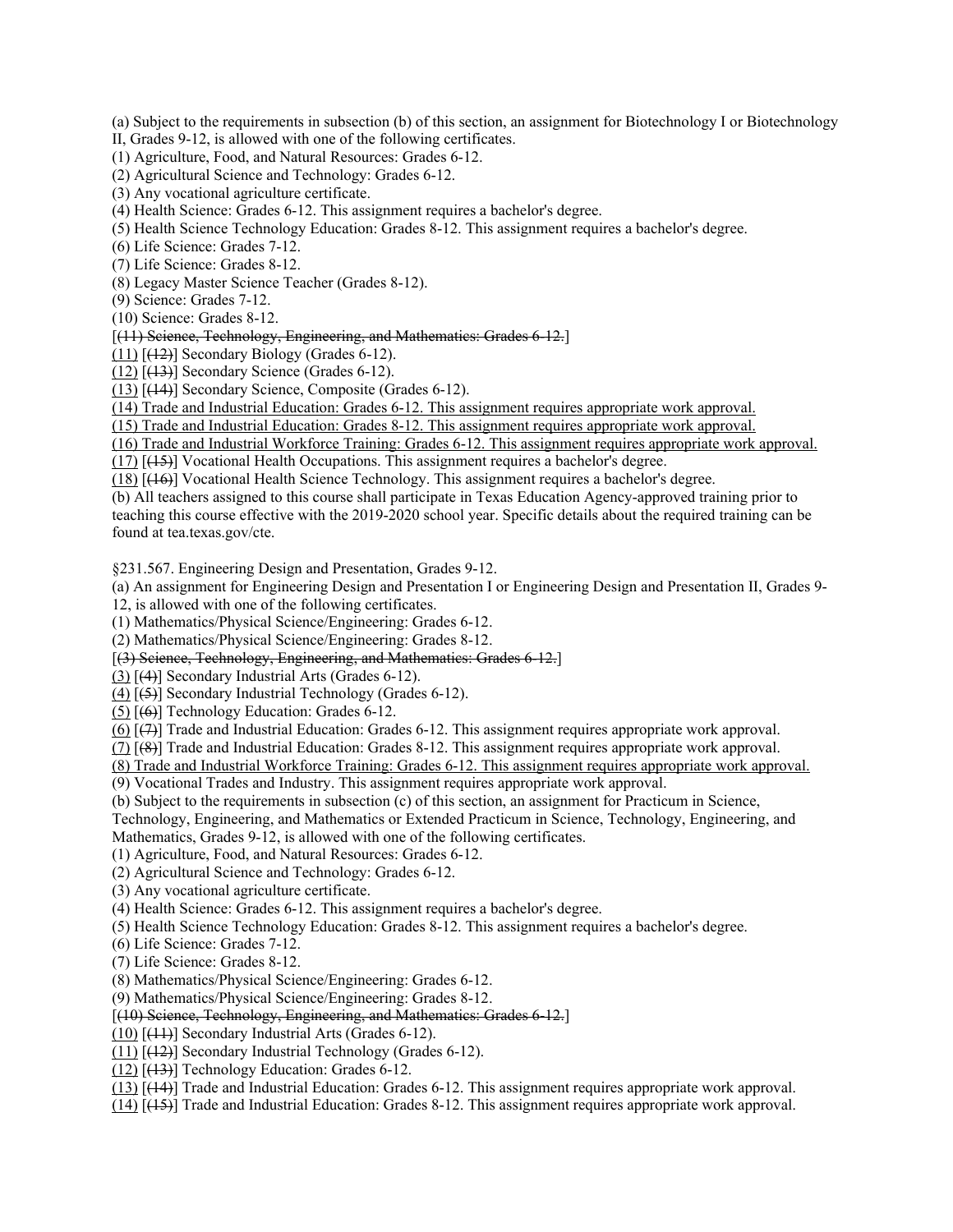(15) Trade and Industrial Workforce Training: Grades 6-12. This assignment requires appropriate work approval.

(16) Vocational Trades and Industry. This assignment requires appropriate work approval.

(c) The school district is responsible for ensuring that each teacher assigned to Practicum in Science, Technology, Engineering, and Mathematics or Extended Practicum in Science, Technology, Engineering, and Mathematics, Grades 9-12, has completed appropriate training in state and federal requirements regarding work-based learning and safety.

§231.569. Engineering Mathematics; Robotics II, Grades 9-12.

(a) Subject to the requirements in subsection (b) of this section, an assignment for Engineering Mathematics or Robotics II, Grades 9-12, is allowed with one of the following certificates.

(1) Legacy Master Mathematics Teacher (Grades 8-12).

(2) Mathematics: Grades 7-12.

(3) Mathematics: Grades 8-12.

(4) Mathematics/Physical Science/Engineering: Grades 6-12.

(5) Mathematics/Physical Science/Engineering: Grades 8-12.

(6) Physics/Mathematics: Grades 7-12.

(7) Physics/Mathematics: Grades 8-12.

## [(8) Science, Technology, Engineering, and Mathematics: Grades 6-12.]

(8) [(9)] Secondary Mathematics (Grades 6-12).

 $(9)$   $[$ ( $\overline{10}$ )] Secondary Industrial Arts (Grades 6-12).

(10) [(11)] Secondary Industrial Technology (Grades 6-12).

(11) [(12)] Technology Education: Grades 6-12.

(12) Trade and Industrial Education: Grades 6-12. This assignment requires appropriate work approval.

(13) Trade and Industrial Education: Grades 8-12. This assignment requires appropriate work approval.

(14) Trade and Industrial Workforce Training: Grades 6-12. This assignment requires appropriate work approval.

(b) All teachers assigned to this course shall participate in Texas Education Agency-approved training prior to teaching this course effective with the 2019-2020 school year. Specific details about the required training can be found at [tea.texas.gov/cte](https://tea.texas.gov/cte).

§231.571. AC/DC Electronics; Solid State Electronics, Grades 9-12.

 An assignment for Electronics, AC/DC Electronics, or Solid State Electronics, Grades 9-12, is allowed with one of the following certificates.

(1) Mathematics/Physical Science/Engineering: Grades 6-12.

(2) Mathematics/Physical Science/Engineering: Grades 8-12.

[(3) Science, Technology, Engineering, and Mathematics: Grades 6-12.]

(3) [(4)] Secondary Industrial Arts (Grades 6-12).

 $(4)$  [ $(5)$ ] Secondary Industrial Technology (Grades 6-12).

 $(5)$  [ $(6)$ ] Technology Education: Grades 6-12.

 $(6)$   $(\overline{7})$  Trade and Industrial Education: Grades 6-12. This assignment requires appropriate work approval.

 $(7)$   $(8)$ ] Trade and Industrial Education: Grades 8-12. This assignment requires appropriate work approval.

 (8) [(9)] Trade and Industrial Workforce Training: Grades 6-12. This assignment requires appropriate work approval.

(9) Vocational Trades and Industry. This assignment requires appropriate work approval.

§231.573. Principles of Technology, Grades 9-12.

(a) Subject to the requirements in subsection (b) of this section, an assignment for Principles of Technology, Grades

9-12, is allowed with one of the following certificates.

(1) Legacy Master Science Teacher (Grades 8-12).

(1) Legacy Master Science Teacher (Grades 8-12). (2) Mathematics/Physical Science/Engineering: Grades 6-12.

(3) Mathematics/Physical Science/Engineering: Grades 8-12.

(4) Physical Science: Grades 6-12.

(5) Physical Science: Grades 8-12.

(6) Physics/Mathematics: Grades 7-12.

(7) Physics/Mathematics: Grades 8-12.

(8) Science: Grades 7-12.

(9) Science: Grades 8-12.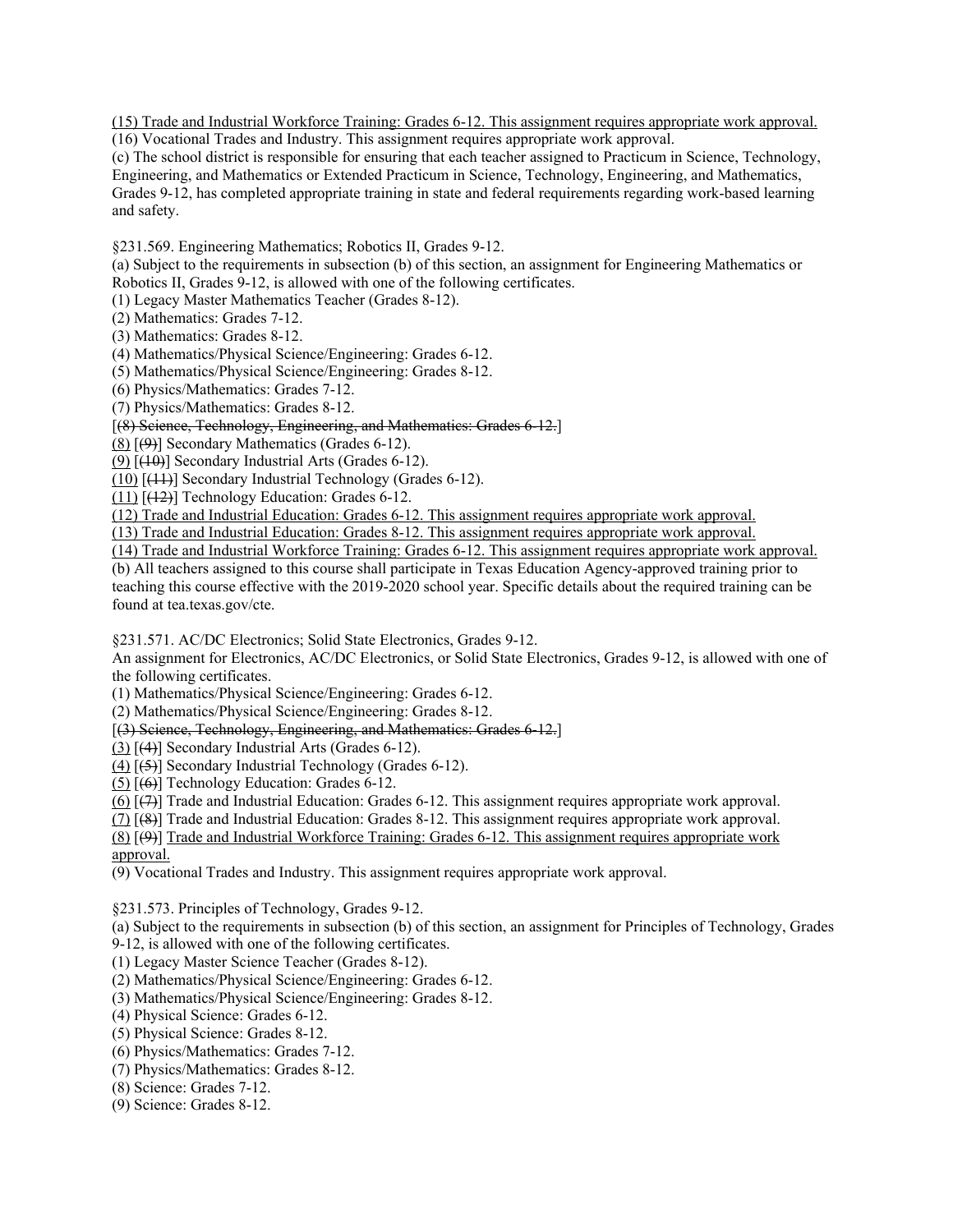[(10) Science, Technology, Engineering, and Mathematics: Grades 6-12.]

 $(10)$  [ $(11)$ ] Secondary Industrial Arts (Grades 6-12).

(11) [(12)] Secondary Industrial Technology (Grades 6-12).

 $(12)$   $[$ ( $+3$ ) $]$  Secondary Physics (Grades 6-12).

(13) [(14)] Secondary Science, Composite (Grades 6-12).

(14) [(15)] Technology Education: Grades 6-12.

(15) Trade and Industrial Education: Grades 6-12. This assignment requires appropriate work approval.

(16) Trade and Industrial Education: Grades 8-12: This assignment requires appropriate work approval.

(17) Trade and Industrial Workforce Training: Grades 6-12. This assignment requires appropriate work approval.

 the 2019-2020 school year. Specific details about the required training can be found at [tea.texas.gov/cte.](https://tea.texas.gov/cte) (b) An assignment for Principles of Technology, Grades 9-12, may also be taught with a vocational agriculture certificate or a trades and industry certificate with verifiable physics applications experience in business and industry, if assigned prior to the 1998-1999 school year. Six semester credit hours of college physics, chemistry, or electricity/electronics may be substituted for the business and industry experience. All teachers assigned to these courses shall participate in Texas Education Agency-approved training prior to teaching these courses effective with

§231.575. Engineering Design and Problem Solving, Grades 9-12.

 Solving, Grades 9-12, is allowed with one of the following certificates. (a) Subject to the requirements in subsection (b) of this section, an assignment for Engineering Design and Problem

(1) Legacy Master Science Teacher (Grades 8-12).

(1) Legacy Master Science Teacher (Grades 8-12). (2) Mathematics/Physical Science/Engineering: Grades 6-12.

(3) Mathematics/Physical Science/Engineering: Grades 8-12.

(4) Physical Science: Grades 6-12.

(5) Physical Science: Grades 8-12.

(6) Physics/Mathematics: Grades 7-12.

(7) Physics/Mathematics: Grades 8-12.

(8) Science: Grades 7-12.

(9) Science: Grades 8-12.

[(10) Science, Technology, Engineering, and Mathematics: Grades 6-12.]

 $(10)$   $[$ ( $]$ )] Secondary Industrial Arts (Grades 6-12).

(11) [[12)] Secondary Industrial Technology (Grades 6-12).

 $(12)$   $(13)$ ] Secondary Physics (Grades 6-12).

 $(13)$  [ $(14)$ ] Secondary Science (Grades 6-12).

(14) [(15)] Secondary Science, Composite (Grades 6-12).

(15) [(16)] Technology Education: Grades 6-12.

(16) Trade and Industrial Education: Grades 6-12. This assignment requires appropriate work approval.

(17) Trade and Industrial Education: Grades 8-12. This assignment requires appropriate work approval.

(18) Trade and Industrial Workforce Training: Grades 6-12. This assignment requires appropriate work approval.

(b) All teachers assigned to this course shall participate in Texas Education Agency-approved training prior to teaching this course effective with the 2019-2020 school year. Specific details about the required training can be found at [tea.texas.gov/cte](https://tea.texas.gov/cte).

§231.577. Scientific Research and Design, Grades 9-12.

(a) Subject to the requirements in subsection (b) of this section, an assignment for Scientific Research and Design, Grades 9-12, is allowed with one of the following certificates.

(1) Any vocational or career and technical education classroom teaching certificate with a bachelor's degree and 18 semester credit hours in any combination of sciences.

(2) Any science certificate valid for the grade level of the assignment.

(3) Legacy Master Science Teacher (Grades 8-12).

[(4) Science, Technology, Engineering, and Mathematics: Grades 6-12.]

(b) All teachers assigned to this course shall participate in Texas Education Agency-approved training prior to teaching this course effective with the 2019-2020 school year. Specific details about the required training can be found at [tea.texas.gov/cte](https://tea.texas.gov/cte).

§231.579. Engineering Science, Grades 9-12.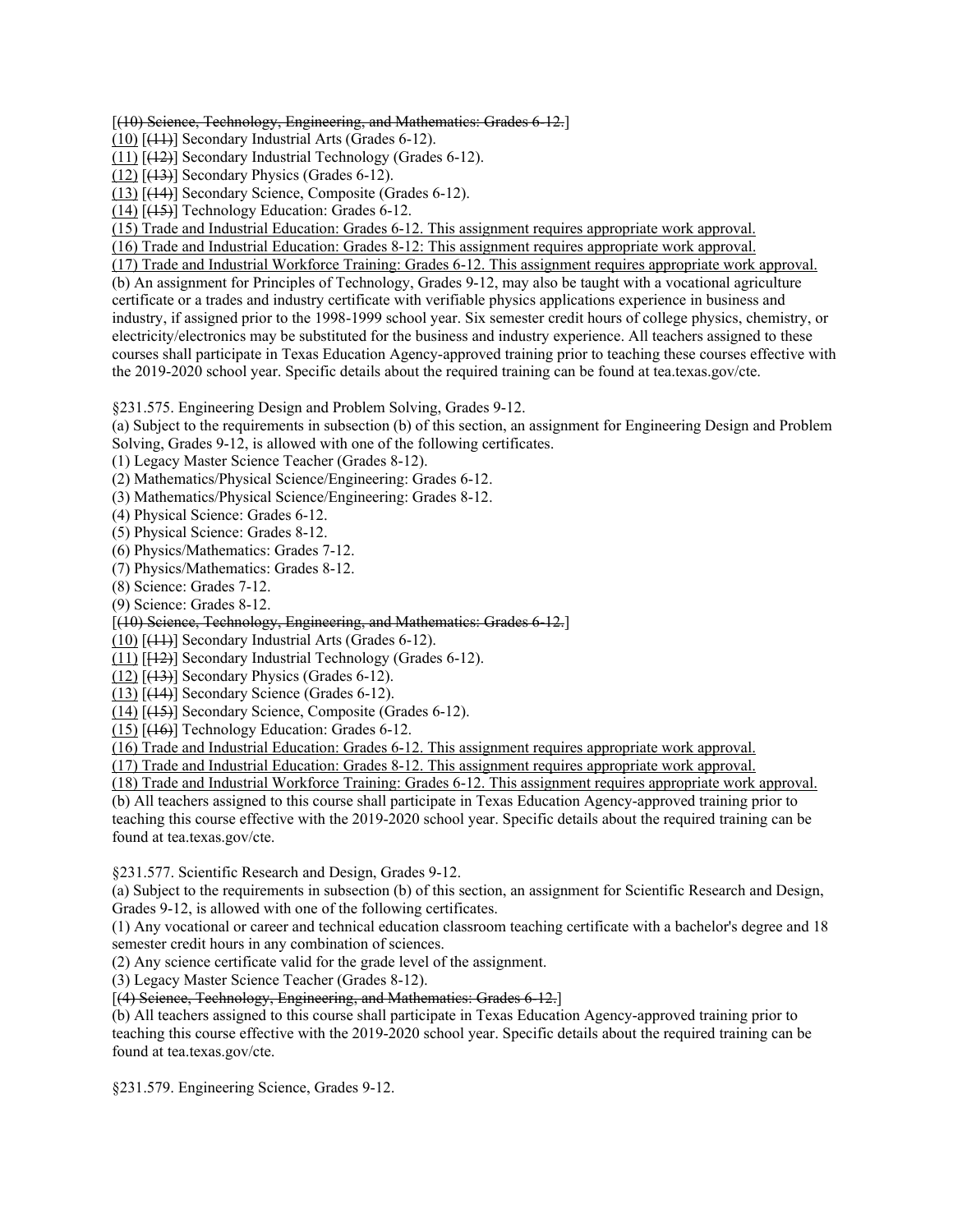(a) Subject to the requirements in subsection (b) of this section, an assignment for Engineering Science, Grades 9-

12, is allowed with one of the following certificates.

(1) Legacy Master Science Teacher (Grades 8-12).

(1) Legacy Master Science Teacher (Grades 8-12). (2) Mathematics/Physical Science/Engineering: Grades 6-12.

(3) Mathematics/Physical Science/Engineering: Grades 8-12.

(4) Physical Science: Grades 6-12.

(5) Physical Science: Grades 8-12.

(6) Physics/Mathematics: Grades 7-12.

(7) Physics/Mathematics: Grades 8-12.

(8) Science: Grades 7-12.

(9) Science: Grades 8-12.

## [(10) Science, Technology, Engineering, and Mathematics: Grades 6-12.]

(10) [(11)] Secondary Industrial Arts (Grades 6-12).

(11) [(12)] Secondary Industrial Technology (Grades 6-12).

 $(12)$   $[43]$  Secondary Physics (Grades 6-12).

 $(13)$   $[$ ( $[$ 44)</sub> $]$  Secondary Science (Grades 6-12).

(14) [(15)] Secondary Science, Composite (Grades 6-12).

(15) [(16)] Technology Education: Grades 6-12.

(16) Trade and Industrial Education: Grades 6-12. This assignment requires appropriate work approval.

(17) Trade and Industrial Education: Grades 8-12. This assignment requires appropriate work approval.

(18) Trade and Industrial Workforce Training: Grades 6-12. This assignment requires appropriate work approval. (b) All teachers assigned to Engineering Science shall participate in Texas Education Agency-approved training prior to teaching this course effective with the 2019-2020 school year. Specific details about the required training can be found at [tea.texas.gov/cte](https://tea.texas.gov/cte).

§231.581. Digital Electronics, Grades 9-12.

(a) Subject to the requirements in subsection (b) of this section, an assignment for Digital Electronics, Grades 9-12, is allowed with one of the following certificates.

(1) Legacy Master Mathematics Teacher (Grades 8-12).

(2) Mathematics/Physical Science/Engineering: Grades 6-12.

(3) Mathematics/Physical Science/Engineering: Grades 8-12.

(4) Physics/Mathematics: Grades 7-12.

(5) Physics/Mathematics: Grades 8-12.

[(6) Science, Technology, Engineering, and Mathematics: Grades 6-12.]

 $(6)$   $\left[\left(7\right)\right]$  Secondary Industrial Arts (Grades 6-12).

(7) [(8)] Secondary Industrial Technology (Grades 6-12).

 $(8)$   $(9)$ ] Secondary Mathematics (Grades 6-12).

 $(9)$  [ $(10)$ ] Technology Education: Grades 6-12.

(10) Trade and Industrial Education: Grades 6-12. This assignment requires appropriate work approval.

(11) Trade and Industrial Education: Grades 8-12. This assignment requires appropriate work approval.

(12) Trade and Industrial Workforce Training: Grades 6-12. This assignment requires appropriate work approval. (b) All teachers assigned to Digital Electronics shall participate in Texas Education Agency-approved training prior to teaching this course effective with the 2019-2020 school year. Specific details about the required training can be found at [tea.texas.gov/cte](https://tea.texas.gov/cte).

§231.583. Robotics I, Grades 9-12.

An assignment for Robotics I, Grades 9-12, is allowed with one of the following certificates.

(1) Mathematics/Physical Science/Engineering: Grades 6-12.

(2) Mathematics/Physical Science/Engineering: Grades 8-12.

(3) Physics/Mathematics: Grades 7-12.

(4) Physics/Mathematics: Grades 8-12.

## [(5) Science, Technology, Engineering, and Mathematics: Grades 6-12.]

 $(5)$  [ $(6)$ ] Secondary Industrial Arts (Grades 6-12).

 $(6)$  [ $(7)$ ] Secondary Industrial Technology (Grades 6-12).

(7) [(8)] Technology Applications: Early Childhood-Grade 12.

(8) [(9)] Technology Applications: Grades 8-12.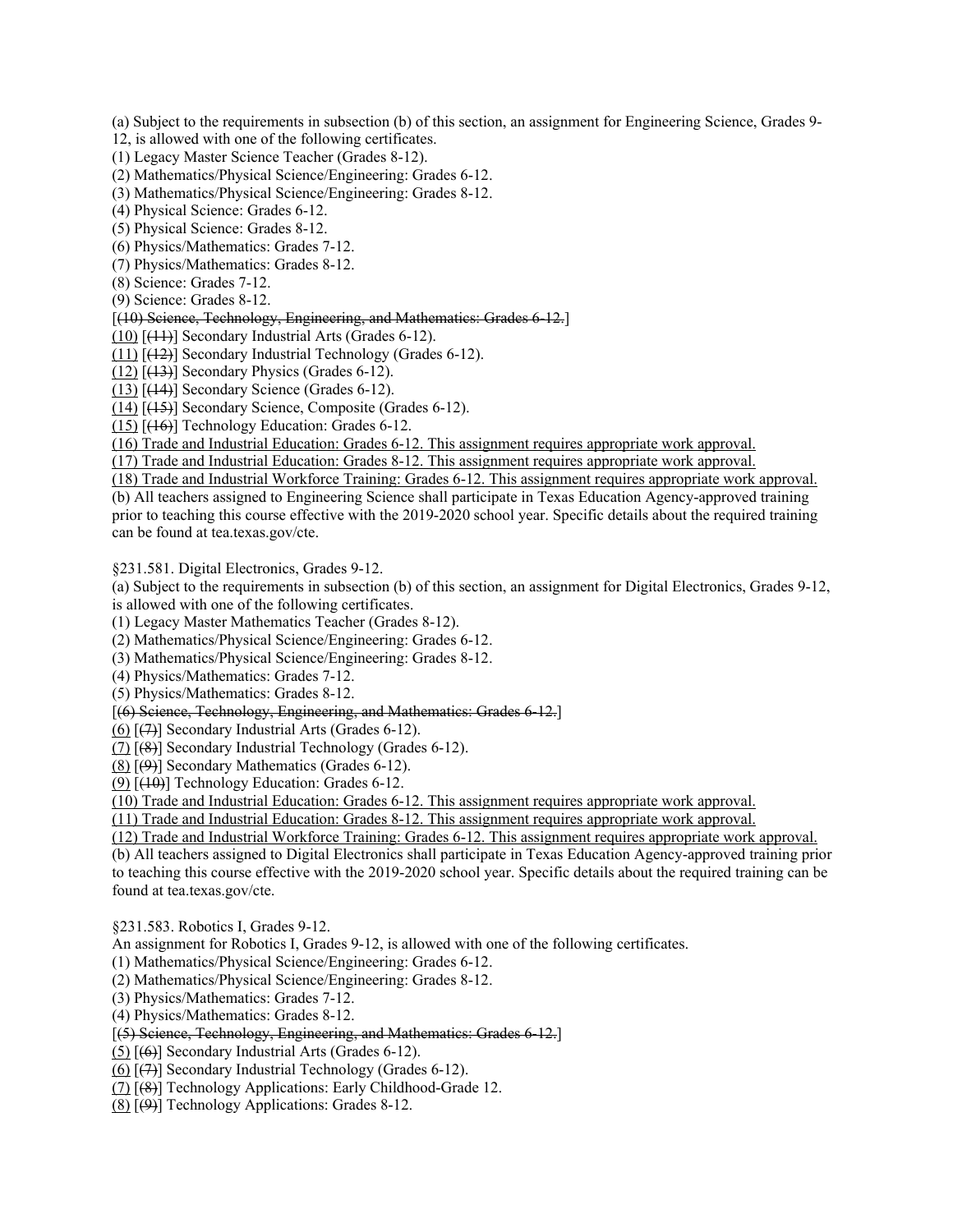$(9)$   $(10)$ ] Technology Education: Grades 6-12.

(10) [(11)] Trade and Industrial Education: Grades 6-12. This assignment requires appropriate work approval.

(11) [(12)] Trade and Industrial Education: Grades 8-12. This assignment requires appropriate work approval.

(12) Trade and Industrial Workforce Training: Grades 6-12. This assignment requires appropriate work approval.

(13) Vocational Trades and Industry. This assignment requires appropriate work approval.

§231.587. Fundamentals of Computer Science, Advanced Placement Computer Science Principles, Grades 9-12. An assignment for Fundamentals of Computer Science or Advanced Placement Computer Science Principles, Grades 9-12, is allowed with one of the following certificates.

(1) Computer Science: Grades 8-12.

(2) Grades 6-12 or Grades 9-12--Computer Information Systems.

(3) Junior High School (Grades 9-10 only) or High School--Computer Information Systems.

(4) Secondary Computer Information Systems (Grades 6-12).

(5) Technology Applications: Early Childhood-Grade 12.

(6) Technology Applications: Grades 8-12.

(7) Trade and Industrial Education: Grades 6-12. This assignment requires a bachelor's degree and appropriate work approval.

(8) Trade and Industrial Education: Grades 8-12. This assignment requires a bachelor's degree and appropriate work approval.

(9) Trade and Industrial Workforce Training: Grades 6-12. This assignment requires a bachelor's degree and appropriate work approval.

§231.589. Game Programming and Design, Grades 9-12.

An assignment for Game Programming and Design, Grades 9-12, is allowed with one of the following certificates.

(1) Computer Science: Grades 8-12.

(2) Grades 6-12 or Grades 9-12--Computer Information Systems.

- (3) Junior High School (Grades 9-10 only) or High School--Computer Information Systems.
- (4) Secondary Computer Information Systems (Grades 6-12).

(5) Secondary Industrial Arts (Grades 6-12).

(6) Secondary Industrial Technology (Grades 6-12).

(7) Technology Applications: Early Childhood-Grade 12.

(8) Technology Applications: Grades 8-12.

(9) Technology Education: Grades 6-12.

(10) Trade and Industrial Education: Grades 6-12. This assignment requires appropriate work approval.

(11) Trade and Industrial Education: Grades 8-12. This assignment requires appropriate work approval.

(12) Trade and Industrial Workforce Training: Grades 6-12. This assignment requires appropriate work approval.

(13) [(12)] Vocational Trades and Industry. This assignment requires appropriate work approval.

§231.591. Mobile Applications Development, Grades 9-12.

 An assignment for Mobile Applications Development, Grades 9-12, is allowed with one of the following certificates.

(1) Computer Science: Grades 8-12.

(2) Grades 6-12 or Grades 9-12--Computer Information Systems.

(3) Junior High School (Grades 9-10 only) or High School--Computer Information Systems.

(4) Secondary Computer Information Systems (Grades 6-12).

(5) Technology Applications: Early Childhood-Grade 12.

(6) Technology Applications: Grades 8-12.

(7) Trade and Industrial Education: Grades 6-12. This assignment requires a bachelor's degree and appropriate work approval.

(8) Trade and Industrial Education: Grades 8-12. This assignment requires a bachelor's degree and appropriate work approval.

(9) Trade and Industrial Workforce Training: Grades 6-12. This assignment requires a bachelor's degree and appropriate work approval.

 $(10)$   $[ (9) ]$  Any business or office education certificate.

 $(11)$   $[(10)$ ] Business and Finance: Grades 6-12.

 $(12)$   $[$ ( $]$  $+1$  $]$ } Business Education: Grades 6-12.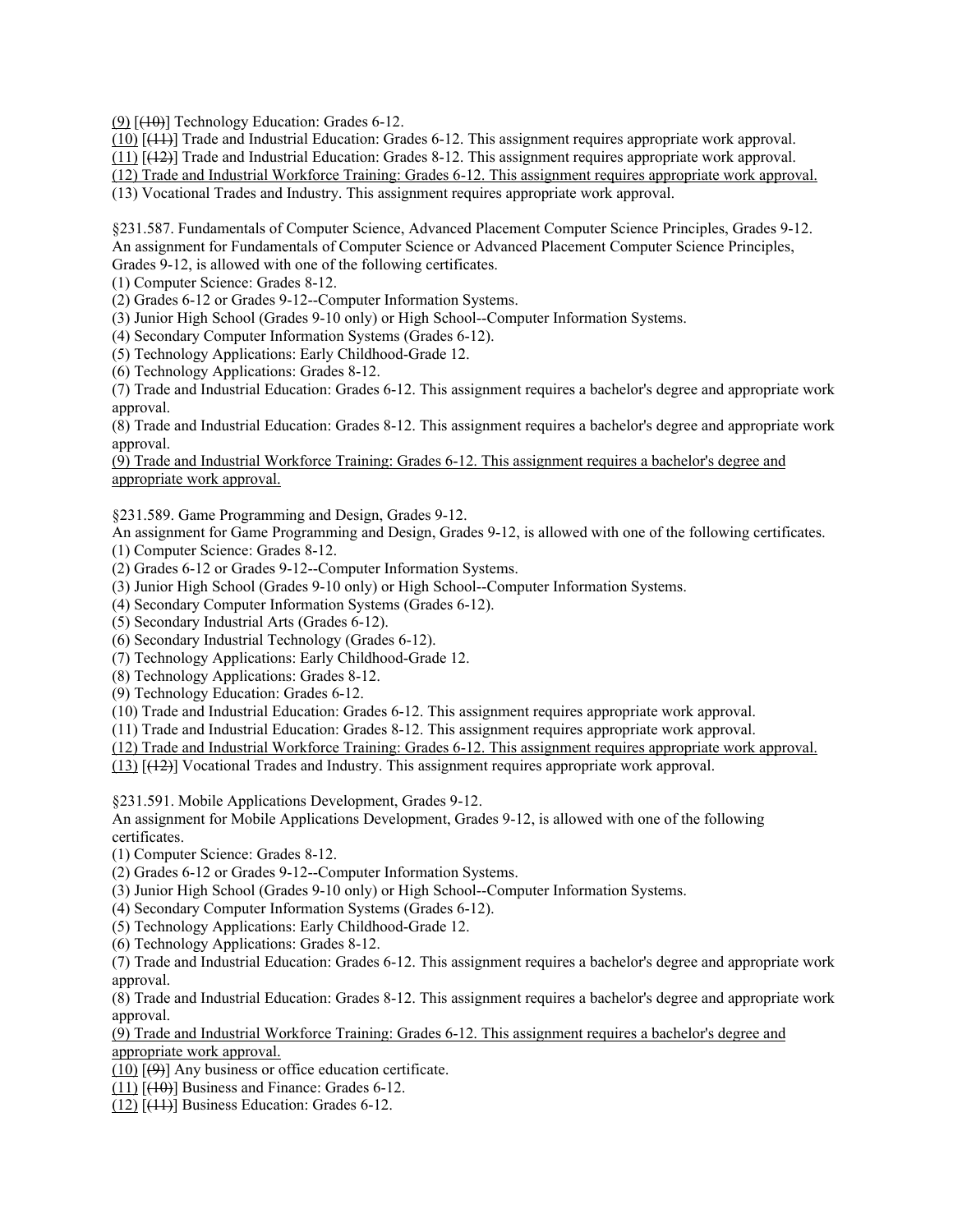(13) [(12)] Marketing: Grades 6-12.

(14) [(13)] Marketing Education: Grades 8-12.

§231.593. Cybersecurity, Grades 9-12.

 An assignment for Foundations of Cybersecurity, Grades 9-12, and Cybersecurity Capstone is allowed with one of the following certificates.

(1) Computer Science: Grades 8-12.

(2) Grades 6-12 or Grades 9-12--Computer Information Systems.

(3) Junior High School (Grades 9-10 only) or High School--Computer Information Systems.

(4) Secondary Computer Information Systems (Grades 6-12).

(5) Technology Applications: Early Childhood-Grade 12.

(6) Technology Applications: Grades 8-12.

(7) Technology Education: Grades 6-12.

(8) Trade and Industrial Education: Grades 6-12. This assignment requires appropriate work approval.

(9) Trade and Industrial Education: Grades 8-12. This assignment requires appropriate work approval.

(10) Trade and Industrial Workforce Training: Grades 6-12. This assignment requires appropriate work approval.

(11) [(10)] Vocational Trades and Industry. This assignment requires appropriate work approval.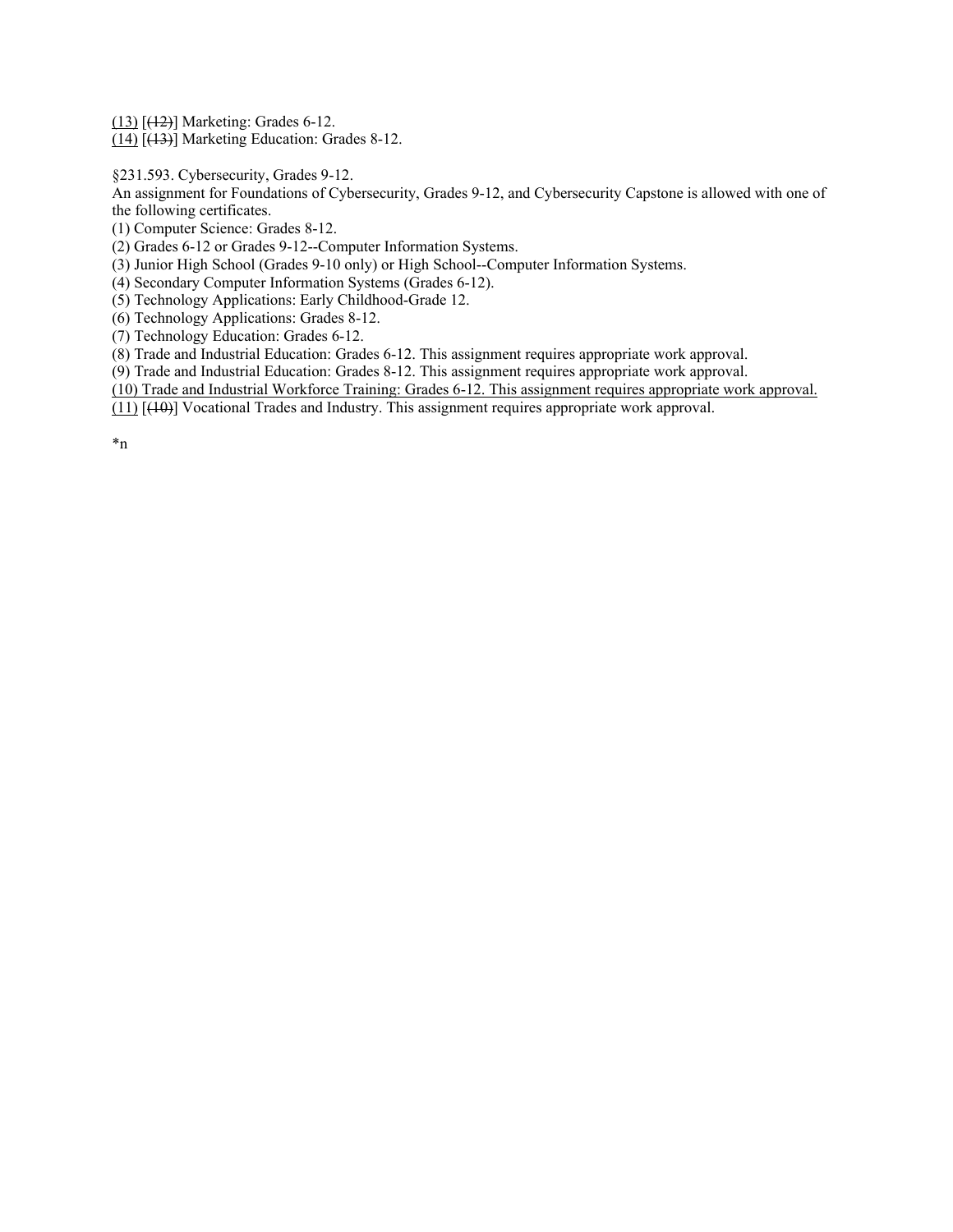CROSS REFERENCE TO STATUTE. The amendments implement Texas Education Code, §§21.003(a), 21.031(a), 21.041(b)(1) and (2), and 21.064.

 $<sub>rule</sub>$ </sub>

§231.631. Transportation, Distribution, and Logistics, Grades 9-12.

(a) An assignment for Energy and Power of Transportation Systems; Aircraft Airframe Technology; Aircraft Powerplant Technology; Automotive Basics; Automotive Technology I: Maintenance and Light Repair; Automotive Technology II: Automotive Service; Advanced Transportation Systems Laboratory; Basic Collision Repair and Refinishing; Collision Repair; Paint and Refinishing; Diesel Equipment Technology I; Diesel Equipment Technology II; Distribution and Logistics; Introduction to Aircraft Technology; Principles of Distribution and Logistics; Principles of Transportation Systems; Introduction to Transportation Technology; or Management of Transportation Systems, Grades 9-12, is allowed with one of the following certificates.

(1) Technology Education: Grades 6-12.

(2) Trade and Industrial Education: Grades 6-12. This assignment requires appropriate work approval.

(3) Trade and Industrial Education: Grades 8-12. This assignment requires appropriate work approval.

(4) Trade and Industrial Workforce Training: Grades 6-12. This assignment requires appropriate work approval.

(5) [(4)] Vocational Trades and Industry. This assignment requires appropriate work approval.

(b) Subject to the requirements in subsection (c) of this section, an assignment for Practicum in Transportation Systems, Extended Practicum in Transportation Systems, Practicum in Distribution and Logistics, or Extended Practicum in Distribution and Logistics, Grades 9-12, is allowed with one of the following certificates.

(1) Trade and Industrial Education: Grades 6-12. This assignment requires appropriate work approval.

(2) Trade and Industrial Education: Grades 8-12. This assignment requires appropriate work approval.

(3) Trade and Industrial Workforce Training: Grades 6-12. This assignment requires appropriate work approval.

(4) [(3)] Vocational Trades and Industry. This assignment requires appropriate work approval.

(c) The school district is responsible for ensuring that each teacher assigned to Practicum in Transportation Systems, Extended Practicum in Transportation Systems, Practicum in Distribution and Logistics, or Extended Practicum in Distribution and Logistics, Grades 9-12, has completed appropriate training in state and federal requirements regarding work-based learning and safety.

§231.633. Small Engine Technology, Grades 9-12.

 An assignment for Small Engine Technology I or Small Engine Technology II, Grades 9-12, is allowed with one of the following certificates.

(1) Agriculture, Food, and Natural Resources: Grades 6-12.

(2) Agricultural Science and Technology: Grades 6-12.

(3) Any vocational agriculture certificate.

(4) Secondary Industrial Arts (Grades 6-12).

(5) Secondary Industrial Technology (Grades 6-12).

(6) Technology Education: Grades 6-12.

(7) Trade and Industrial Education: Grades 6-12. This assignment requires appropriate work approval.

(8) Trade and Industrial Education: Grades 8-12. This assignment requires appropriate work approval.

(9) Trade and Industrial Workforce Training: Grades 6-12. This assignment requires appropriate work approval.

(10) [(9)] Vocational Trades and Industry. This assignment requires appropriate work approval.